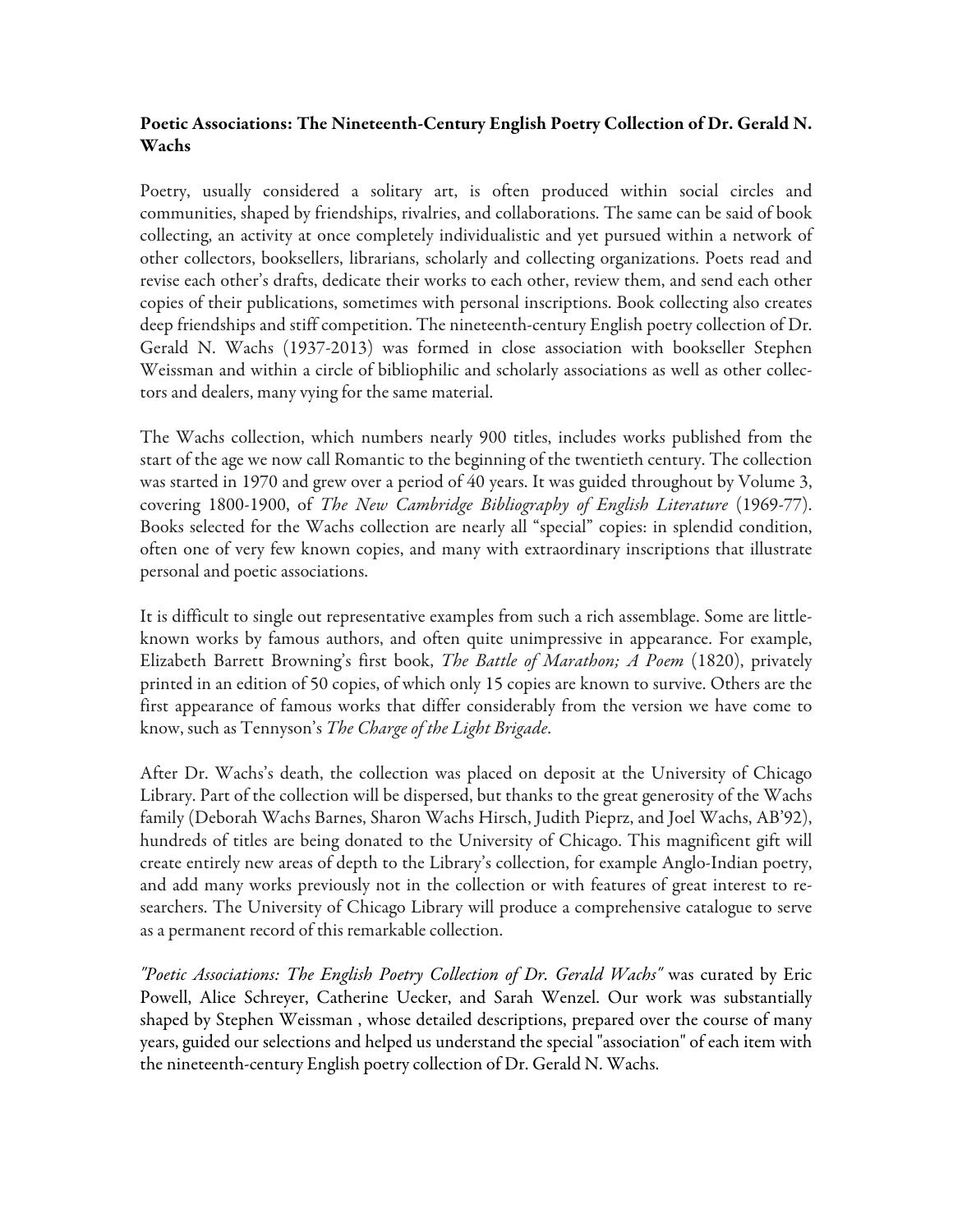## Dr. Gerald N. Wachs: A Consummate Collector

Gerald ("Jerry") Wachs, MD (1937-2013) is widely remembered for his warmth, intelligence, generosity, sense of humor, and above all devotion to his family. After receiving his medical degree from the University of Illinois at Chicago's College of Medicine, he spent nearly 20 years at Schering (now Merck) as a senior associate medical director, where he was responsible for the FDA's approval of over 20 new drug applications, followed by 18 years in a private dermatological practice.

Dr. Wachs was an inveterate collector. As he put it, "I have conclusive evidence of a heretoforeunknown scientific phenomenon. There is a gene for 'collectors.' I have it, in spades! … Over the years I have collected books, stamps, coins, art prints, tropical fish, baseball cards … and numerous other absolutely must-have objects."

Dr. Wachs formed a number of collections that relate directly to his interests. A proud member of the Sherlock Holmes society, Baker Street Irregulars, he collected printed materials relating to Holmes and 1,000 lapel pins, the largest collection in the world. He loved theater, and the Wachs Collection of Tom Stoppard, a promised gift to the University of Chicago Library, was the basis for a scholarly bibliography he co-authored with English literature scholar William Baker, *Tom Stoppard: A Bibliographical History* (2010). An avid fan of baseball and member of the Society for American Baseball Research, he also collected books about the game, and, in particular, his beloved Chicago Cubs.

The collection of which he was most proud was the Gerald N. Wachs Collection of Nineteenth-Century English Poetry. Like many collections, it began somewhat serendipitously and quite modestly. But over a period of more than 40 years, working with bookseller Stephen Weissman, it grew to nearly 900 items.

Books on view in this case include those that had special significance for the collector and the formation of the collection, as well as examples of exceptional rarities that he was able to acquire.

# The Biography of a Collection

In March 1970, Dr. Wachs read an article about New York rare book shops. Looking for a birthday present for his wife, Glorya, he visited one of the stores mentioned in it, Ximenes Rare Books, Inc. Ximenes was founded by Stephen Weissman and two friends in 1961 when they were undergraduates at Harvard. They were all devotees of the *Sunday Observer*'s cryptic crossword puzzle. With collegiate whimsy they took the name of the Inquisition-era Cardinal Ximenes from the pseudonym–traditionally chosen to recognize the devilishly difficult nature of the puzzle – of one of the *Observer'*s compilers (or "setters"). Weissman bought out his partners and moved his business to New York. When Dr. Wachs stopped by, he recommended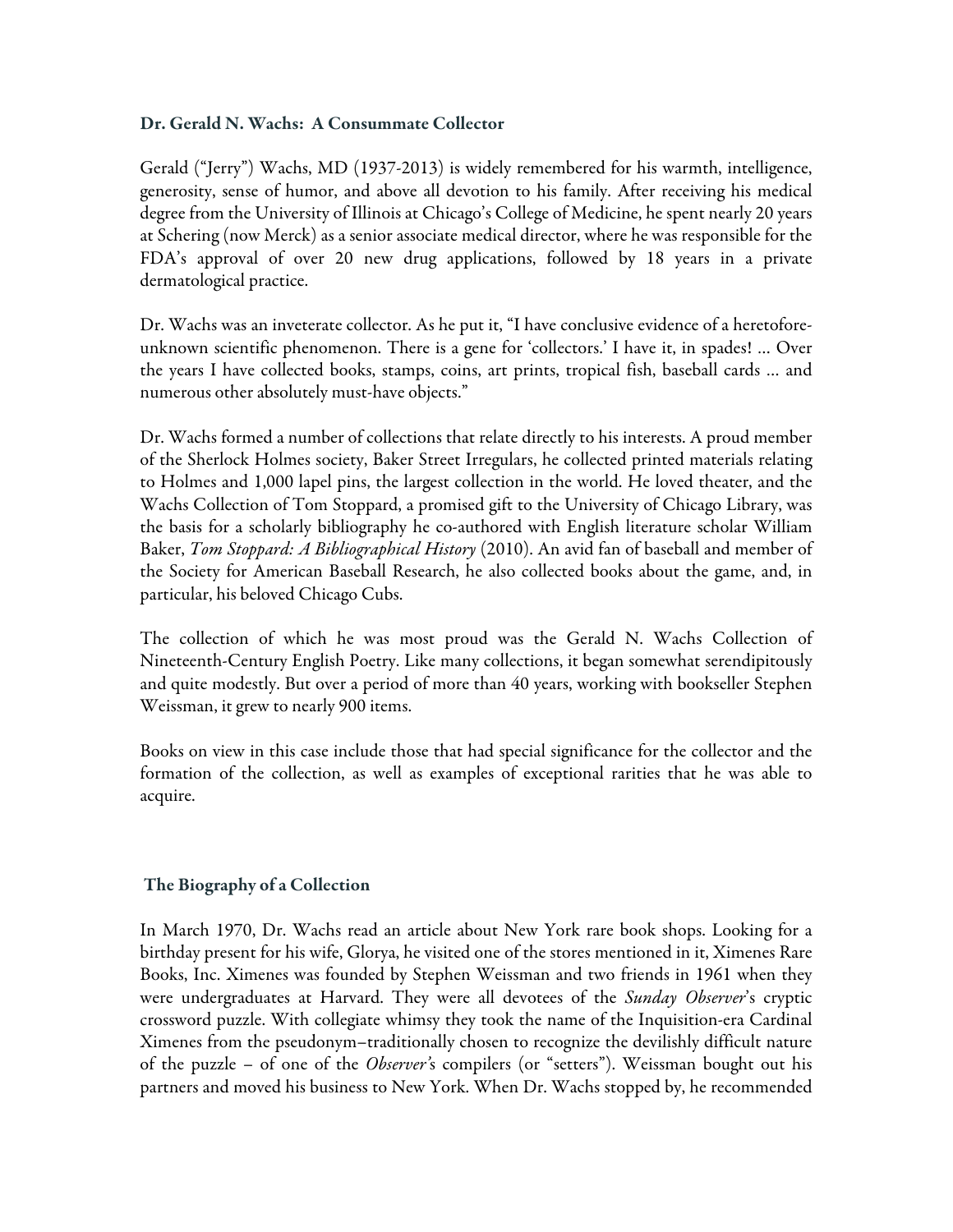a first edition of Bryon's *Hebrew Melodies* (1815), which includes "She Walks in Beauty."

Thus began a professional collaboration and personal friendship that lasted over forty years. They decided to use *The New Cambridge Bibliography of English Literature* (1969-77) as their road map and discussed at length whether or not the goal should be to acquire a copy of everything listed in volume 3, which covers 1800-1900. As Steve Weissman recalls, "To some extent Jerry and I were both stamp collectors by instinct, and shared a philatelic predilection for completeness. At the same time I was hesitant about applying the same principle to collecting books…. my instinct was that for certain obviously common titles we should hold out for inscribed copies, or copies with interesting provenance."

As the collection evolved, they were able to apply these criteria to the books selected for the Wachs collection. As opportunities arose, they replaced copies purchased early on or supplemented them by ones in finer condition or with association significance.

Starting with *Hebrew Melodies*, which is "Wachs No. 1," each item added to the collection was given a sequential accession number. The "Wachs number," included on each item label in the exhibition, thus indicates when in the development of the collection a particular item was acquired and makes it possible to trace its growth.

# Canon Formation and Evolution: *The Cambridge Bibliography of English Literature*

*The Cambridge Bibliography of English Literature*, successor to *The Cambridge History of English Literature,* was published in 1941. In four volumes, the work totals nearly 3,000 double-columned pages and 300 pages of index. The collaborative project grouped authors by genre, categorized them as "major" or "minor," and included a wide range of topics such as education, travel, sport, and economics. Editor F. W. Bateson described the goal as "to record, as far as possible in chronological order, the authors, titles and editions, with relevant critical matter, of all the writings in book-form (whether in English or Latin) that can still be said to possess some literary interest, by natives of what is now the British Empire, up to the year 1900." Although critics acknowledged errors and omissions, it was hailed as a reference work for which "the learned world will be eternally grateful."

Countless English students and professors relied on *CBEL* in their work, but its lifespan was shorter than the "many generations" predicted. A second edition, edited by George Watson, was published in five volumes as *The New Cambridge Bibliography of English Literature* from 1969 to 1977. Reviewers welcomed the expanded content but criticized editorial decisions, such as repetition resulting from the effort to make each volume function independently, and the accuracy of entries.

Volume 4 (1800-1900) of a projected five-volume third edition was published in 1999, once again entitled *The Cambridge Bibliography of English Literature* and edited by Joanne Shattock. The volume, more than fifty percent longer than its predecessor, eliminated the increasingly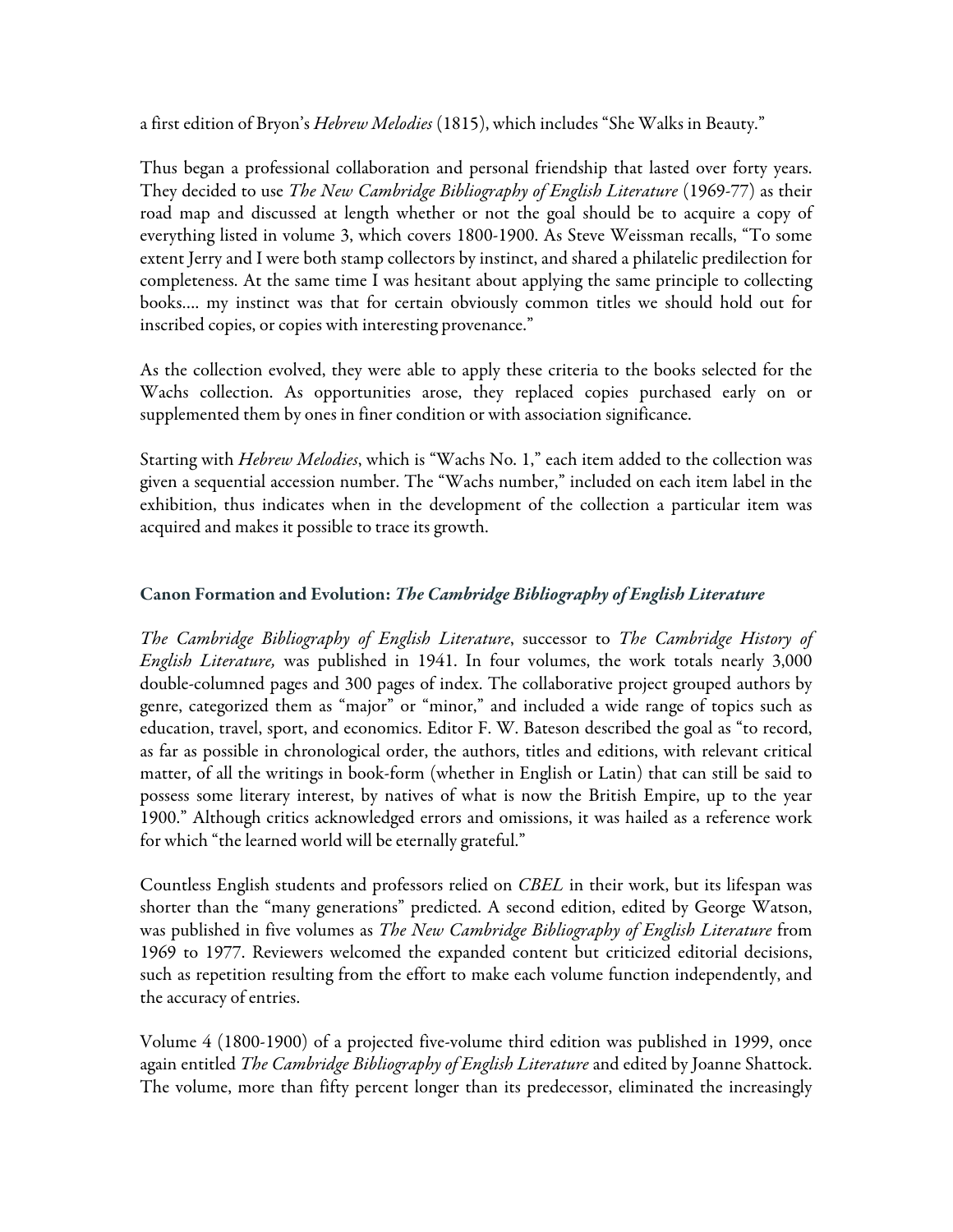problematic distinction between "major" and "minor" authors. It introduced "hundreds of entries for writers previously omitted," reflecting dramatic changes in English literature scholarship and teaching in the last quarter of the twentieth century. The rise of women's studies, cultural studies, critical theory, and multicultural approaches are all documented in new and expanded sections.

Although there have been discussions of creating an electronic version of the third edition of *CBEL*, no further volumes have yet appeared. Research trends have certainly moved further away from author-centric, genre-based approaches, and the Internet has transformed how scholars find editions as well as secondary literature. Massive collaborative research projects are now far more likely to be produced in digital form with regular updates, additions, and corrections, blurring lines between a database and a new edition. But if the canon and research methodology exemplified by *CBEL* are no longer the standard, its status endures as a shaping influence on English literary scholarship for seventy-five years.

## Lyrical Ballads

*Lyrical Ballads* occupies a special place in this exhibition as the starting-point for any consideration of nineteenth-century English poetry and an emblem of unique poetic associations during the period. In the summer of 1797, William Wordsworth and Samuel Taylor Coleridge were neighbors. They spent many hours together, walked together in the surrounding countryside and discussing poetry. Their collaboration, *Lyrical Ballads*, published the following year without the names of either poet on the title page, was a conscious departure from the poetic past. The "Advertisement" explained that "the majority of the following poems are to be considered as experiments. They were written chiefly with a view to ascertain how far the language of conversation in the middle and lower classes of society is adapted to the purposes of poetic pleasure." The authors were aware that "discarding the artifices of poetical diction" would be controversial. Initial reviews and sales were poor. Wordsworth considered Coleridge's "The Rime of the Ancyent Marinere, in seven parts," the opening poem and singled out for criticism, a chief reason for the commercial failure of the first edition.

When Longman published the second, substantially expanded and rearranged edition in 1800, Wordsworth's name was on the title page and the percentage of works by him had substantially increased. "The Rime of the Ancyent Marinere," now entitled "The Ancient Mariner, a Poet's Reverie"-- and less archaic spelling, was moved to the end of the first volume. The collaboratively conceived, lengthy "Preface," in the end written by Wordsworth, refers to a "Friend" as the author of several poems, but Coleridge's name is not mentioned. Wordsworth continued to make changes to *Lyrical Ballads* in its third (1802) and fourth (1805) editions.

Wordsworth and Coleridge each included poems they had contributed to *Lyrical Ballads* in later collections of their own works, and the relationship between the two was never again as close as during the time it was written. While critics now see *Lyrical Ballads*, especially the later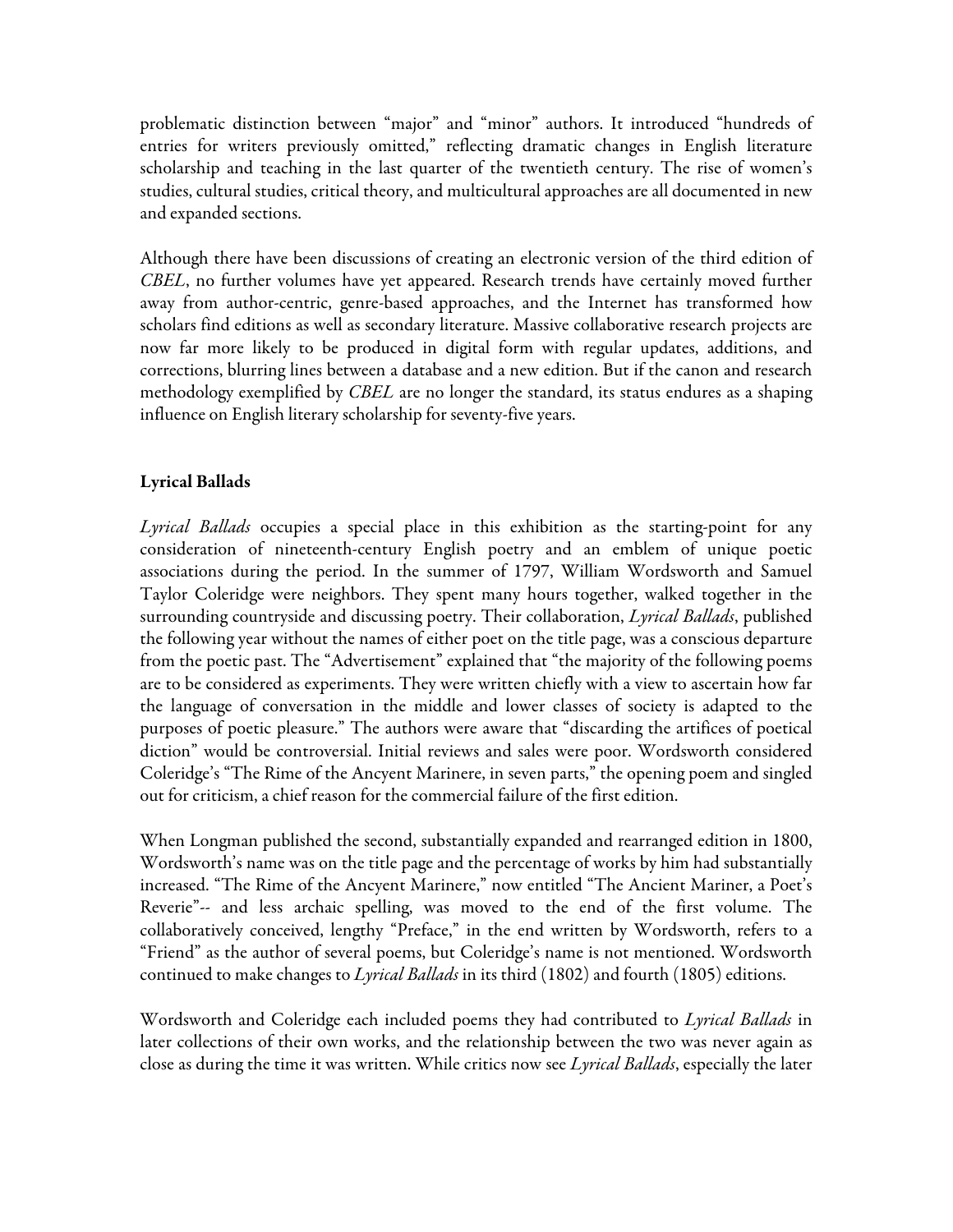editions, as more connected to poetry of its period than a complete departure, the work continues to epitomize a new era in poetry that came to be known as Romanticism.

#### L.E.L.

Letitia Elizabeth Landon, best known by her literary sobriquet as L.E.L., was one of the most well known international literary figures of the early nineteenth century and a fixture in the English and French literary scene. Her works were translated into French, German, and Dutch. In London, she held her own salons and was welcomed into many others. Among her coterie were the influential Lady Caroline Lamb, Rosina Wheeler (later Lady Lytton), Edward Bulwer (later Lytton), Anna Marie Hall, Frances Trollope, and authors less well known in the twentyfirst century, such as Felicia Dorothia Hemens, and Mary Jane Jewsberry. Upon her unexpected death in 1838, innumerable elegies were penned, including those by authors well known to both contemporary and current readers : Elizabeth Barrett Browning and Christina Rossetti.

#### "The Poets in Low Life": Working-Class Poets

The Romantic period of English literary history is coextensive with what historian E. P. Thompson influentially referred to as the period of "The Making of the English Working Class." It was a time that witnessed not only the emergence of new forms of government, industrial production, and literature, but also the emergence of class consciousness and a true working-class movement in England. The nineteenth century also witnessed the beginnings of a canon of working-class, or laboring-class, poetry. Robert Southey's essay "On the Lives and Works of Our Uneducated Poets," an introductory essay to *Attempts in Verse, by John Jones, an Old Servant*, is a formative document in this process. Southey referred to them as "the poets in low life," showing that notions of class were still inchoate, but growing in significance. Southey, who was the Poet Laureate of England from 1813-1843, actively supported working class poets and helped to bring their work into print. Politically radical in his youth, Southey had by this time turned quite conservative, and his interest in working-class poets was ideological in that he promoted the work of those who expressed contentment with their 'low' position in life.

In the Victorian period, galvanized by the Chartist movement from the 1830s to the 1850s, working-class poets increasingly identified their literary work with working-class politics. As scholar Peter Scheckner points out, "Chartist poems were read every week by hundreds of thousands of active Chartist workers and supporters throughout England, Scotland, Wales, and Ireland; the ideas and commitment behind these works were translated month by month into political action." The Chartist movement is represented in the exhibit by the work of Gerald Massey and Ebenezer Jones, both of whom also worked for the Chartist press. Of the Victorians, Dante Gabriel Rossetti and others in his circle, the Pre-Raphaelite Brotherhood, take the role that Southey played earlier in the nineteenth century, preserving and promoting the poetry of working-class authors threatened with extinction.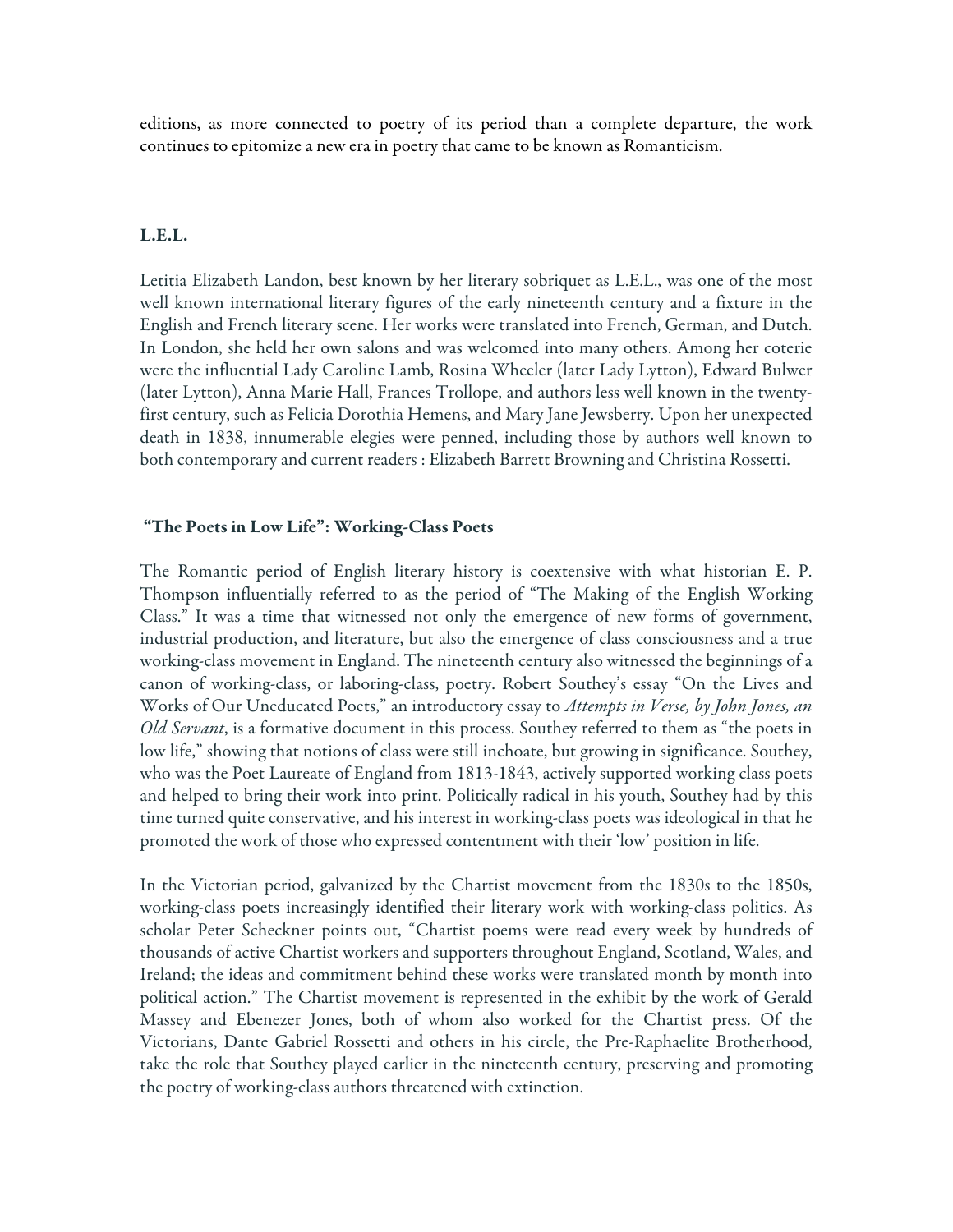#### The Literary World

Nineteenth-century print culture was a product of and participant in the dramatic changes taking place throughout English society. The growth of literacy greatly increased the number of readers, especially among the middle- and working-classes, while industrialization in every sector of the book trade reduced production costs for books, pamphlets, newspapers, and periodicals and made very large print runs possible. The production of all forms of printed materials, from religious works, political tracts, and children's books to fiction and poetry grew dramatically. Estimates are that the rate of publication was approximately 500 titles a year at the beginning of the nineteenth century to about 4,000 by mid-century and around 10,000 a year by 1914.

Perhaps no other genre of publication was more affected by this growth than the periodical, s works intended to be published at regular intervals for an indefinite period of time. *The Waterloo Directory of English Periodicals and Newspapers, 1800-1900* estimates that the project will identify approximately 125,000 titles. Many famous works of nineteenth-century poetry appeared in periodicals before their authors were able to find a publisher; and later in the century fiction became a staple of the periodical press.

Existing forms of publishing continued and many new ones emerged. Some books were still published by subscription, a model in which subscribers paid for their books prior to publication to cover the costs of production. Publishers increasingly took on this risk and authorship became a more viable profession. By mid-century, publication in parts and cheap reprints made fiction and the works of older authors available to a vast audience. Nineteenthcentury anthologies of classic and contemporary writers provide a window on the taste of the era. And in literary criticism that appeared in periodicals of every political perspective, in prefaces, biographical, and theoretical works, writers from Wordsworth and Coleridge to Matthew Arnold explored the nature of poetic genius and the place of literature in society.

During the nineteenth century, poets achieved a level of stature and celebrity unknown before or since, both for their works and their lives. This would not have been possible without a robust print culture that brought both to the attention of an eager reading public.

#### Poetry of the Company: Anglo-Indian Poetry

There is a popular misconception that Anglo-Indian (a term used for people of British origin living in India) poetry began with Rudyard Kipling and his works written in the late nineteenth century. But poetical works written in and about India are as old as Britain's history with India.

The British presence was established in the Indian subcontinent by the early eighteenth century. The East India Company was dominant in the Bengal region by the 1760s and in the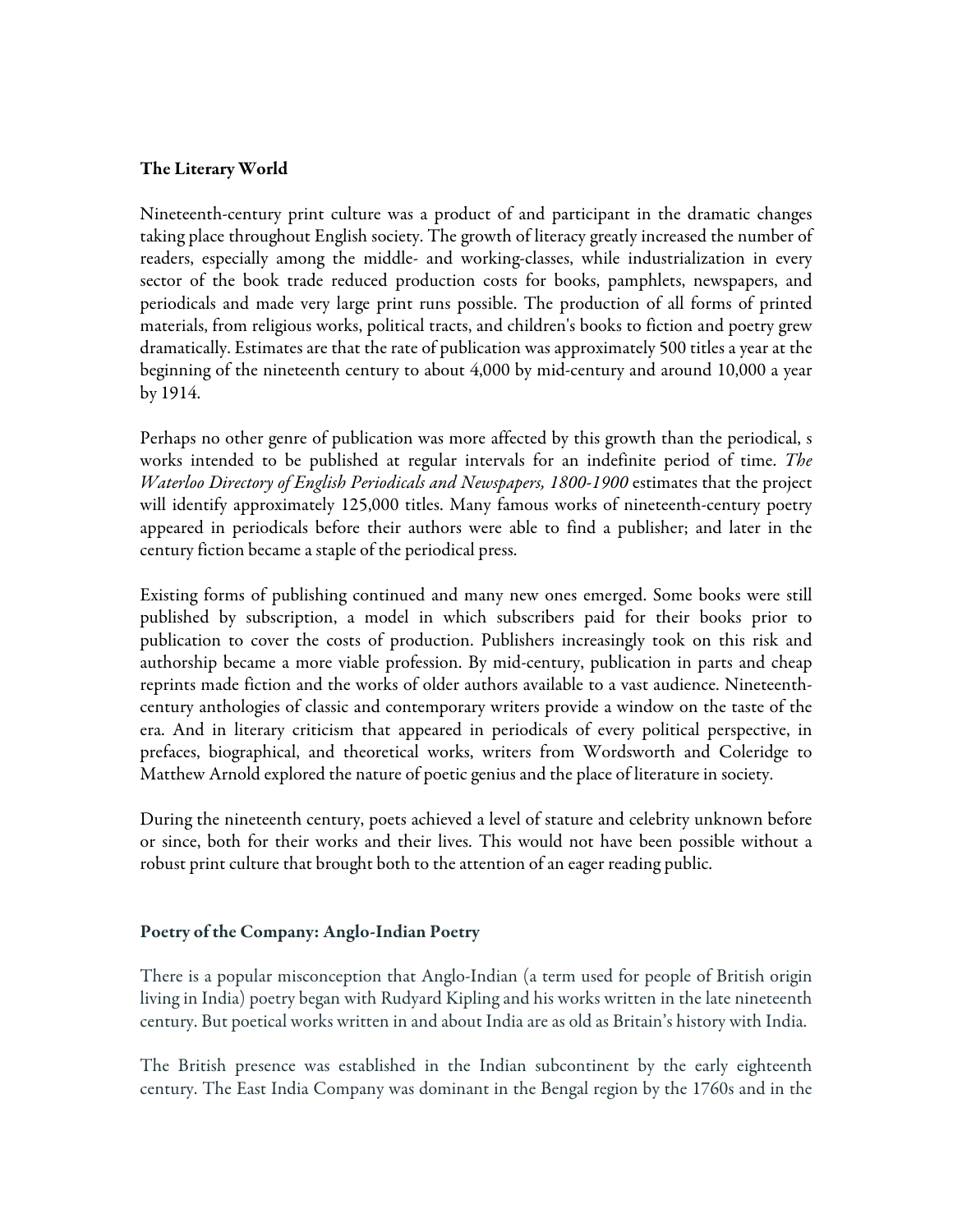majority of India by the early nineteenth century, followed by the formation of the British Raj in the 1850s. With the East India Company came soldiers, civil servants, lawyers, and others trying to make a fortune for themselves. These ex-patriots would have found India exotic and strange, which in turn inspired some to write poetry about their new surroundings and experiences.

This small group of colonial literati published their individual poems in local journals or had whole volumes printed by publishing houses in Calcutta or Bombay. They tried to emulate their more famous poet counterparts back in England, and in some cases dedicated their works to them. For the first half of the nineteenth century Anglo-Indian poetry was seen as amateur and not taken very seriously by either the writers themselves or the critics; as shown in the dedication of John Malcolm's *Miscellaneous Poems,* "The Author of this short Poem is aware, that he repeats a very common-place Preface … when he states, that it was written without the remotest view to Publication." In the second half of the nineteenth century, attempts were made to categorize "British-Indian poetry" but it was still viewed as amateurish and sentimental. It was not until the twentieth century that Anglo-Indian poetry was systematically described and studied as a literature.

## Wise Forgeries

Thomas James Wise (1859-1937) was a renowned English book collector, bibliographer, editor, and, as it turned out, forger. Wise wrote many authoritative bibliographies of nineteenth century poets, including Browning, Tennyson, and Swinburne. Wise also worked as an agent to other book collectors helping to find works, especially noted first editions, to purchase for their collections. During the course of constructing his bibliographies, Wise would discover a previously unknown first edition of a popular poem or work. The poem would most often be in pamphlet form, published for private distribution by the author prior to the formal publication of the known first edition. While this private pre-publication was not an unheard-of practice for authors in the nineteenth century, especially for distribution to friends and family, it was suspicious that Wise discovered so many of them in such a short period of time.

In 1934, after an extensive investigation, John W. Carter and Henry Graham Pollard published their book, *An Enquiry into the Nature of Certain Nineteenth Century Pamphlets*, claiming that dozens of these "discoveries" of Wise were in fact counterfeits. While the *Enquiry* did not accuse Wise of creating these forgeries, it did imply that he was ignorant of their origins and passed them off as originals. Wise died three years later, still denying that he was responsible. Further examination and tests support the theory that Wise created at least 100 forgeries of works by famous nineteenth century poets along with his partner, Harry Buxton Forman, and sold them for great sums of money.

Individual item labels by section: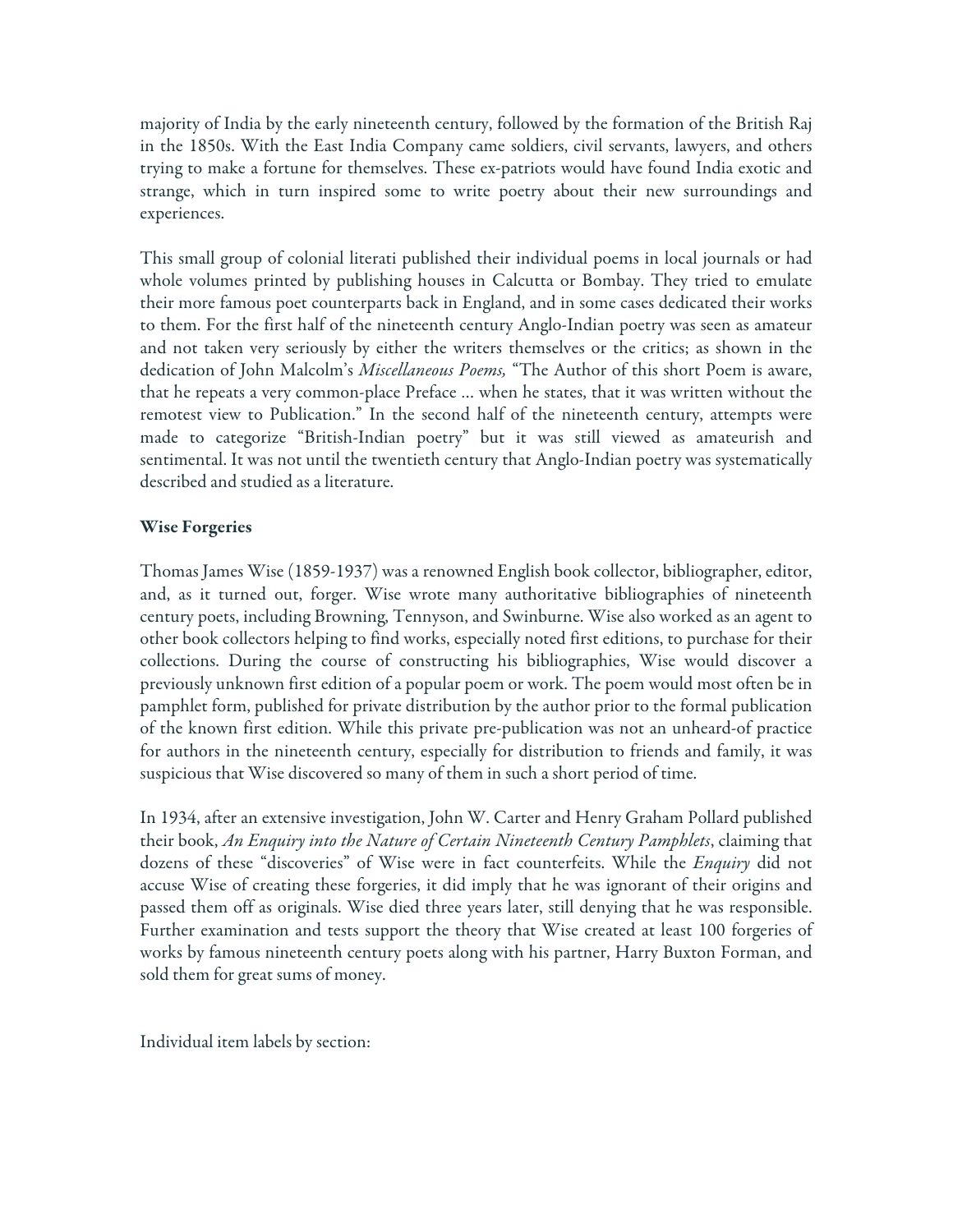## Dr. Gerald N. Wachs: A Consummate Collector/ The Biography of a Collection

George Gordon, Lord Byron (1788-1824) *Hebrew Melodies* London: Printed for John Murray, 1815

This was the first title acquired for the Wachs collection. As the collection developed, standards for condition were raised; the second copy is in a lovely binding of the period. In this copy, in the original wrappers, the second page of Murray's advertisements carries a notice for *Jacqueline*, by Samuel Rogers, and Thomas Campbell's *The Selected Beauties* is described as "in the press."

Wachs Nos. 1 and 268 Gift of Deborah Wachs Barnes, Sharon Wachs Hirsch, Judith Pieprz, and Joel Wachs, AB'92

Samuel Taylor Coleridge (1772-1834) [and Robert Southey (1774-1843)] *The Fall of Robespierre, an Historic Drama* Cambridge: Printed by Benjamin Flower, for W. H. Lunn, and J. and J. Merrill, 1794

Coleridge's first book. Although he is not mentioned on the title page, major portions of this verse drama were written by Robert Southey. A leaf of advertisements at the end contains proposals for printing by subscription Coleridge's "Imitations from the Modern Latin Poets," which never appeared.

Wachs No. 13 On loan from Deborah Wachs Barnes, Sharon Wachs Hirsch, Judith Pieprz, and Joel Wachs, AB'92

Alfred, Lord Tennyson (1809-1892) *Tiresias and Other Poems* London: Macmillan and Co., 1885

A presentation copy, inscribed on the title page: "W. Allingham from Tennyson." William Allingham was an Irish poet who was a close friend of Tennyson's for about 50 years. The volume, acquired at about the time the Wachs collection was just getting started, represents the decision to seek out "special" copies, especially of works that were relatively easy to find on the market.

Wachs No. 5 Gift of Deborah Wachs Barnes, Sharon Wachs Hirsch, Judith Pieprz, and Joel Wachs, AB'92

James Bisset (1762?-1832)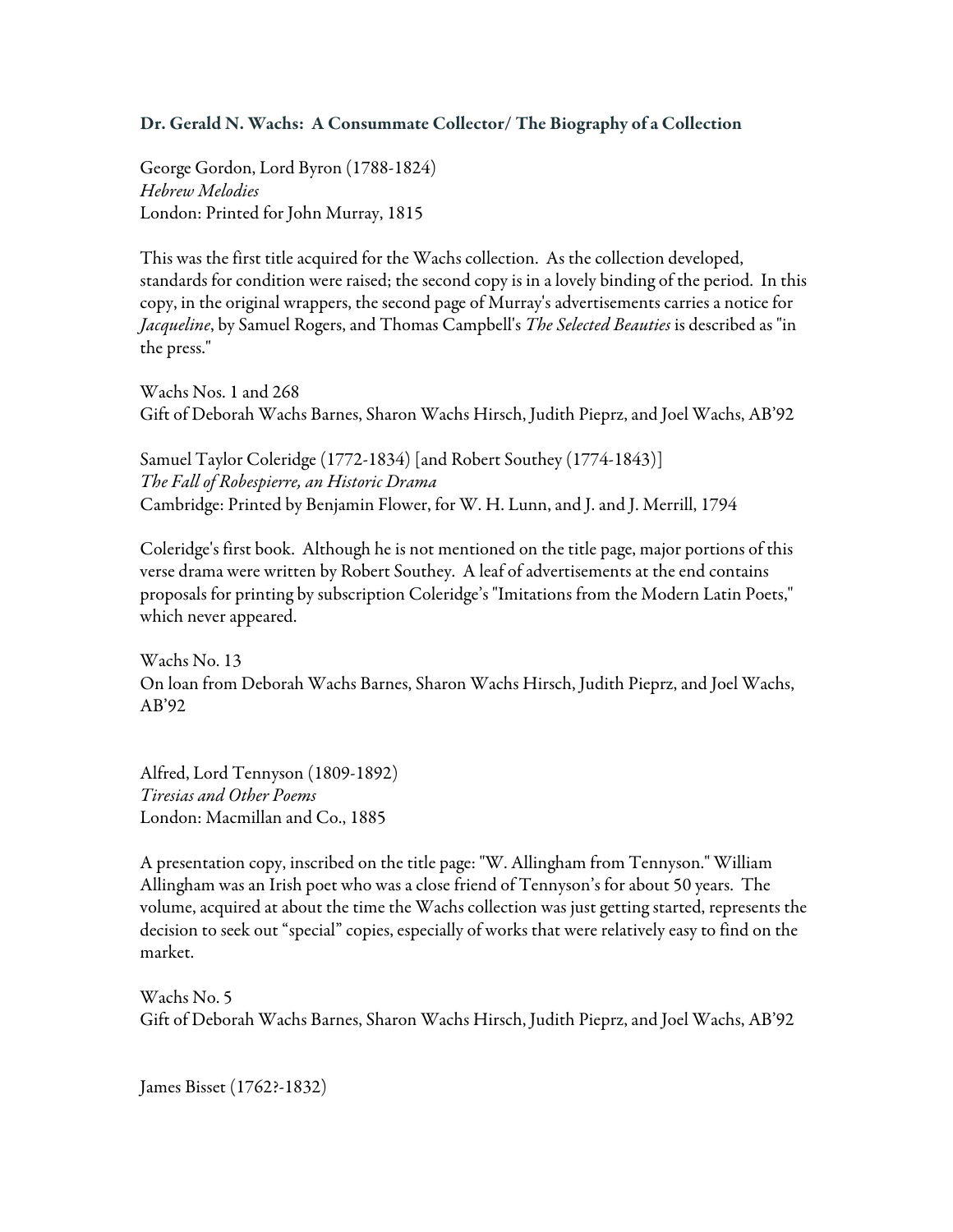*The Origin, Rise, and Progress of Leamington Spa; a Poetic Effusion* Leamington: Printed by E. Heathcote, 1828

Acquired in 1977, this poem was a gift from Stephen Weissman to Dr. Wachs on his fiftieth birthday. The poet is listed on the title page as the "proprietor of the Paragon Picture Gallery" and was an engraver and illustrator. The pamphlet includes engraved examples of calling and trade cards advertising local merchants.

Wachs No. 139 Gift of Deborah Wachs Barnes, Sharon Wachs Hirsch, Judith Pieprz, and Joel Wachs, AB'92

John William Polidori (1795-1821) *Ximenes, The Wreath, and Other Poems* London: Published by Longman, Hurst, Rees, Orme, and Brown, 1819

Polidori served as Byron's secretary-physician. His gothic novel, *The Vampyre* (1819), was written at the Villa Diodati, near Geneva, where Mary Shelley began to write *Frankenstein*.

Wachs No. 266 Gift of Deborah Wachs Barnes, Sharon Wachs Hirsch, Judith Pieprz, and Joel Wachs, AB'92

 [John Henry Newman (1801-1890)] *The Dream of Gerontius* London: Burns, Lambert, and Oates, 1866

A presentation copy, the recipient, M. J. Roberts, has added the note: "The pencil marks [which appear several times in the text] are an exact copy of those in General Gordon's book, sent from Khartoum to his sister in England. The original was lent to me by Cardinal Newman, being sent to him for a few days by Gen. Gordon's sister."

Wachs No. 295 On loan from Deborah Wachs Barnes, Sharon Wachs Hirsch, Judith Pieprz, and Joel Wachs, AB'92

 [Charles Wells (1800-1879)] *Joseph and His Brethren, a Scriptural Drama; in Two Acts*. By H. L. Howard [pseud] London: Printed for G. and W. B. Whittaker, 1824

This ambitious verse drama was mostly ignored when it was published, although William Hazlitt called it "not only original but aboriginal."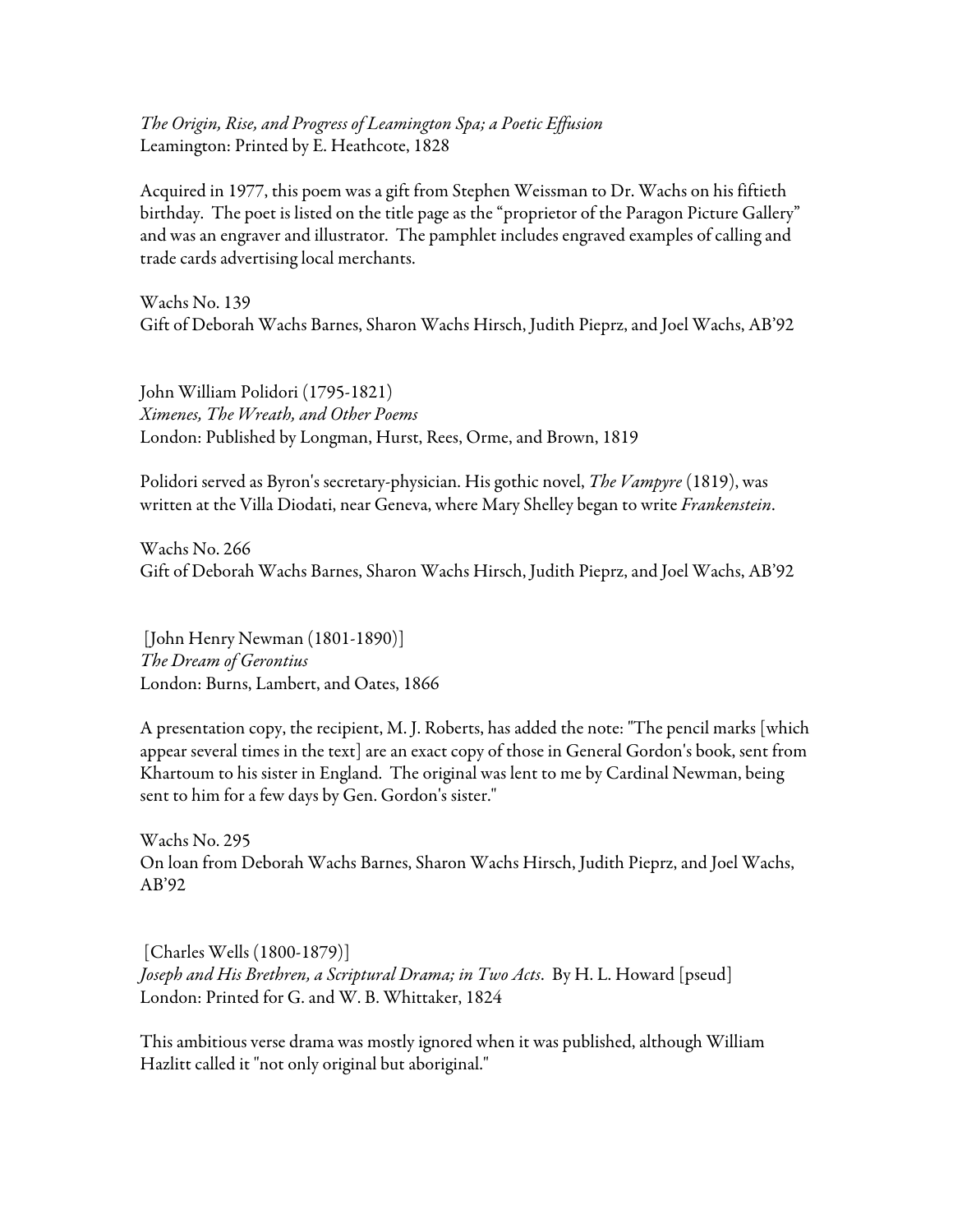Wachs No. 774 Gift of Deborah Wachs Barnes, Sharon Wachs Hirsch, Judith Pieprz, and Joel Wachs, AB'92

Charles Wells (1800-1879) *Joseph and His Brethren: a Dramatic Poem* London: Chatto and Windus, 1876

The second edition, substantially revised. Wells was "rediscovered" when he came to the attention of Dante Gabriel Rossetti. In February, 1875, Swinburne published an enthusiastic article about Wells in *The Fortnightly Review*, entitled "An Unknown Poet." A revised version of his article appears as a preface to this new edition. This copy belonged to Wells himself, who spent the remaining three years of his life making extensive alterations to the text for a third edition, which was never published.

Wachs No. 3 On loan from Deborah Wachs Barnes, Sharon Wachs Hirsch, Judith Pieprz, and Joel Wachs, AB'92

Samuel Taylor Coleridge (1772-1834) *Fears in Solitude, Written in 1798, During the Alarm of an Invasion. To Which Are Added, France, an Ode; and Frost at Midnight* London: Printed for J. Johnson, 1798

This pamphlet of three poems was one of the most difficult Coleridge titles to obtain for the Wachs collection.

Wachs No. 712 On loan from Deborah Wachs Barnes, Sharon Wachs Hirsch, Judith Pieprz, and Joel Wachs, AB'92

Samuel Taylor Coleridge (1772-1834) *Christabel: Kubla Khan, a Vision; The Pains of Sleep* London: Printed for John Murray, by William Bulmer and Co., 1816

This volume was Lady Caroline Lamb's copy, with her scribblings on page 19. There is also a slightly grotesque drawing of a half-length figure. Lady Caroline's affair with Byron had broken off in 1813, and her mental state had deteriorated; in 1816 she was on the verge of a divorce. That same year she also published *Glenarvon*, a roman à clef in which Byron played a major role.

Wachs No. 52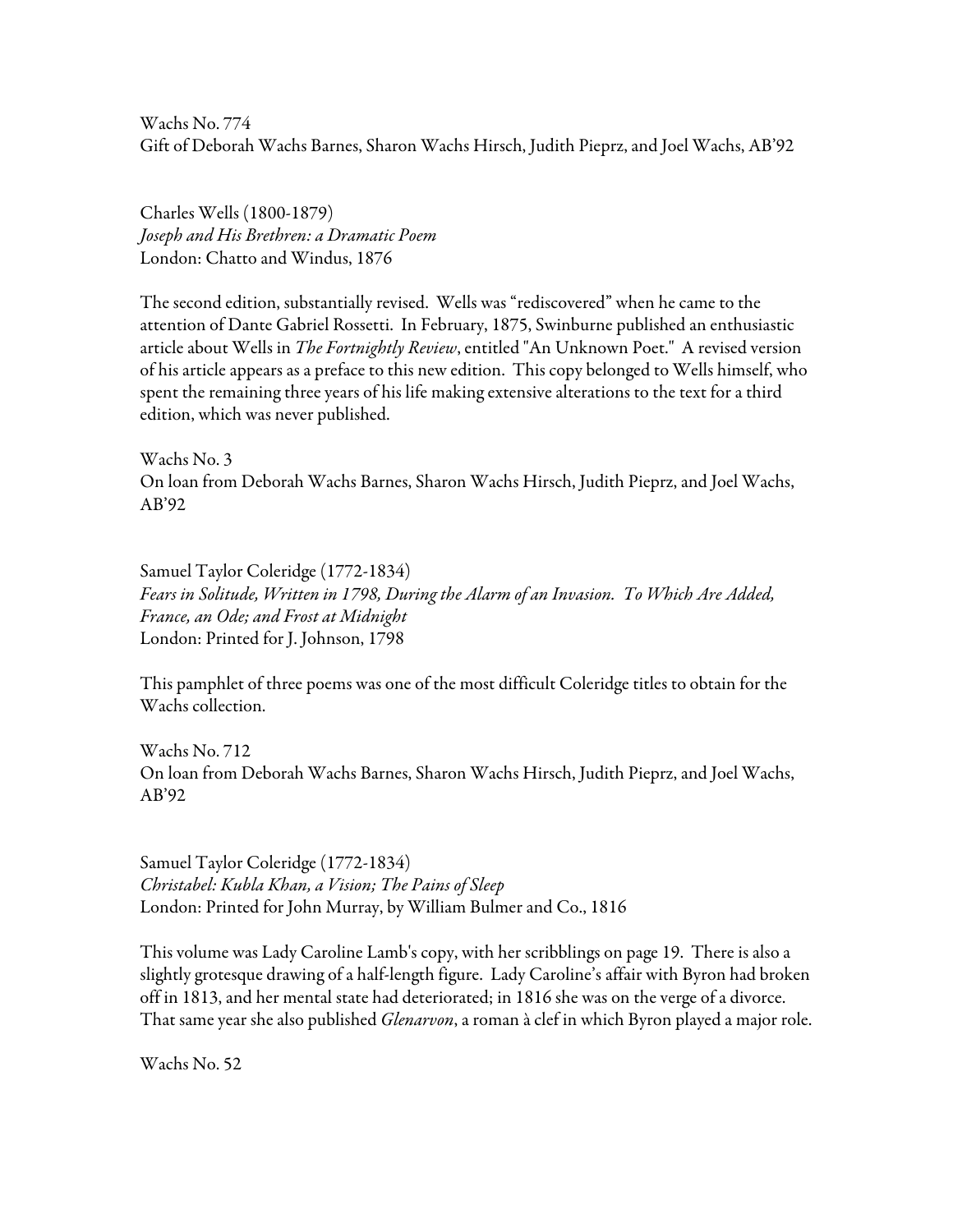On loan from Deborah Wachs Barnes, Sharon Wachs Hirsch, Judith Pieprz, and Joel Wachs, AB'92

George Gordon, Lord Byron (1788-1824) *Fare Thee Well!* [London: s.n., 1816]

A dramatic poem written on the occasion of Lord Byron's separation from his wife, just prior to his final departure for the Continent. This first edition was privately printed, apparently in a very small edition. The poem was widely pirated and reprinted. In its present original form, it is one of the great Byron rarities.

Wachs No. 600 On loan from Deborah Wachs Barnes, Sharon Wachs Hirsch, Judith Pieprz, and Joel Wachs, AB'92

*A Catalogue of a Collection of Books, Late the Property of a Nobleman about to Leave England on a Tour, including the Large Plates to Boydell's Shakespeare* [London: R. H. Evans, 1816]

An extremely scarce auction catalogue for the sale of Lord Byron's library before his flight from England in 1816, the list includes the prices realized written in the margins. The principal buyer was Byron's publisher John Murray, marked with an 'M' in this copy, who acquired 96 out of the 383 lots.

Wachs No. 137 On loan from Deborah Wachs Barnes, Sharon Wachs Hirsch, Judith Pieprz, and Joel Wachs, AB'92

[Mary Barker (active 1798) and William Wordsworth (1770-1850)] *Lines Addressed to a Noble Lord; (His Lordship Will Know Why,) by One of the Small Fry of the Lakes*

London: printed by W. Pople, 1815

This privately printed poem is a very early example of Byroniana, or works about or relating to the poet. Mary Barker was a protegée of Robert Southey, through whom she met Wordsworth in 1814. At about this time Southey and Wordsworth were visited by the Scottish poet James Hogg, who showed around a letter he had received from Byron in which the "Lakers" were dismissively characterized as "Pond Poets." Mary Barker wrote this reply, with much involvement from Wordsworth. The poem consists of 16 stanzas, varying in length from 10 to 16 lines. Of these, Wordsworth contributed a couplet to stanza VIII and wrote most or all of stanzas XII to XVI.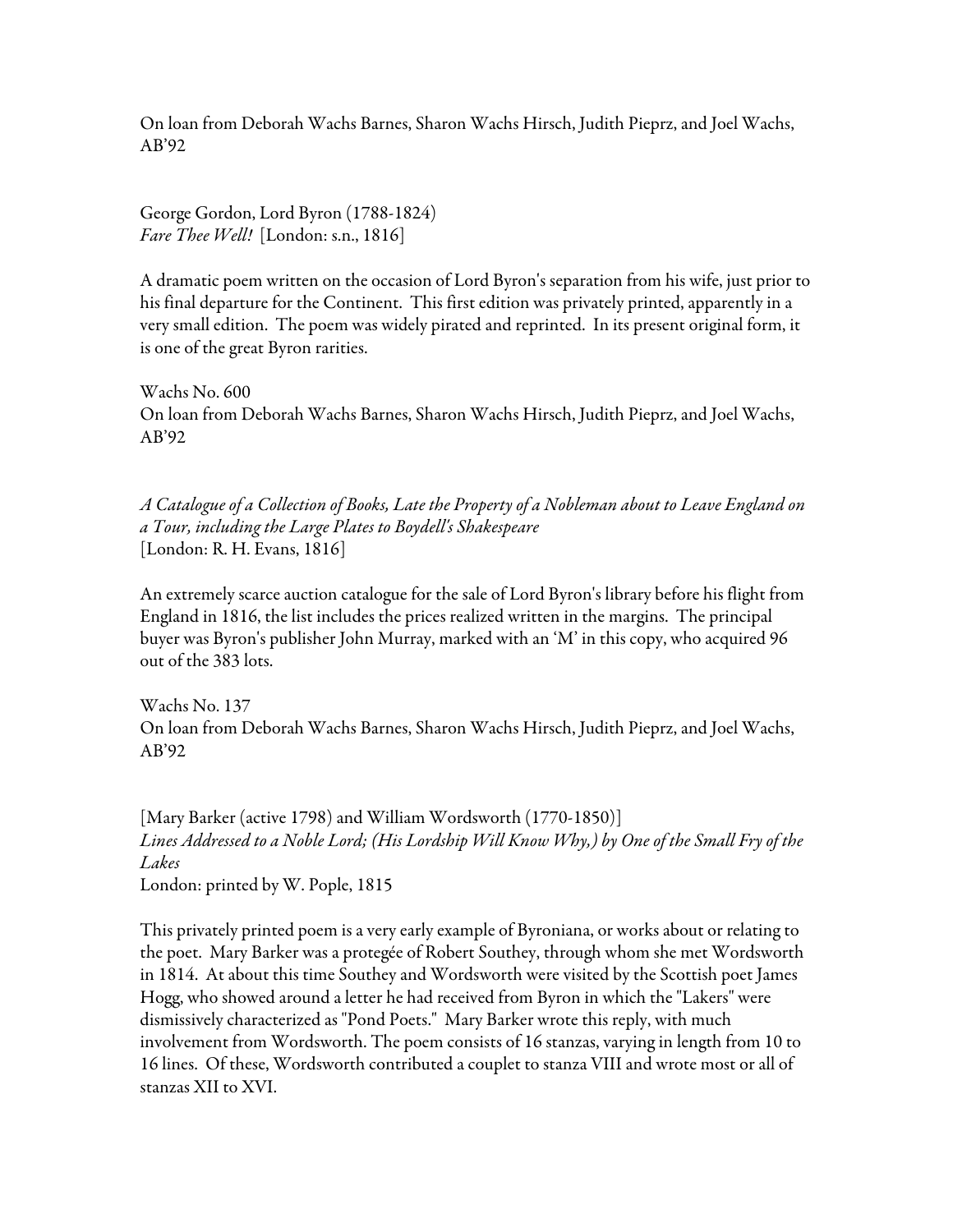Wachs No. 786 On loan from Deborah Wachs Barnes, Sharon Wachs Hirsch, Judith Pieprz, and Joel Wachs, AB'92

William Wordsworth (1770-1850) *An Evening Walk. An Epistle; in Verse. Addressed to a Young Lady, from the Lakes of the North of England* London: printed for J. Johnson, 1793

Wordsworth's first book, published when he was 23. His *Descriptive Sketches*, advertised on the last page as "just published," was in fact printed slightly later the same year.

Wachs No. 863 On loan from Deborah Wachs Barnes, Sharon Wachs Hirsch, Judith Pieprz, and Joel Wachs, AB'92

William Wordsworth (1770-1850) *Descriptive Sketches. In Verse. Taken During a Pedestrian Tour in the Italian, Grison, Swiss, and Savoyard Alps* London: Printed for J. Johnson, 1793

Wordsworth's second book, a poem written in the same meter, heroic couplets, and printed in the same quarto format as his first, *An Evening Walk*.

Wachs No. 864 On loan from Deborah Wachs Barnes, Sharon Wachs Hirsch, Judith Pieprz, and Joel Wachs, AB'92

Charles Lloyd (1775-1839) *Poems on the Death of Priscilla Farmer, by Her Grandson* Bristol: printed by N. Biggs, 1796

Charles Lloyd's second publication, which includes an introductory sonnet by Samuel Taylor Coleridge, as well as a three-page poem, entitled "The Grandam," which is headed: "The following beautiful fragment was written by Charles Lamb of the India-House." At this time Lloyd had just been introduced to Lamb by Coleridge.

Wachs No. 632 On loan from Deborah Wachs Barnes, Sharon Wachs Hirsch, Judith Pieprz, and Joel Wachs, AB'92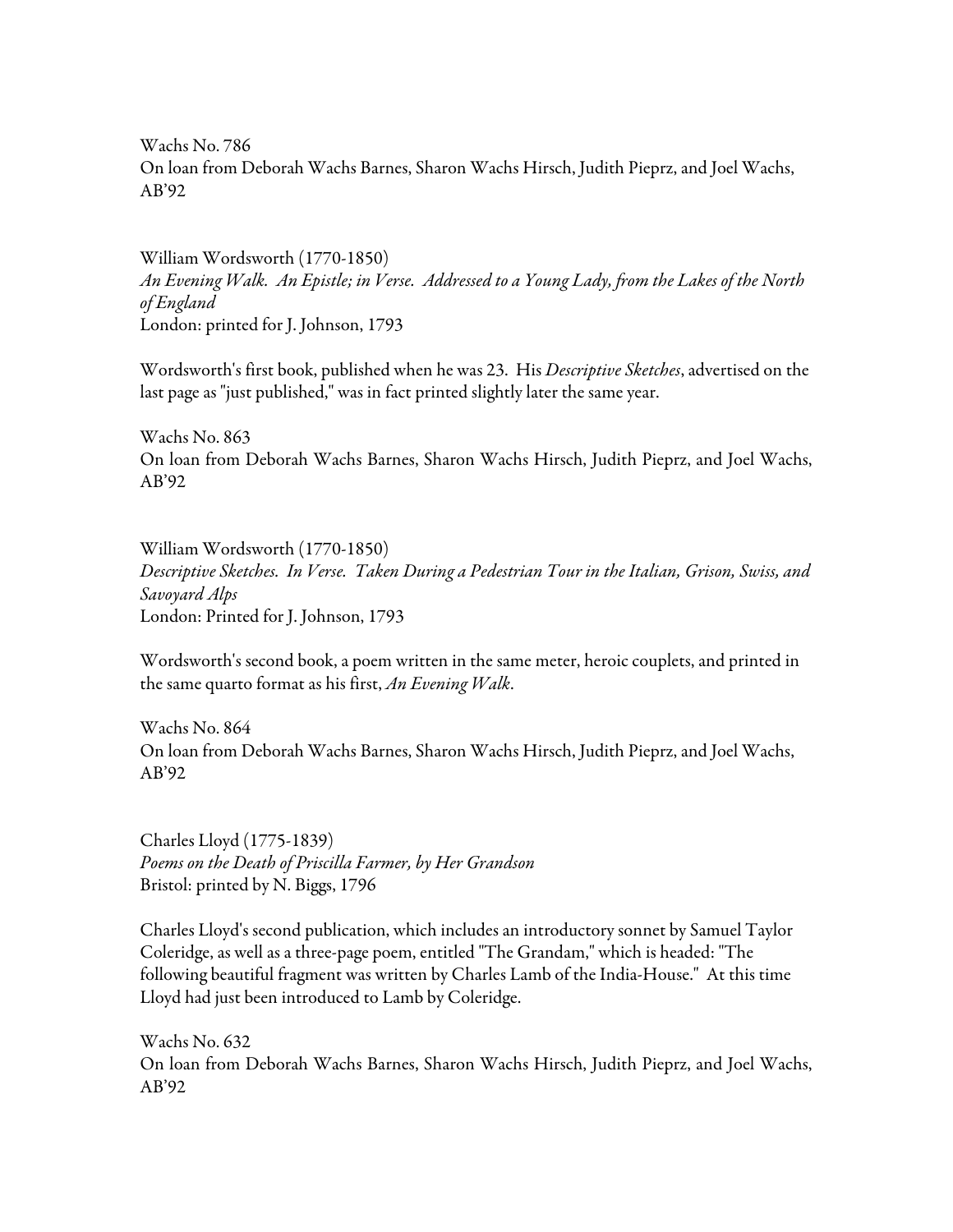[Percy Bysshe Shelley (1792-1822)] *Zastrozzi, a Romance* London: printed for G. Wilkie and J. Robinson, 1810

Shelley's first book, a gothic romance written at the age of 16 while he was at Eton, and published about a year later.

Wachs No. 394 On loan from Deborah Wachs Barnes, Sharon Wachs Hirsch, Judith Pieprz, and Joel Wachs, AB'92

John Keats (1795-1821) *Poems*. London: printed for C. and J. Ollier, 1817

Keats's first book, including a few of his most famous poems, such as his sonnet, "On First Looking into Chapman's Homer."

Wachs No. 285 On loan from Deborah Wachs Barnes, Sharon Wachs Hirsch, Judith Pieprz, and Joel Wachs, AB'92

Elizabeth Barrett Browning (1806-1861) *The Battle of Marathon. A Poem* London: printed for W. Lindsell, 1820

The poet's first book, privately printed in an edition of 50 copies; of these only 15 copies are known to survive. At the age of eight Browning became fascinated by Alexander Pope's translations of Homer, and when she was 10 she began to study Greek. Within a year she began to compose her own Homeric poem, and this was in time set in type as a gift from her father on the occasion of her 14th birthday. A presentation copy, inscribed by the author on the verso of the title-page: "For her dearest Grandmamma with Elizabeth's love, Baker Street 67, March 19th, 1820."

Wachs No. 700On loan from Deborah Wachs Barnes, Sharon Wachs Hirsch, Judith Pieprz, and Joel Wachs, AB'92

Alfred, Lord Tennyson (1809-1892) *The Lover's Tale* London: Edward Moxon, 1833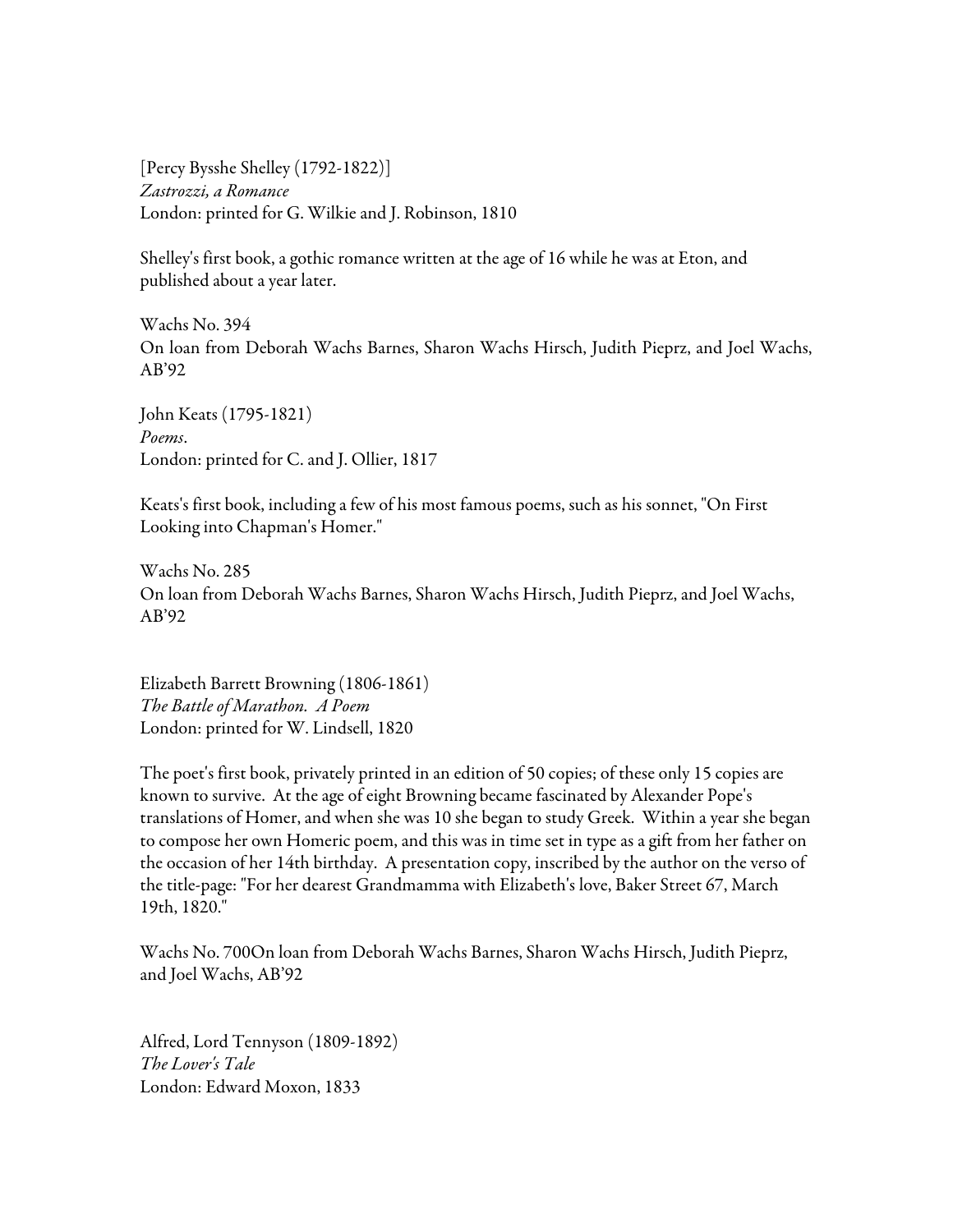Tennyson wrote this poem in 1828, when he was 19 years old. In 1832 the text was set in type, along with the 30 other pieces which eventually formed his *Poems* of 1833. At the last minute, Tennyson decided that this poem was in need of substantial revision, and it was not included in the volume. Before the types were dispersed, a few copies were printed at Tennyson's expense. Eight copies, including this one, are known to survive.

Wachs No. 653 On loan from Deborah Wachs Barnes, Sharon Wachs Hirsch, Judith Pieprz, and Joel Wachs, AB'92

Leigh Hunt (1784-1859) *The Literary Pocket-Book; or, Companion for the Lover of Nature and Art, 1819* London: printed for C. and J. Ollier, [1818]

The first of five pocket diaries issued annually by Hunt over five years. A substantial portion of the book is essentially blank, to be used for "appointments and other memoranda." A section near the end (pages 217-226) entitled "Original Poetry," includes seven poems, all signed with single Greek capital letters. Two of these poems are by Keats ("The Human Seasons" and "Sonnet to Ailsa Rock"), one is by Shelley ("Marianne's Dream"), two are by Brian Waller Procter ("Hymn to Diana" and "Sonnet Descriptive of a Painting by Nicolas Poussin"), and two by Leigh Hunt himself ("Power and Gentleness" and "The Summer of 1818").

Wachs No. 442 On loan from Deborah Wachs Barnes, Sharon Wachs Hirsch, Judith Pieprz, and Joel Wachs, AB'92

[Arthur Henry Hallam (1811-1833)] *Timbuctoo* [Cambridge: s.n., 1829]

Hallam's first separate publication, an anonymous private printing of a poem submitted for a Cambridge University Chancellor's Gold Medal eventually won by Tennyson. The friendship between Hallam and Tennyson began with the submission of their poems to this competition.

Wachs No. 645On loan from Deborah Wachs Barnes, Sharon Wachs Hirsch, Judith Pieprz, and Joel Wachs, AB'92

Charlotte Brontë (1816-1855), Emily Brontë (1818-1848), and Anne Brontë (1820-1849) *Poems by Currer, Ellis, and Acton Bell* London: Aylott and Jones, 1846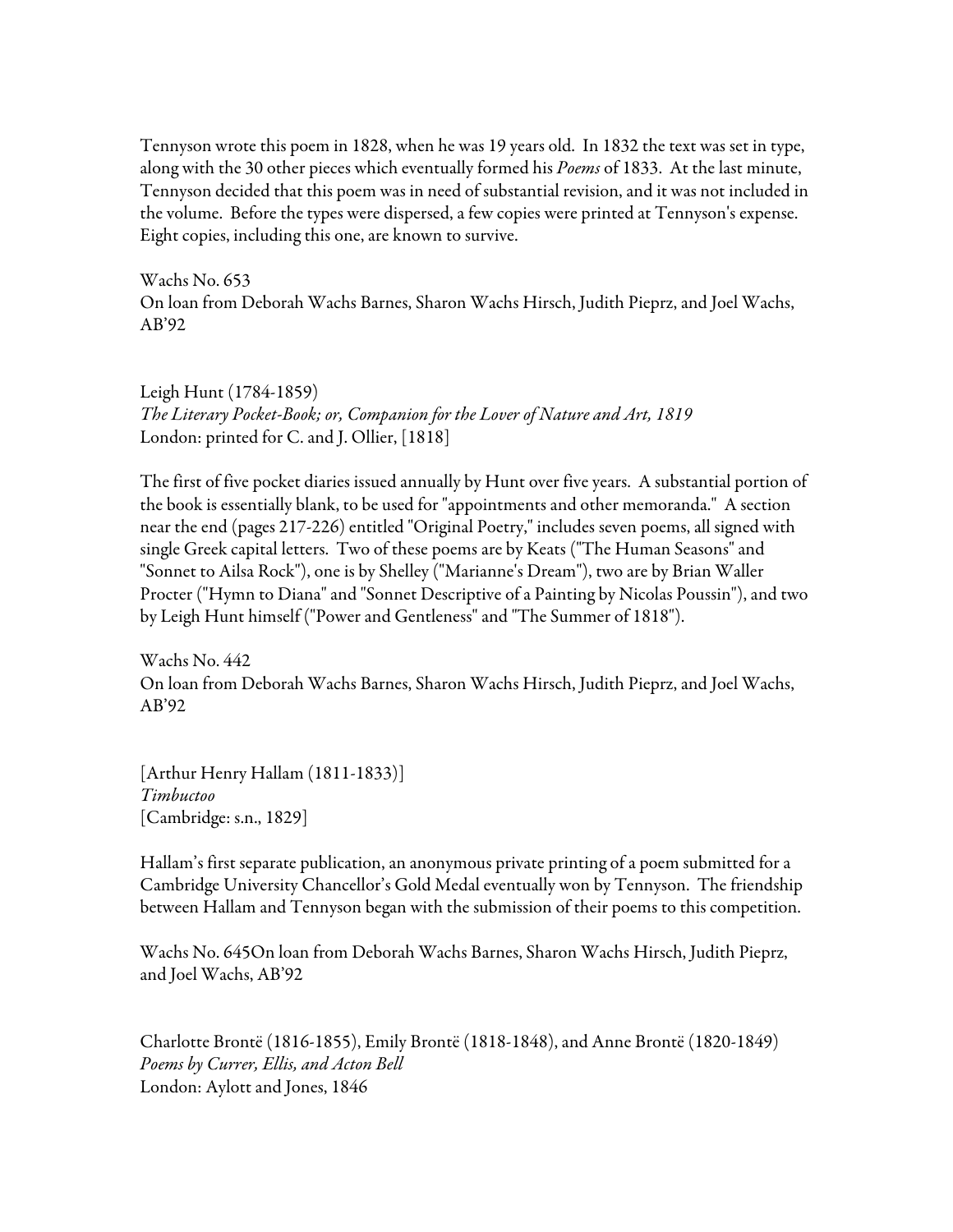The first work published by the Brontë sisters. The original printing, arranged by Charlotte Brontë, consisted of 1,000 copies; after a year the publishers had sold only two. Several more had been sent to the copyright libraries, and a few others were given away. After the appearance of *Jane Eyre* in 1847, the publishers Smith, Elder and Co. took over the remaining 961 sets of sheets and re-issued the volume with their own title page.

Wachs No. 129 On loan from Deborah Wachs Barnes, Sharon Wachs Hirsch, Judith Pieprz, and Joel Wachs, AB'92

Alfred, Lord Tennyson (1809-1892) *The Charge of the Light Brigade* [London: s.n., 1855]

The "charge" took place during the Crimean War, in October 1854, and was reported in the *London Times* in November. Tennyson wrote his poem on December 2, and sent it to John Forster, who printed it in *The Examiner* on December 9, 1854. Tennyson revised the poem considerably before it was included in *Maud*, published in July 1855. Shortly afterwards he rewrote it further. He had 1,000 copies of this final text printed as a leaflet in 1855, to be sent to the Crimea for distribution "among the brave soldiers before Sebastopol."

Wachs No. 144 On loan from Deborah Wachs Barnes, Sharon Wachs Hirsch, Judith Pieprz, and Joel Wachs, AB'92

Alfred, Lord Tennyson (1809-1892) *Maud, and Other Poems* London: Edward Moxon, 1855

This collection of poems was Tennyson's first publication after being named Poet Laureate in 1850.

Wachs No. 12 Gift of Deborah Wachs Barnes, Sharon Wachs Hirsch, Judith Pieprz, and Joel Wachs, AB'92

Matthew Arnold (1822-1888) *Alaric at Rome. A Prize Poem, Recited in Rugby School, June XII, MDCCCXL* Rugby: Combe and Crossley, 1840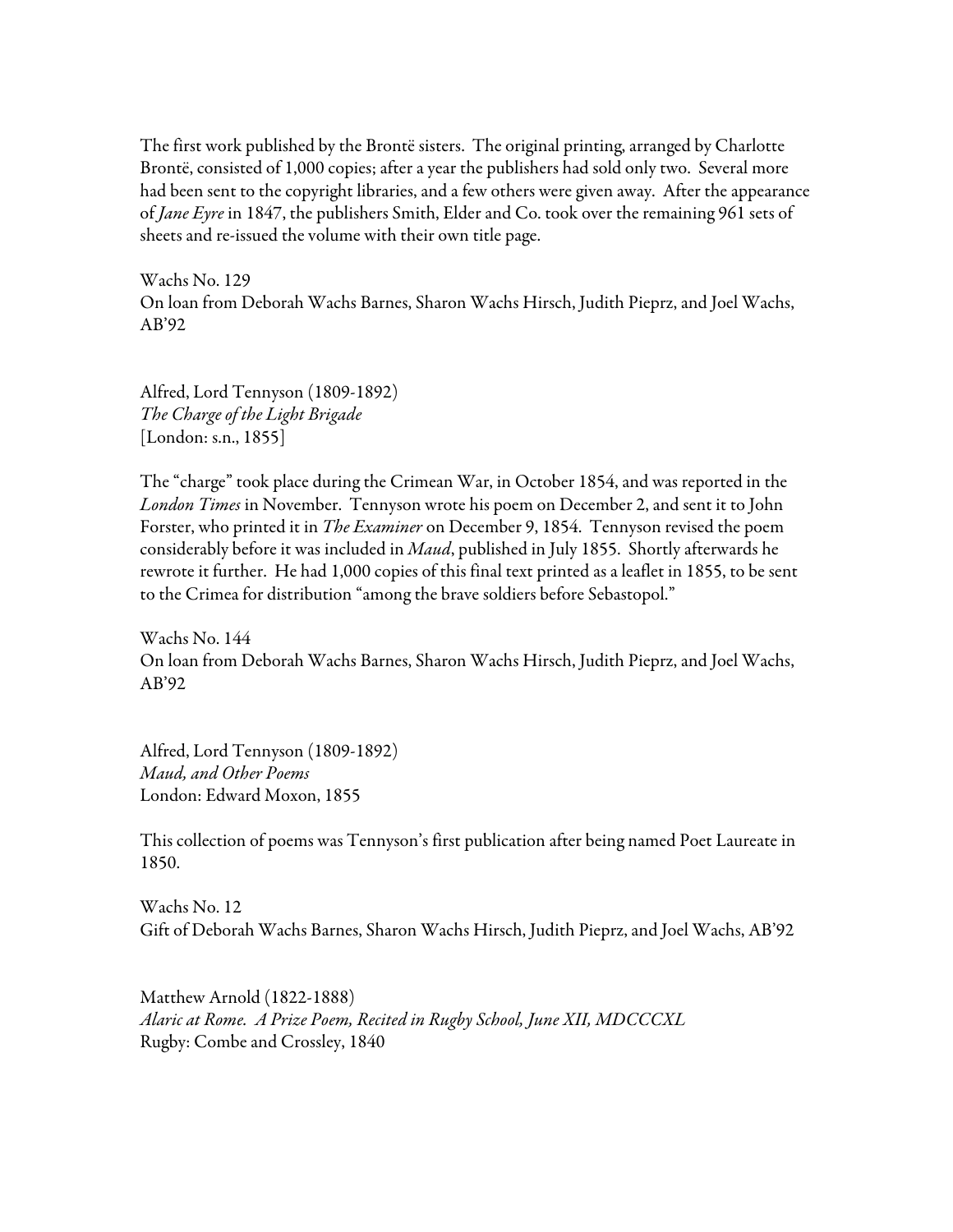Matthew Arnold's first publication, an unusual prize poem because it was printed anonymously and may not have been intended for general circulation. The text was first identified as Arnold's by Edmund Gosse in 1888. The only known presentation copy of this work, it is inscribed to a fellow student by Arnold on the front wrapper, "E. Armitage Esqr. from the Author."

Wachs No. 800 On loan from Deborah Wachs Barnes, Sharon Wachs Hirsch, Judith Pieprz, and Joel Wachs, AB'92

Algernon Charles Swinburne (1837-1909) *Poems and Ballads. Second Series* London: Chatto and Windus, 1878

The volume is inscribed on the front flyleaf, "F. Boott from H. James Jun. Rome, Nov. 1878." The novelist Henry James used "Jun." after his surname until his father's death; beneath the inscription, possibly in the same hand, is his address in Rome, 44 Piazza di Espagna. The recipient was Francis Boott, who was the model for Gilbert Osmond in *Portrait of a Lady*.

Wachs No. 112 Gift of Deborah Wachs Barnes, Sharon Wachs Hirsch, Judith Pieprz, and Joel Wachs, AB'92

William Butler Yeats (1865-1939) *Poems* London: published by T. Fisher Unwin; Boston: Copeland and Day, 1895

The American issue, with a cancel title page naming the Boston publisher and with the name of Copeland and Day added to the foot of the spine. The print run consisted of 750 copies, of which about 200 sets of sheets were sent to America.

Wachs No. 176 Gift of Deborah Wachs Barnes, Sharon Wachs Hirsch, Judith Pieprz, and Joel Wachs, AB'92

## Lyrical Ballads

[William Wordsworth (1770-1850) and Samuel Taylor Coleridge (1772-1834)] *Lyrical Ballads, With a Few Other Poems* London: Printed for J. & A. Arch, 1798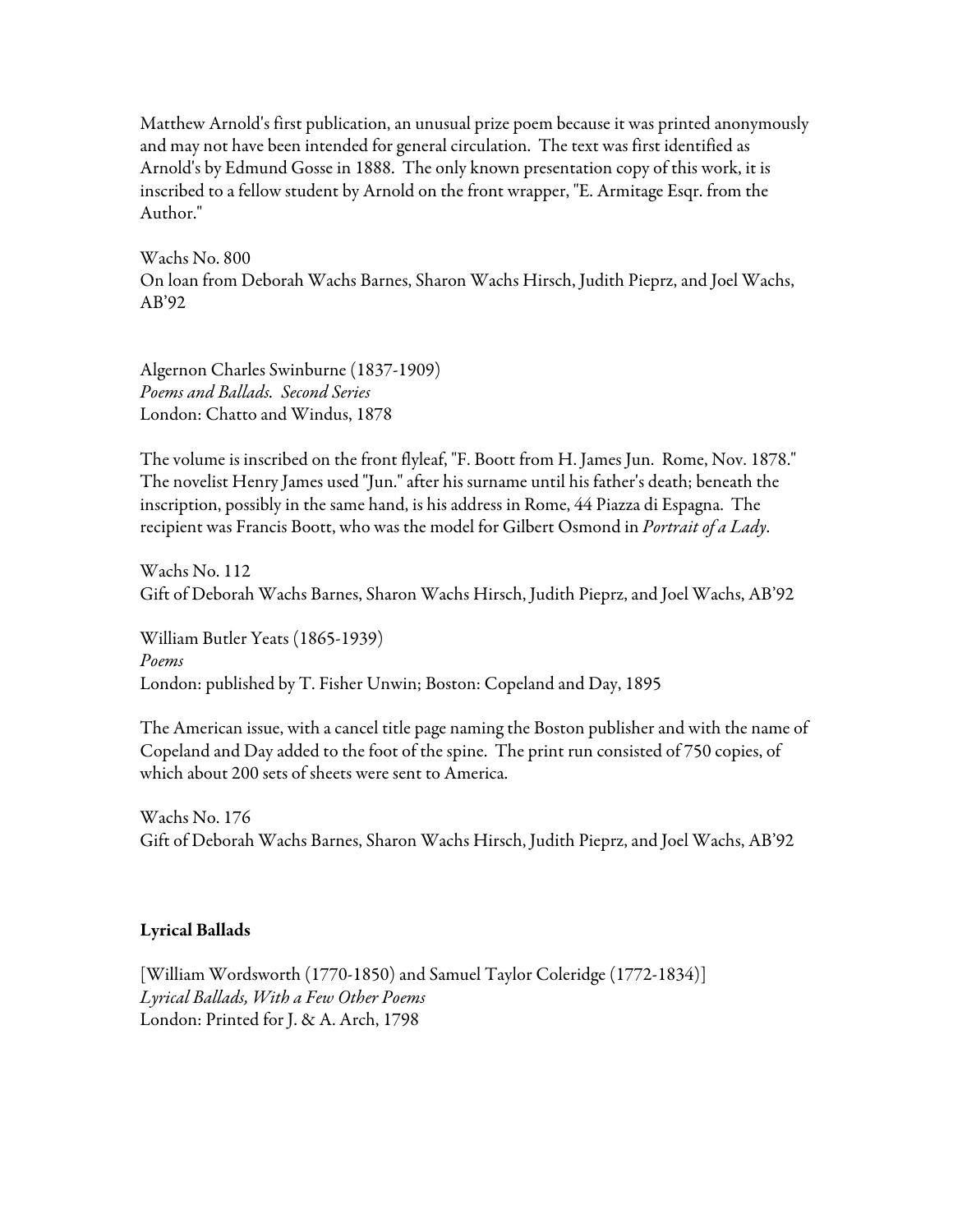Printed here for the first time are such famous poems as Coleridge's "Rime of the Ancyent Marinere," the first poem in the volume, and Wordsworth's "Tintern Abbey," and "We Are Seven."

Wachs No. 323 On loan from Deborah Wachs Barnes, Sharon Wachs Hirsch, Judith Pieprz, and Joel Wachs, AB'92

William Wordsworth (1770-1850) [and Samuel Taylor Coleridge (1772-1834)] *Lyrical Ballads, With Other Poems* London: Printed for T. N. Longman and O. Rees; by Biggs and Co. (Bristol), 1800. Two vols.

Volume one contains the first appearance of Wordsworth's celebrated preface, a kind of Romantic manifesto, in which he explains in detail the theoretical basis of his new sort of poetry. The poems in the second volume are all new, and are all by Wordsworth. The *Rime* is still included, but Coleridge, at Wordsworth's suggestion, had modernized much of the spelling and altered the title.

Wachs No. 286 On loan from Deborah Wachs Barnes, Sharon Wachs Hirsch, Judith Pieprz, and Joel Wachs, AB'92

# Romantics

Robert Southey (1774-1843) *Joan of Arc, an Epic Poem* Bristol: Printed by N. Biggs, for Joseph Cottle; and Sold in London by T. N. Longman, 1798. Two vols.

A presentation copy, inscribed by the author on the half-title of volume one, "Mr. Lamb from Robert Southey, June 13, 1798." Lamb and Southey were brought together through a common friendship with Coleridge. A second edition and substantially revised. Southey, in a preliminary "advertisement," describes the changes he has made as follows: "Since the first publication of this poem, it has undergone a long and laborious correction. Everything miraculous is now omitted . . . The additional notes are numerous."

Wachs No. 260 On Loan from Deborah Wachs Barnes, Sharon Wachs Hirsch, Judith Pieprz, and Joel Wachs, AB'92

Thomas Campbell (1777-1844)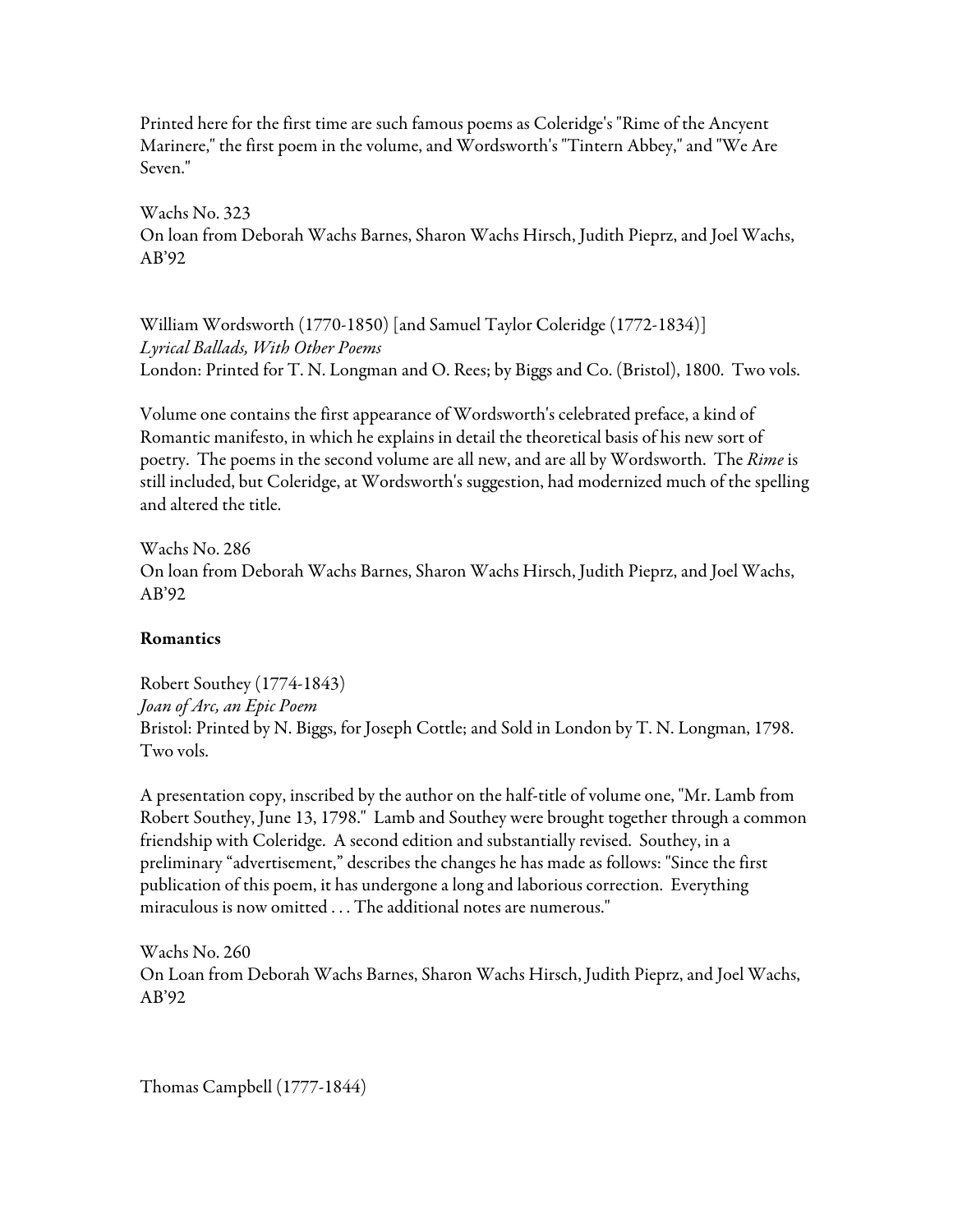*The Pleasures of Hope; With Other Poems*

Edinburgh: Printed for Mundell & Son; and for Longman and Rees, and J. Wright (London), 1799

The author's first book, published six months after *Lyrical Ballads*, when the author was twenty-two. Campbell's verses dealt with such popular topics as the French Revolution, slavery, and the partition of Poland, and his book was an immediate success.

Wachs No. 713 Gift of Deborah Wachs Barnes, Sharon Wachs Hirsch, Judith Pieprz, and Joel Wachs, AB'92

[Mary Tighe (1772-1810)] *Psyche; or, the Legend of Love* London: [Printed for J. Carpenter by C. Whittingham], 1805

This presentation copy was the author's first book, privately printed in an edition reported to be 100 copies. This long poem in Spenserian stanzas, based on the story of Cupid and Psyche in Apuleius, was much admired by such Romantic poets as Leigh Hunt, Thomas Moore, and Mrs. Hemans.

Wachs No. 596 On Loan from Deborah Wachs Barnes, Sharon Wachs Hirsch, Judith Pieprz, and Joel Wachs, AB'92

[Samuel Rogers (1763-1855)] *Jacqueline. A Poem* London: Printed for T. Cadell and W. Davies; by W. Bulmer and Co., 1814

Shortly after this poem was printed, Rogers decided to publish it jointly with Byron's Lara, and copies of this separate edition were never offered for public sale. The withdrawal of the printing is confirmed by the fact that the publisher's imprint on the title-page has been crossed out in pencil.

Wachs No. 30 Gift of Deborah Wachs Barnes, Sharon Wachs Hirsch, Judith Pieprz, and Joel Wachs, AB'92

John Keats (1795-1821) *Lamia, Isabella, the Eve of St. Agnes, and Other Poems* London: Printed for Taylor and Hessey, 1820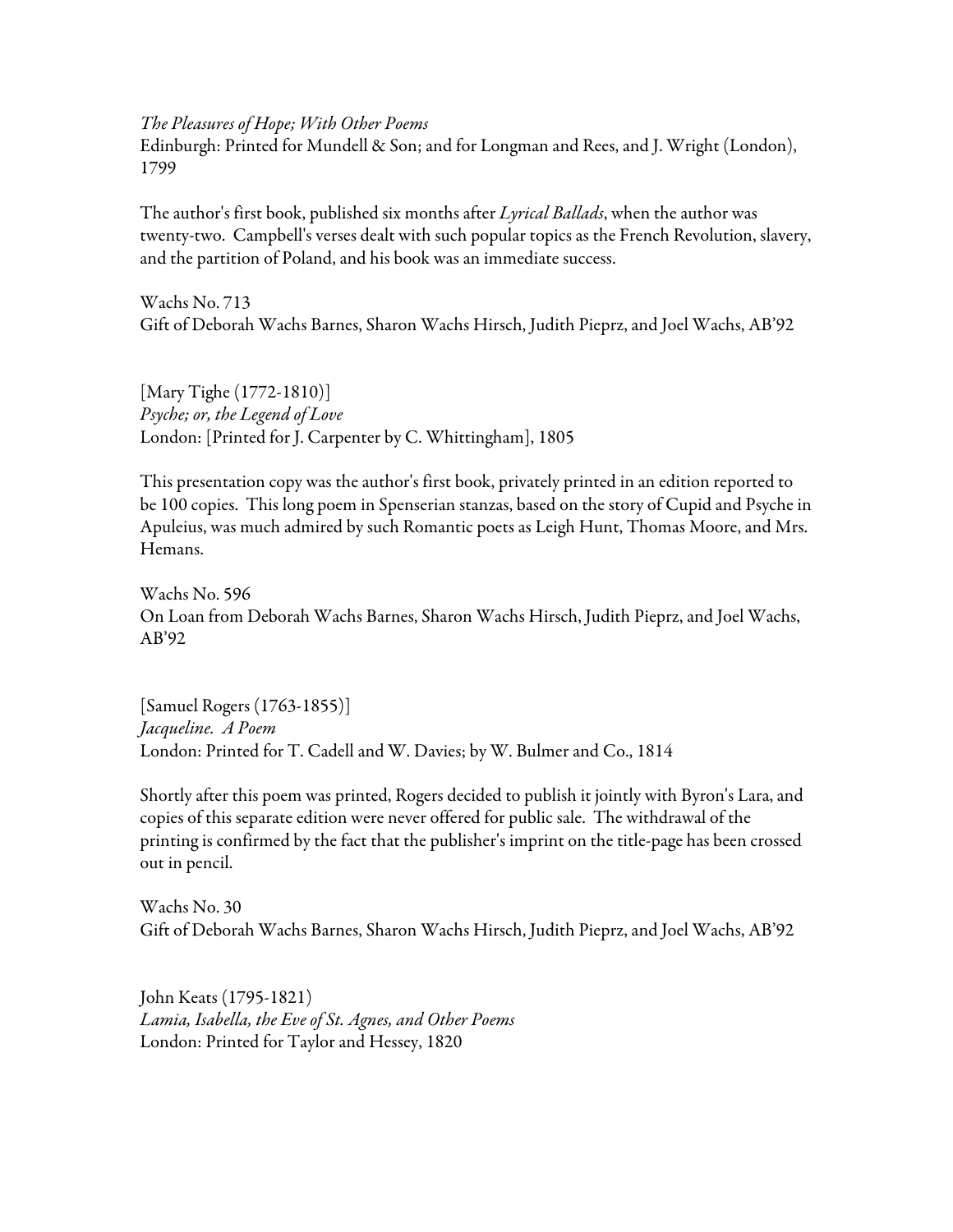Keats's most famous work, among the "other poems" are "Ode to a Nightingale," "Ode on a Grecian Urn," "To Autumn," and "Ode on Melan-choly."

Wachs No. 192 On Loan from Deborah Wachs Barnes, Sharon Wachs Hirsch, Judith Pieprz, and Joel Wachs, AB'92

[George Gordon, Lord Byron (1788-1824)]

*Don Juan. A New Edition.* London: Printed by Thomas Davison, 1819. [With:] *Don Juan. Cantos III, IV, and V.* London: Printed by Thomas Davison, 1821. [With:] *Don Juan. Cantos VI.—VII.—and VIII.* London: Printed for John Hunt, 1823. [With:] *Don Juan. Cantos IX.— X.—and XI*. London: Printed for John Hunt, 1823. [With:] *Don Juan. Cantos XII.—XIII. and XIV*. London: Printed for John Hunt, 1823. [With:] *Dun Juan. Cantos XV. and XVI*. London: Printed for John and H. L. Hunt, 1824. Six vols.

The first two cantos were published earlier in 1819 in large paper format. In all 1500 copies were printed, of which 150 were destroyed, or "wasted," after the book had been reprinted in octavo; subsequent cantos were all printed in both octavo and duodecimo formats. One of the most popular poems of the Romantic era, it was almost immediately pirated. It was simultaneously published in different sizes with formats chosen and priced to appeal to a wider audience.

Wachs No. 318 On Loan from Deborah Wachs Barnes, Sharon Wachs Hirsch, Judith Pieprz, and Joel Wachs, AB'92

Percy Bysshe Shelley (1792-1822) *Prometheus Unbound a Lyrical Drama in Four Acts With Other Poems* London: C. and J. Ollier, 1820

Shelley's most well-known book, the nine "other poems" include his two most famous, "Ode to the West Wind," and "To a Skylark." A single name "Tighe," in an early hand, on the front flyleaf, possibly placed there by George William Tighe, who played a major role in Shelley's life during his residence in Italy.

Wachs No. 753 On Loan from Deborah Wachs Barnes, Sharon Wachs Hirsch, Judith Pieprz, and Joel Wachs, AB'92

William Blake (1757-1827)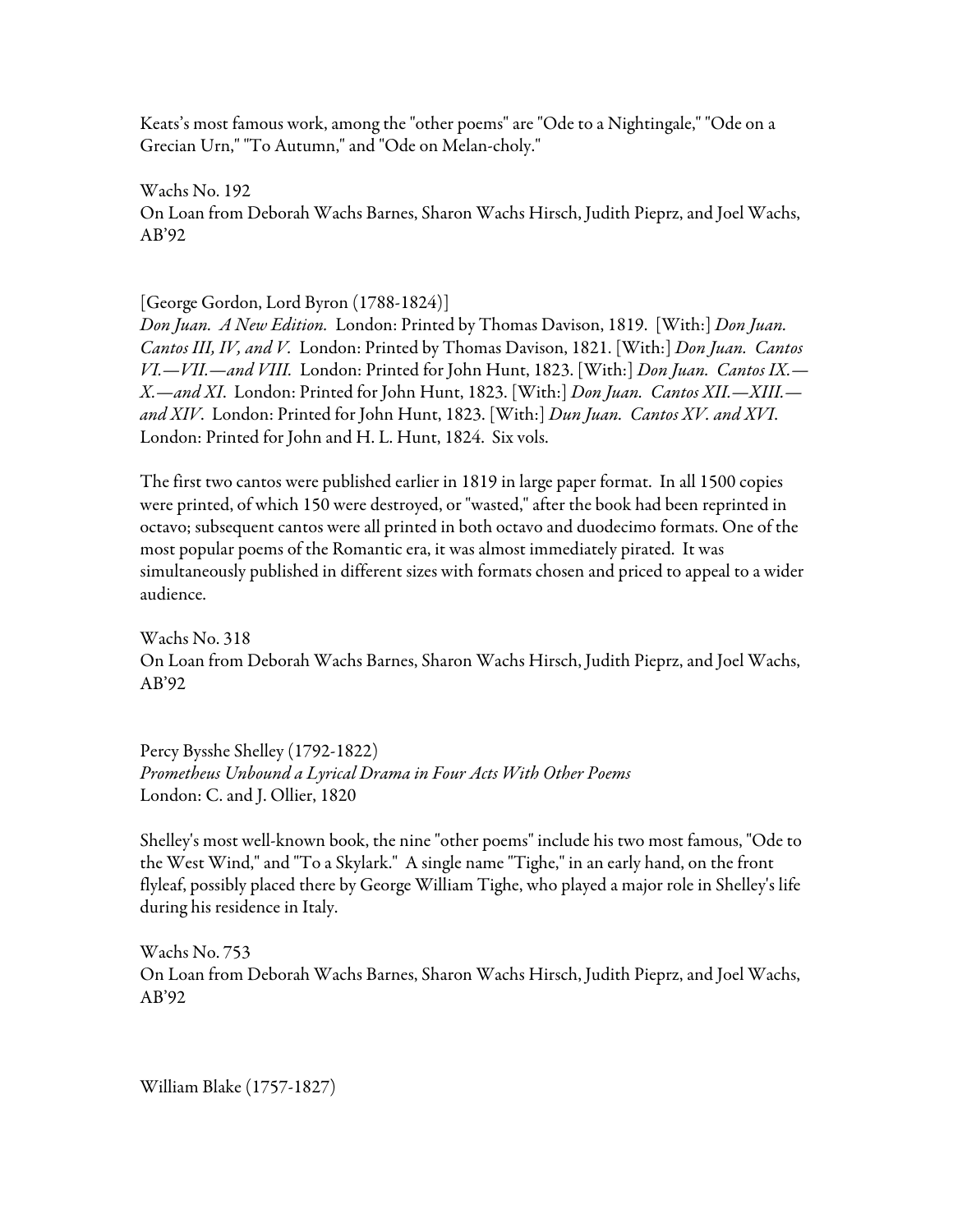*Songs of Innocence and of Experience, Shewing the Two Contrary States of the Human Soul* London: W. Pickering, and W. Newbery, 1839

Included here are some of Blake's most famous poems, such as "The Lamb" and "The Tiger." It is thought that 500 copies of this volume were printed. At some point in the press run it was decided to eliminate the poem "The Little Vagabond," and the last two signatures were reset. The present copy, the first issue, belonged to Robert Browning, and is inscribed on the titlepage as follows: "W. A. Dow to his friend Browning, August 3, 1839." W. A. Dow was a lawyer who became a close friend of Browning's.

Wachs No. 501 On Loan from Deborah Wachs Barnes, Sharon Wachs Hirsch, Judith Pieprz, and Joel Wachs, AB'92

Thomas Moore (1779-1852) *Lalla Rookh, an Oriental Romance* London: Longman, Hurst, Rees, Orme, and Brown, 1817

One of the most popular poems of the 19th century, by 1840 some twenty editions had appeared. The quarto format adopted by Moore and his publishers was that popularized by Walter Scott. With an engraved title-page and five additional plates by Charles Heath, after designs by William Westall.

Wachs No. 819 On Loan from Deborah Wachs Barnes, Sharon Wachs Hirsch, Judith Pieprz, and Joel Wachs, AB'92

Leigh Hunt (1784-1859) *The Autobiography of Leigh Hunt; With Reminiscences of Friends and Contemporaries.* London: Smith, Elder and Co., 1850. Three vols.

Written in 1850, when the author was 64 years old, this painfully honest autobiography covers Hunt's time in Italy as a young man and the 25 years of literary endeavor that followed upon his return to England. Hunt also describes his friendships with Keats and Shelley, who he introduced to each other, Byron, Lamb and others.

Wachs No. 20 Gift of Deborah Wachs Barnes, Sharon Wachs Hirsch, Judith Pieprz, and Joel Wachs, AB'92

## "The Poets in Low Life": Working-Class Poets of the 19th Century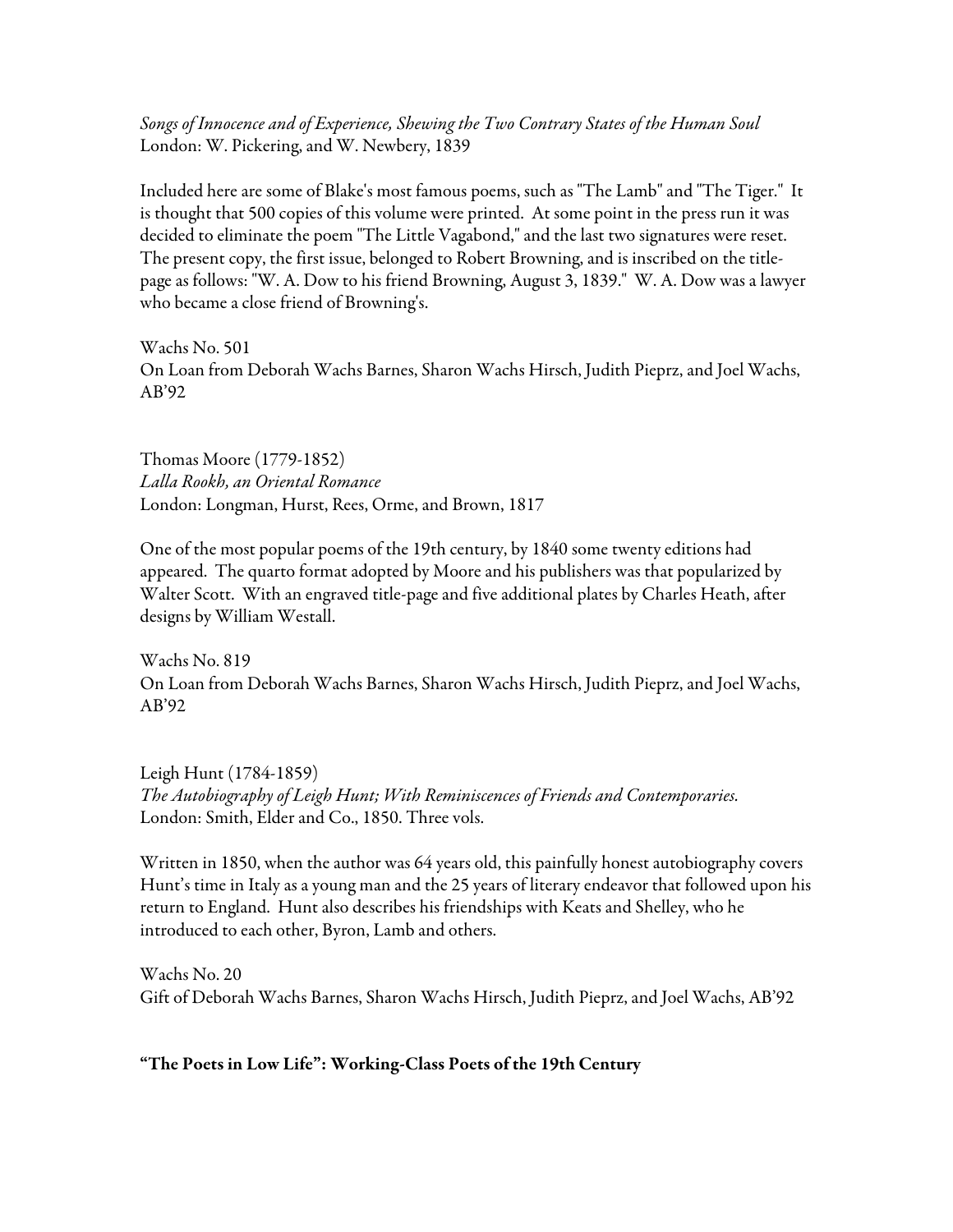John Jones (b. 1774) *Attempts in Verse, by John Jones, an Old Servant: With Some Account of the Writer, Written by Himself: and an Introductory Essay on the Lives and Works of Our Uneducated Poets, by Robert Southey* London: John Murray, 1831

Southey's essay occupies about half the book, and is of historical significance as the first significant critical attempt at constructing a canon of working-class poets. John Jones worked from the age of seventeen as a domestic servant. In the summer of 1827 he sent a letter to Robert Southey introducing himself as "a poor, humble, uneducated domestic" and including a sample of his verse. The correspondence eventually resulted in the publication of this book, which was sold by subscription. The list of subscribers includes John Taylor Coleridge, nephew of Samuel Taylor Coleridge, and William Wordsworth.

Wachs No. 553 Gift of Deborah Wachs Barnes, Sharon Wachs Hirsch, Judith Pieprz, and Joel Wachs, AB'92

Robert Bloomfield (1766-1823) *The Banks of Wye; a Poem. In Four Books* London: Printed for the Author; Vernor, Hood, and Sharpe; and Longman, Hurst, Rees, Orme, and Brown, 1811

Bloomfield was the son of a tailor and schoolmistress; his father died when he was only a year old, leaving the family impoverished. In 1781, he went to London and began working as shoemaker with his brother George. His first book of poetry, The Farmer's Boy, which was published in 1800 through the advocacy of Capel Lofft, radical editor and writer, was a great success, selling twenty-six thousand copies in less than three years. The Banks of Wye began as a journal that Bloomfield kept while on a tour of the Wye river (famous from Wordsworth's "Tintern Abbey") with admirers in 1807.

Wachs No. 721 Gift of Deborah Wachs Barnes, Sharon Wachs Hirsch, Judith Pieprz, and Joel Wachs, AB'92

John Clare (1793-1864) *Poems Descriptive of Rural Life and Scenery* London: Printed for Taylor and Hessey; and E. Drury, 1820

The author's first book, published when he was twenty-six years old. The introduction refers to the poems as "the genuine productions of a young Peasant, a day-labourer in husbandry, who has had no advantages of education beyond others of his class." The volume was an immediate success, selling out the first edition in two months. Clare was never able to reproduce this early success with his later works, and he spent the end of his life in the Northampton General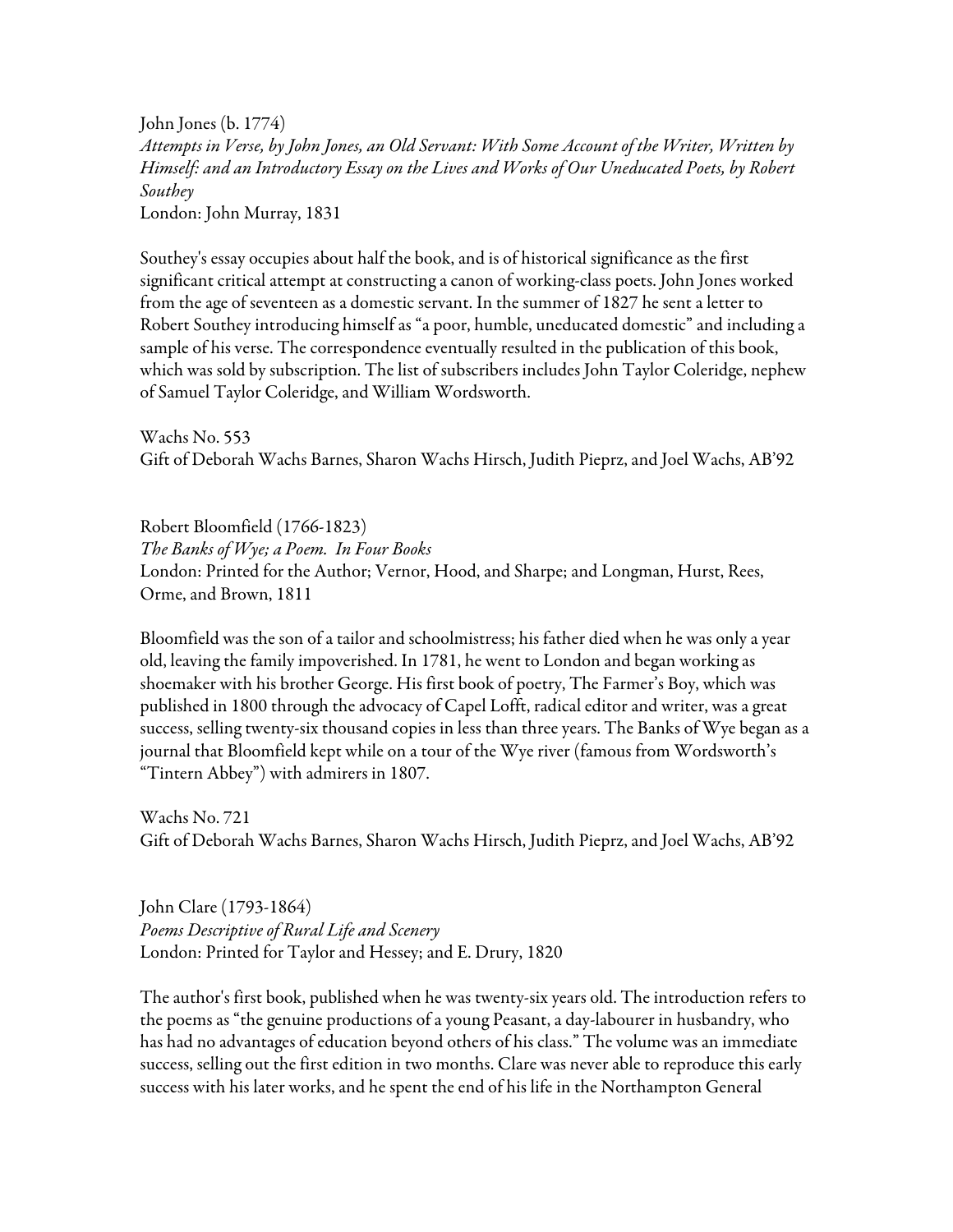Lunatic Asylum, where he died of apoplexy. He was largely forgotten for the end of the nineteenth century and much of the twentieth, but his reputation has been rehabilitated in recent decades, and he is now considered by many one of the great nature poets of the nineteenth century.

Wachs No. 27 Gift of Deborah Wachs Barnes, Sharon Wachs Hirsch, Judith Pieprz, and Joel Wachs, AB'92

John Critchley Prince (1808-1866) *The Poetic Rosary* Ashton-under-Lyne: Printed for the Author, and Sold by Him, 1850

Prince was the son of a reed maker and began working fourteen to sixteen hour days with his father from the age of nine. As a young man, and despite having a family to support, Prince established a club of working-class poets, calling themselves the "Literary Twelve," in Hyde in 1836. The Poetic Rosary was Prince's third book of poems, dedicated to Charles Dickens for his "humanizing writings." Prince's sympathies with working-class politics are demonstrated in the poem "On the Death of Ebenezer Elliott." Elliot was well-known as the "Corn Law Rhymer" for his verses written in opposition to the Corn Laws and was a vocal opponent of economic oppression and poverty: as Prince puts it in the poem, "'gainst social wrong / His full and fervid soul leapt out in living song."

Wachs No. 455 Gift of Deborah Wachs Barnes, Sharon Wachs Hirsch, Judith Pieprz, and Joel Wachs, AB'92

Mary Maria Colling (1804-1853) *Fables and Other Pieces in Verse. . . . With Some Account of the Author, in Letters to Robert Southey..*. London: Printed for Longman, Rees, Orme, Brown, and Green, 1831.

Mary Maria Colling was born in Tavistock, Devon, in 1804. She was the daughter of Edmund Colling, a husbandman, and his wife Anne. This book, her only publication, was seen into print by the well-known novelist Anna Eliza Bray; almost half the book is devoted to three long letters from Mrs. Bray to Robert Southey. As with John Jones, Southey was instrumental in the publication and promotion of Colling. Southey reviewed the book in the *Quarterly Review*, writing that Colling was "happy in her humble station." He also recognized the promotional value of Colling's image, on the frontispiece, writing to William Lisle Bowles that her "sweet countenance, if you look at her portrait, will say more in her favor than any words of mine could do." The ten-page list of subscribers includes both Southey and Wordsworth.

Wachs No. 448 Gift of Deborah Wachs Barnes, Sharon Wachs Hirsch, Judith Pieprz, and Joel Wachs, AB'92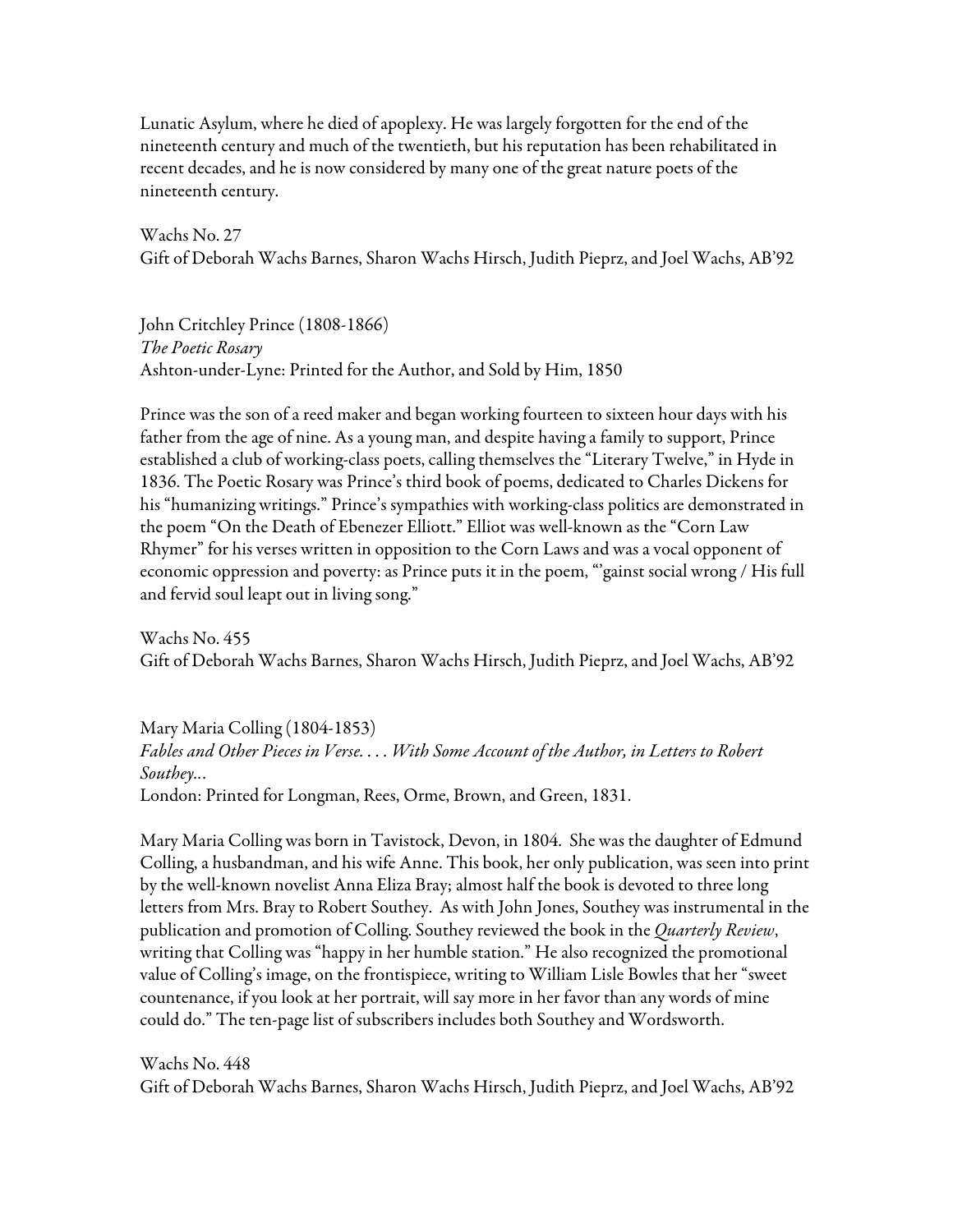James Hogg (1770-1835) *The Pilgrims of the Sun; a Poem* Edinburgh: Printed for William Blackwood, 1815

Hogg was the son of a shepherd and farmer, born in Selkirkshire, Scotland. Hogg was only six years old when his parents lost their farm and he had to begin work on various local farms. He achieved success with The Queen's Wake, published in 1813, in which he was introduced as "a common shepherd, bred among the mountains of Ettrick Forest." The Pilgrims of the Sun followed next, and was dedicated to Lord Byron. Hogg had a lengthy involvement with Blackwood's Edinburgh Magazine, one of the most successful periodicals of the time, through which he was popularized as "the Ettrick Shepherd." He also went on to become a successful writer of prose fiction. When Hogg died, William Wordsworth composed an "Extempore Effusion Upon the Death of James Hogg," which concludes: "With sharper grief is Yarrow smitten, / And Ettrick mourns with her their Poet dead."

Wachs No. 444 Gift of Deborah Wachs Barnes, Sharon Wachs Hirsch, Judith Pieprz, and Joel Wachs, AB'92

James Hogg (1770-1835) *The Jacobite Relics of Scotland; Being the Songs, Airs, and Legends, of the Adherents to the House of Stuart* Edinburgh: Printed for William Blackwood; and T. Cadell and W. Davies, 1819

Hogg met and befriended Sir Walter Scott in 1802, and helped him in collecting ballads for the third edition of his Minstrelsy of the Scottish Border, which was published in 1803. Encouraged by the Highland Society of London, Hogg began his own collection of Scottish songs—those of the Jacobite risings of the eighteenth century. Hogg prints the melody as well as the lyrics, and offers extensive notes on the songs. Douglas S. Mack writes that like "Burns, Hogg questioned and subverted aspects of the Scottish Enlightenment, and created a space in which the allegedly 'marginal' and 'primitive' culture of the old Scottish peasantry could speak with eloquence and power."

Wachs No. 793 Gift of Deborah Wachs Barnes, Sharon Wachs Hirsch, Judith Pieprz, and Joel Wachs, AB'92

Ebenezer Jones (1820-1860) *Studies of Sensation and Event; Poems* London: Charles Fox, 1843.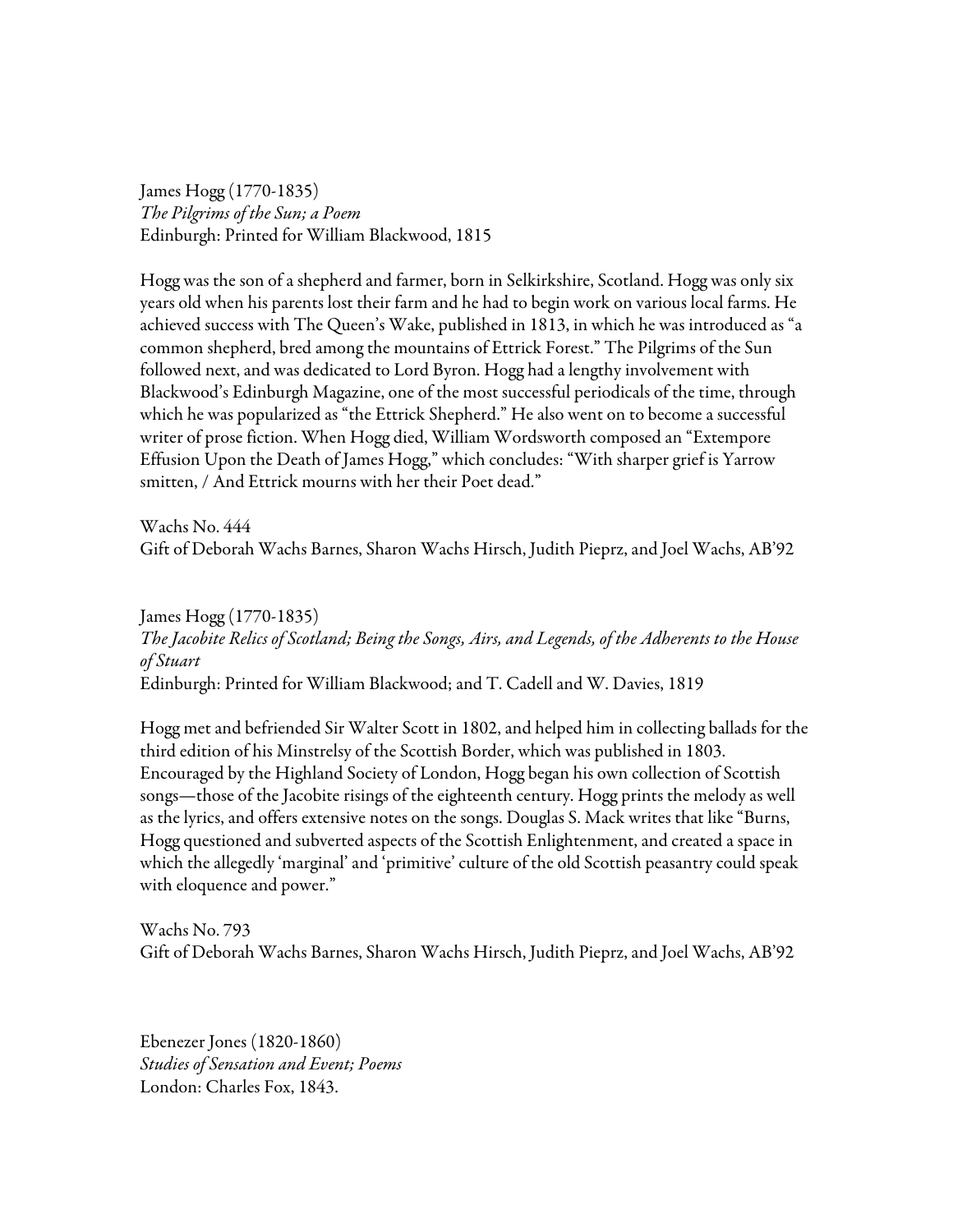Jones was born in London, the son of Welshman Robert Jones. When his father died in 1837 the family became impoverished and Jones went to work as a clerk, working twelve hours a day. *Studies of Sensation and Event* was Jones's first book, published when he was twenty-three years old. After the book's harsh reception, Jones gave up poetry and worked as an accountant, assisted W. J. Linton—influential in the Chartist movement and himself a poet—in his political journals, and worked for radical publishers. After his early death in 1860, Jones was largely forgotten until Dante Gabriel Rossetti wrote about him in *Notes and Queries* in 1870, claiming that Jones was "nearly the most striking instance of neglected genius in our modern school of poetry." This resulted in a brief renewal of interest and a reprint of the present volume in 1879.

Wachs No. 536 Gift of Deborah Wachs Barnes, Sharon Wachs Hirsch, Judith Pieprz, and Joel Wachs, AB'92

Joseph Skipsey (1832-1903) *Poems*. Blyth: Printed by William Alder, 1871

Skipsey was the youngest of eight children of a Northumberland coal-miner. He went to work in the coal pits at the age of seven, working twelve- to fourteen-hour days. He achieved literary notice in 1862 with his poem "The Hartley Calamity" about an accident that buried over twohundred coal workers alive. An early notice of Skipsey's verse was published in the *Athenæum* by the recipient of this copy, Joseph Knight. Dante Gabriel Rossetti wrote that Skipsey's "real-life pieces are more sustained and decided than almost anything of the same class that I know—I mean in poetry coming really from a poet of the people..." Oscar Wilde likened Skipsey to Blake. In 1889 Skipsey and his wife were named custodians of Shakespeare's birthplace at Stratford, but he soon tired of the drudgery and dishonesty of attending to tourists, and resigned. The incident was the subject of Henry James's short story "The Birthplace."

Wachs No. 707 Gift of Deborah Wachs Barnes, Sharon Wachs Hirsch, Judith Pieprz, and Joel Wachs, AB'92

Gerald Massey (1828-1907) *Craigcrook Castle* London: David Bogue, 1856 Second edition, "revised."

Massey was "born in a hut at Gamble wharf on the canal near Tring, Hertfordshire," (DNB) the son of a boatman who made a meager 10s. a week. At the age of eight, Massey went to work in the silk mill at Tring, working twelve hour days for roughly a shilling a week. In 1848 he joined the Chartist movement, and also published his first book, *Poems and Chansons*. *The*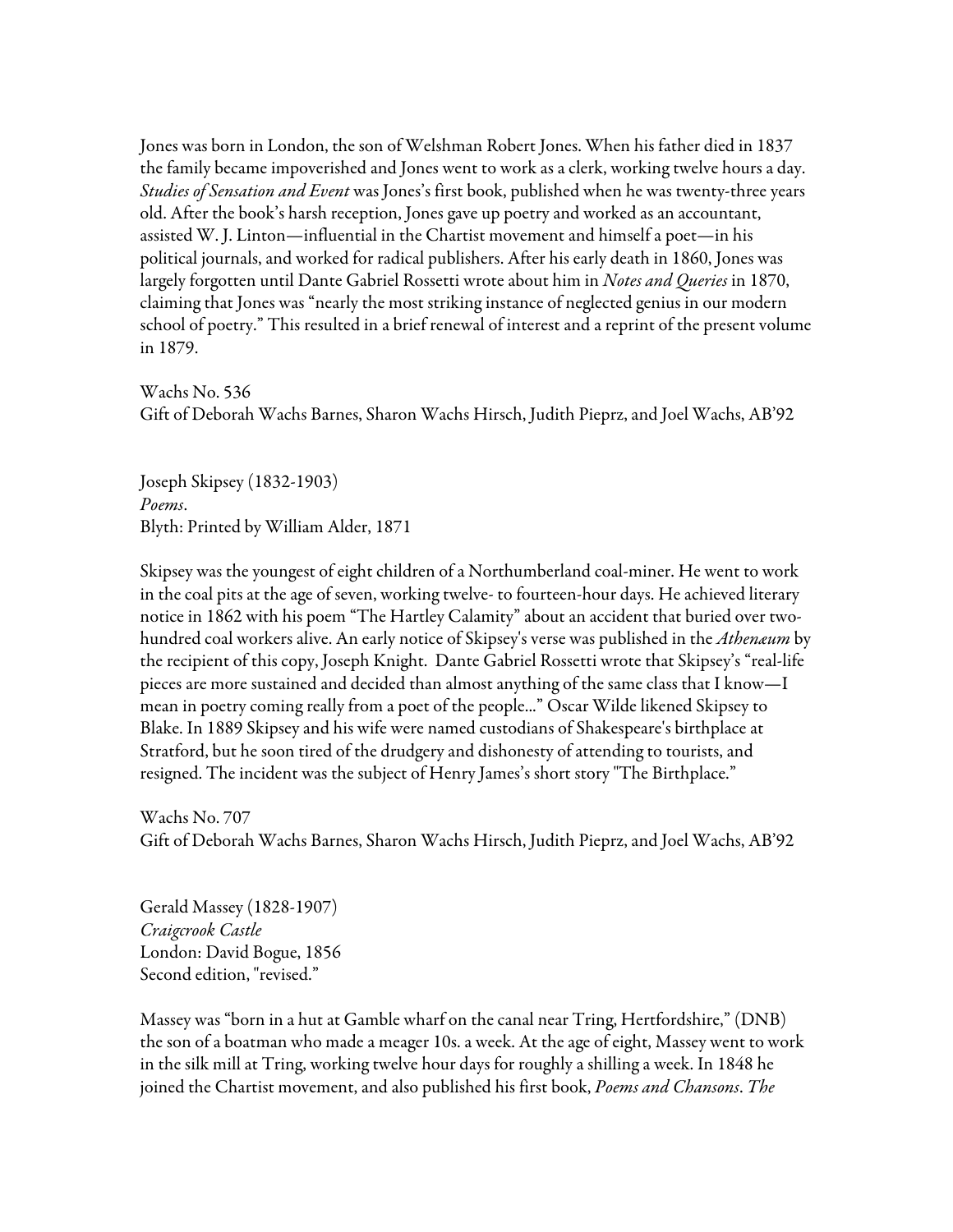*Ballad of Babe Christabel and other Poems* (1854) established Massey's reputation both as a poet and an eloquent champion of the working-class. Walt Whitman wrote of his poems in 1855: "They seem to me zealous, candid, warlike,—intended…to get up a strong feeling against the British aristocracy both in their social and governmental political capacity." George Eliot partially based her novel *Felix Holt, the Radical* (1866) on Massey's life and work.

Wachs No. 582 Gift of Deborah Wachs Barnes, Sharon Wachs Hirsch, Judith Pieprz, and Joel Wachs, AB'92

L. E. L. [Letitia Elizabeth Landon (1802-1838)]

*The Golden Violet, With Its Tales of Romance and Chivalry: and Other Poems* London: Printed for Longman, Rees, Orme, Brown, and Green, 1827

As "L. E. L." Miss Landon became enormously popular, and she earned substantial sums from her pen. In time she became spoiled with flattery; the price of fame was gossip and rumor, and she was slandered in the gutter press. She managed nonetheless to become an integral part of the London literary scene. An engagement to John Forster was broken off, and in 1838 she married the governor of Cape Coast Castle in South Africa. Shortly after her arrival there, she died from taking prussic acid, but whether this was suicide, or something more sinister, was never determined with any certainty. The details of Miss Landon's career show up in some detail in Elizabeth Barrett Browning's *Aurora Leigh*.

Wachs No. 296Gift of Deborah Wachs Barnes, Sharon Wachs Hirsch, Judith Pieprz, and Joel Wachs, AB'92

[Edward Henry Bickersteth (1825-1906)] *Poems and Songs by E. H. B* London: William Pickering, 1848

The inscription, "son of the authoress," in this copy raises questions about its attribution to E. H. Bickersteth, who published his first volume of poetry in 1849, one year after *Poems & Songs*. While *Poems and Songs* themselves are not written in the same voice as Bickersteth's poetry, many also address aspects of another's life, such as "A Mother to a Sleeping Child," or the "Elegy to L. E. L." It is unlikely that Landon would have been lauded by the austere young son of an even more austere minister. This volume was published by William Pickering. However, this book is not mentioned in any checklist of the Pickering Press. It may be that identification of the author will come from further research into Pickering.

Wachs No. 370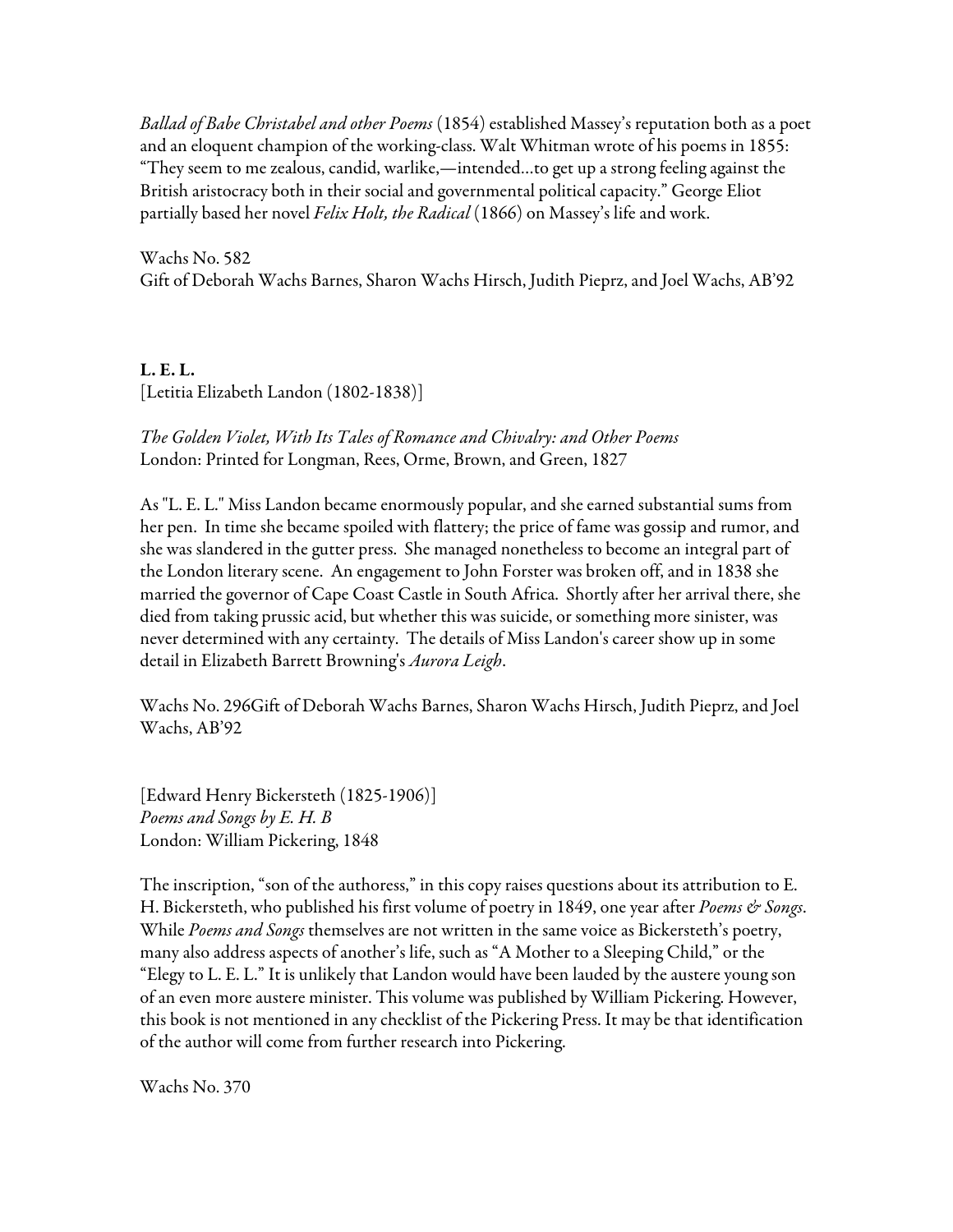Gift of Deborah Wachs Barnes, Sharon Wachs Hirsch, Judith Pieprz, and Joel Wachs, AB'92

Felicia Dorothea Hemans (1793-1835) *England and Spain; or, Valour and Patriotism* London: Printed by J. M'Creery, for T. Cadell and W. Davies, 1808

Felicia Hemans published her first book in Liverpool, in 1808, at the age of 15. This volume excited a good deal of interest in the literary circles of London. Shelley is known to have tried to strike up a correspondence with the young girl, but this effort was circumvented by her mother, who was suspicious of Shelley's intentions. Mrs. Hemans went on to become an enormously popular poet, particularly in America.

Wachs No. 66. Gift of Deborah Wachs Barnes, Sharon Wachs Hirsch, Judith Pieprz, and Joel Wachs, AB'92

[Felicia Dorothea Hemans (1793-1835)] *Modern Greece. A Poem* London: John Murray, 1817

Byron, who had admired some of the author's earlier verse, criticized this poem for its stance on the issue of the Elgin Marbles. The controversial subject may explain the fact that this poem was published anonymously.

Wachs No. 263 Gift of Deborah Wachs Barnes, Sharon Wachs Hirsch, Judith Pieprz, and Joel Wachs, AB'92

Christina Rossetti (1830-1894) *The Prince's Progress and Other Poems* London: Macmillan and Co., 1866

One of the author's major works; this contains some of her best known lyrics. The woodengraved frontispiece and title-page were both designed by Dante Gabriel Rossetti and executed by W. J. Linton.

Wachs No. 557 Gift of Deborah Wachs Barnes, Sharon Wachs Hirsch, Judith Pieprz, and Joel Wachs, AB'92

[Maria Jane Jewsbury (1800-1833)] *Phantasmagoria; or, Sketches of Life and Literature* London: printed for Hurst, Robinson and Co.; and Archibald Constable and Co., 1825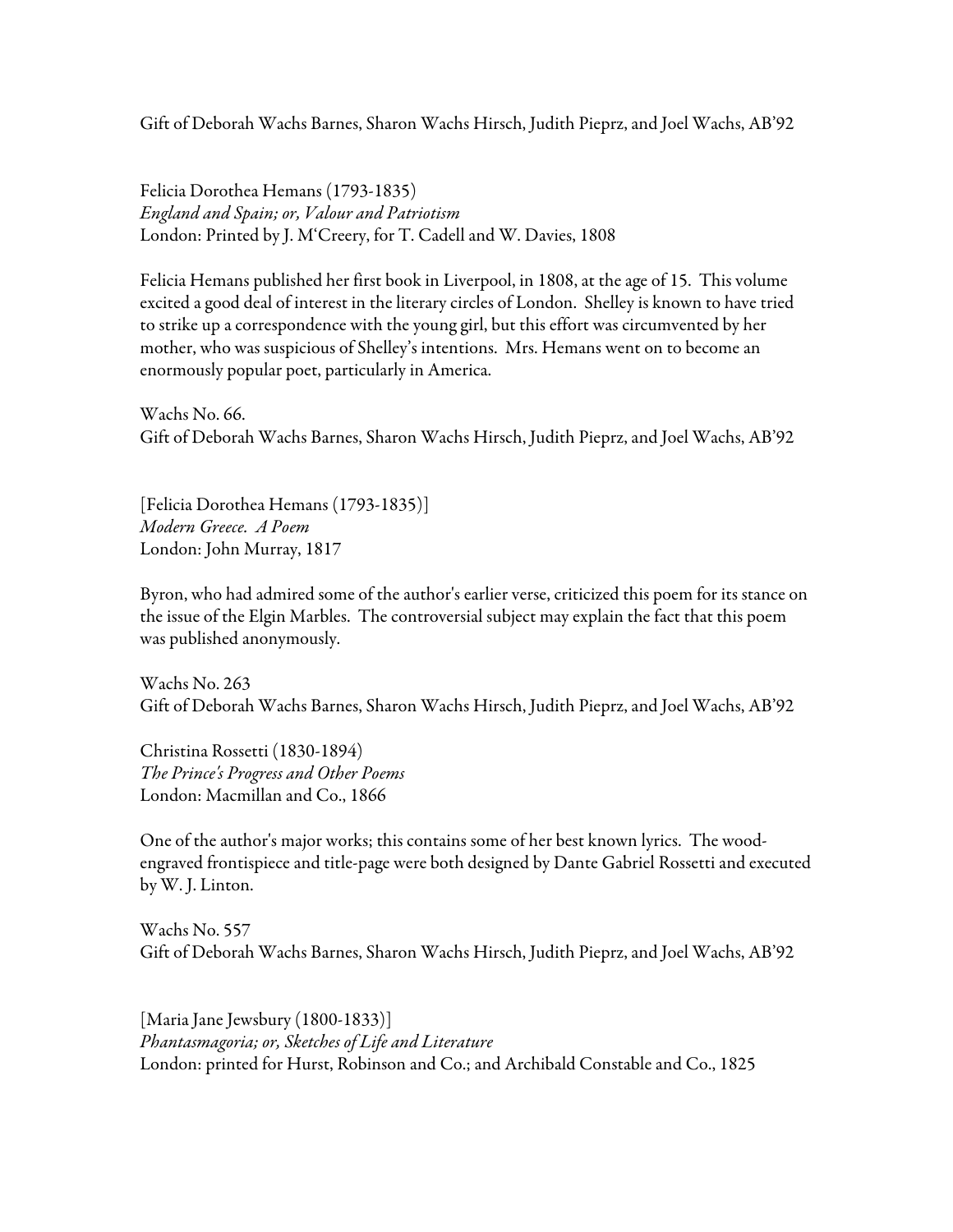The author's first book, dedicated to Wordsworth, with a prefatory poem addressed to him. As a young woman, Jewsbury published regularly in periodicals and literary annuals. Her contributions attracted the attention of Alaric Watts, who saw through the press this collection of prose and verse. In it Miss Jewsbury expresses particularly her approval of the poetry of Felicia Hemans, with whom she was later much involved. As a result of this book she was invited to stay with the Wordsworths in 1825. Here she began a close relationship with the poet's daughter Dora. Her friendship with Wordsworth and his family is recorded in three of his own poems, "The Stuffed Owl," "Gold and Silver Fishes in a Vase," and "Liberty."

Wachs No. 849 Gift of Deborah Wachs Barnes, Sharon Wachs Hirsch, Judith Pieprz, and Joel Wachs, AB'92

Elizabeth Barrett Browning (1806-1861) *A Drama of Exile: and Other Poems* New York: Henry G. Langley, 1845

The first American edition, published in London in 1844 as *Poems*. Miss Barrett goes on at some length to discuss the poems themselves in the volume's introduction. She took a great interest in this American edition. A letter to her sister notes that the American publisher would use only the finest types and highest quality of paper. The print run was 1500 copies, as was common with this sort of American book, there were many different bindings including yellow glazed boards with labels, and variously decorated claret, green, and brown cloth.

Wachs No. 824 Gift of Deborah Wachs Barnes, Sharon Wachs Hirsch, Judith Pieprz, and Joel Wachs, AB'92

[Mary Wollstonecraft Shelley (1797-1851)] *Valperga: or, the Life and Adventures of Castruccio, Prince of Lucca* London: printed for G. and W. B. Whittaker, 1823

Landon's only drama written for the stage was *Castruccio Castrucani; or, the Triumph of Lucca, a Tragedy*, drawing inspiration from both Shelley & Bulwer's novels about this political figure, Duke of Lucca in the 14th century. *Castruccio Castrucani* was never performed as it was not finished in time to be considered for Covent Garden in 1838, the year she left England.

Wachs No. 591 On Loan from Deborah Wachs Barnes, Sharon Wachs Hirsch, Judith Pieprz, and Joel Wachs, AB'92

Elizabeth Barrett Browning (1806-1861) *The Seraphim, and Other Poems*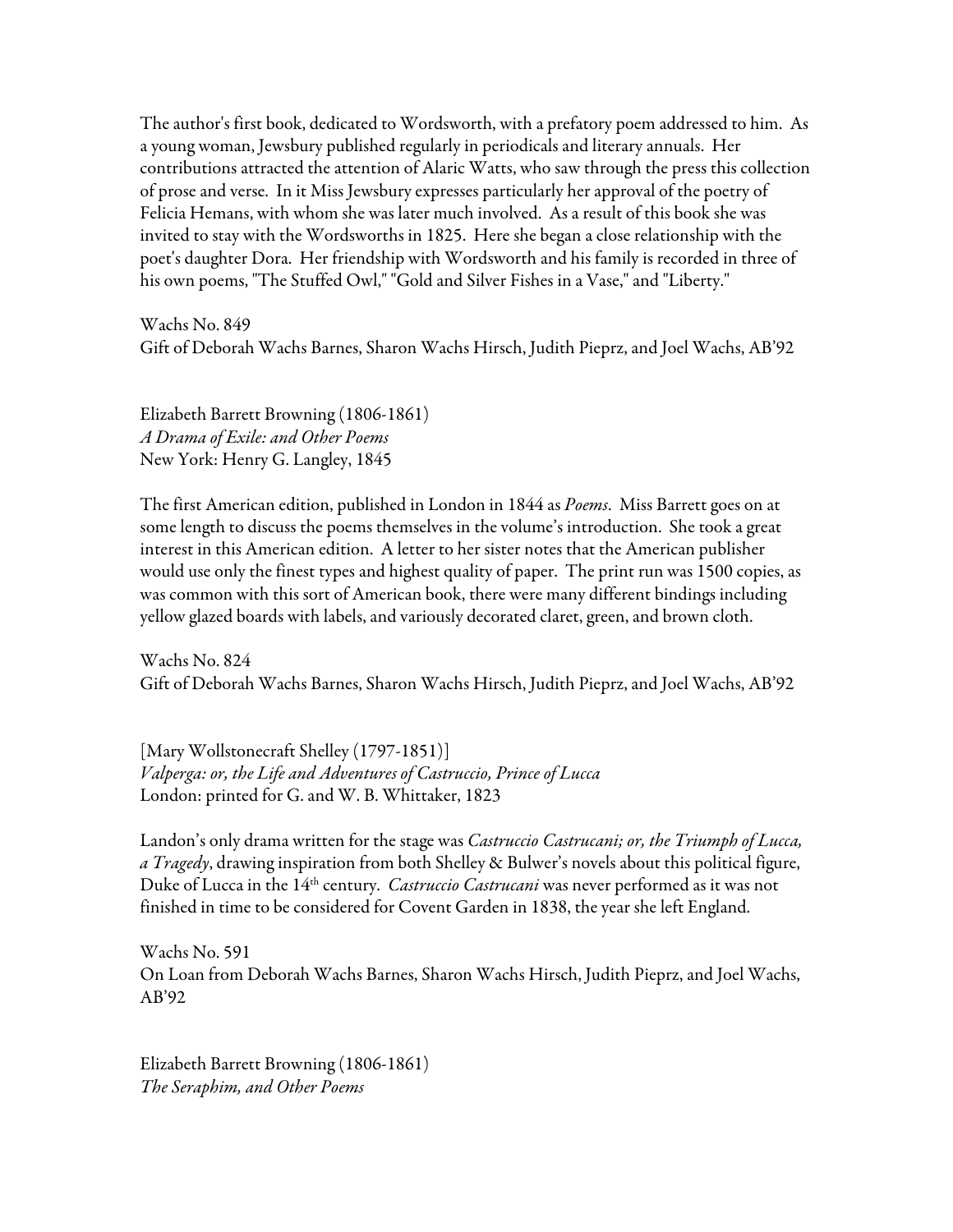London: Saunders and Otley, 1838

At the time when the division between poetesses and poets was wide, Barrett was determined to be a poet. She is thus in a delicate place when it comes to Landon, balancing between recognizing someone who helped pave the way for a woman writer and a desire to reject the emotional, sensitive, delicate "feminine" pose. From childhood, Barrett positions herself firmly within the masculine tradition of poetry; she writes of George Sand, who has chosen a similar stance, in a very different manner than she does of Landon.

Wachs No. 546 Gift of Deborah Wachs Barnes, Sharon Wachs Hirsch, Judith Pieprz, and Joel Wachs, AB'92

Adelaide Anne Procter, editor (1825-1864) *The Victoria Regia: a Volume of Original Contributions in Poetry and Prose* London: Printed and Published by Emily Faithfull and Co., Victoria Press, 1861

"The origin of this volume is explained in the publisher's preface. 'The Victoria Press' was a venture in mid-Victorian feminism, and designed to show that printing and its allied trades offered new opportunities for the remunerative employment of women and girls, which would not conflict with exiting wage-condition or rouse social or trade prejudice. Miss Emily Faithfull, the moving spirit and manager of the press, herself wrote on feminist themes and also produced a novel." -- Sadleir P1. To make up this volume, contributions were donated from a remarkable array of major writers of the day, including Tennyson, Matthew Arnold, Trollope (a short story), Thackeray, Patmore, Leigh Hunt, and many others; the editor also included one of her own poems.

Wachs No. 101 Gift of Deborah Wachs Barnes, Sharon Wachs Hirsch, Judith Pieprz, and Joel Wachs, AB'92

## The Literary World

[Robert Southey (1774-1843)] *The Annual Anthology* Bristol: Printed by Biggs and Co., for T. N. Longman and O. Rees (London), 1799-1800. 2 vols.

An important Romantic anthology edited by Southey, it included contributions from early Romantic authors. Besides Southey himself, the most frequent contributor is Coleridge, with no fewer than 27 poems, including "This Lime-Tree Bower My Prison." There are also poems by Charles Lamb, Charles Lloyd, Joseph Cottle, Robert Lovell, George Dyer, Francis Wrangham, Humphry Davy, Mary Robinson, and Amelia Opie.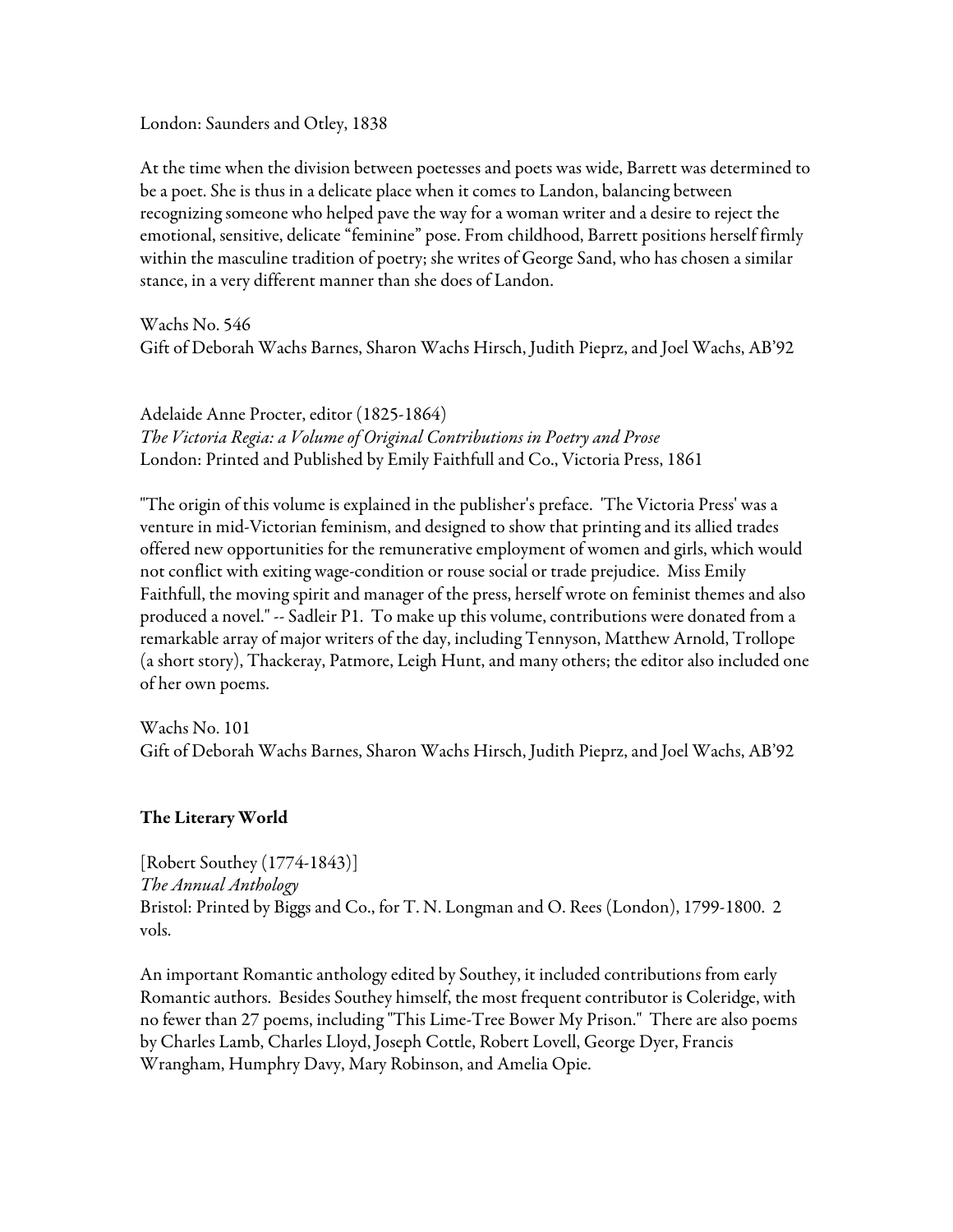Wachs No. 422.On loan from Deborah Wachs Barnes, Sharon Wachs Hirsch, Judith Pieprz, and Joel Wachs, AB'92

[Bernard Barton (1784-1849)] *Poems, by an Amateur* London: Printed for the Author, by J. M'Creery, 1818

Barton's fifth book of poetry, privately printed by subscription; the four-page list of subscribers includes the names of William Wordsworth, Robert Southey, and Thomas Moore. Included here is a poem addressed to Wordsworth, and another, "Madame Lavalette," which was widely thought at the time to be by Byron (as Barton says in his preface).

Wachs No. 461 Gift of Deborah Wachs Barnes, Sharon Wachs Hirsch, Judith Pieprz, and Joel Wachs, AB'92

## *Annals of the Fine Arts for MDCCCXVI [-MDCCCXX]*

London: Published for the Proprietors by Messrs. Sherwood, Neely, and Jones, etc., 1817. 5 vols.

An arts journal edited by the architect James Elmes, with some of the contributions that are of literary interest. In the second volume includes two original sonnets by Wordsworth. In the third volume are two sonnets by Keats on the Elgin Marbles and in volume four is the first printing of his "Ode to the Nightingale" [sic], and "On a Grecian Urn." Both texts reveal that certain changes were made for publication in book form, beyond a rewording of the titles.

Wachs No. 413 On loan from Deborah Wachs Barnes, Sharon Wachs Hirsch, Judith Pieprz, and Joel Wachs, AB'92

Samuel Taylor Coleridge (1772-1834) *Biographia Literaria; or Biographical Sketches of My Literary Life and Opinions* London: Rest Fenner, 1817. Two Vols.

Included in this work is some of Coleridge's most important literary criticism. The beginning of the second volume describes the genesis and publication of *Lyrical Ballads*, and of his relationship with Wordsworth.

Wachs No. 284 Gift of Deborah Wachs Barnes, Sharon Wachs Hirsch, Judith Pieprz, and Joel Wachs, AB'92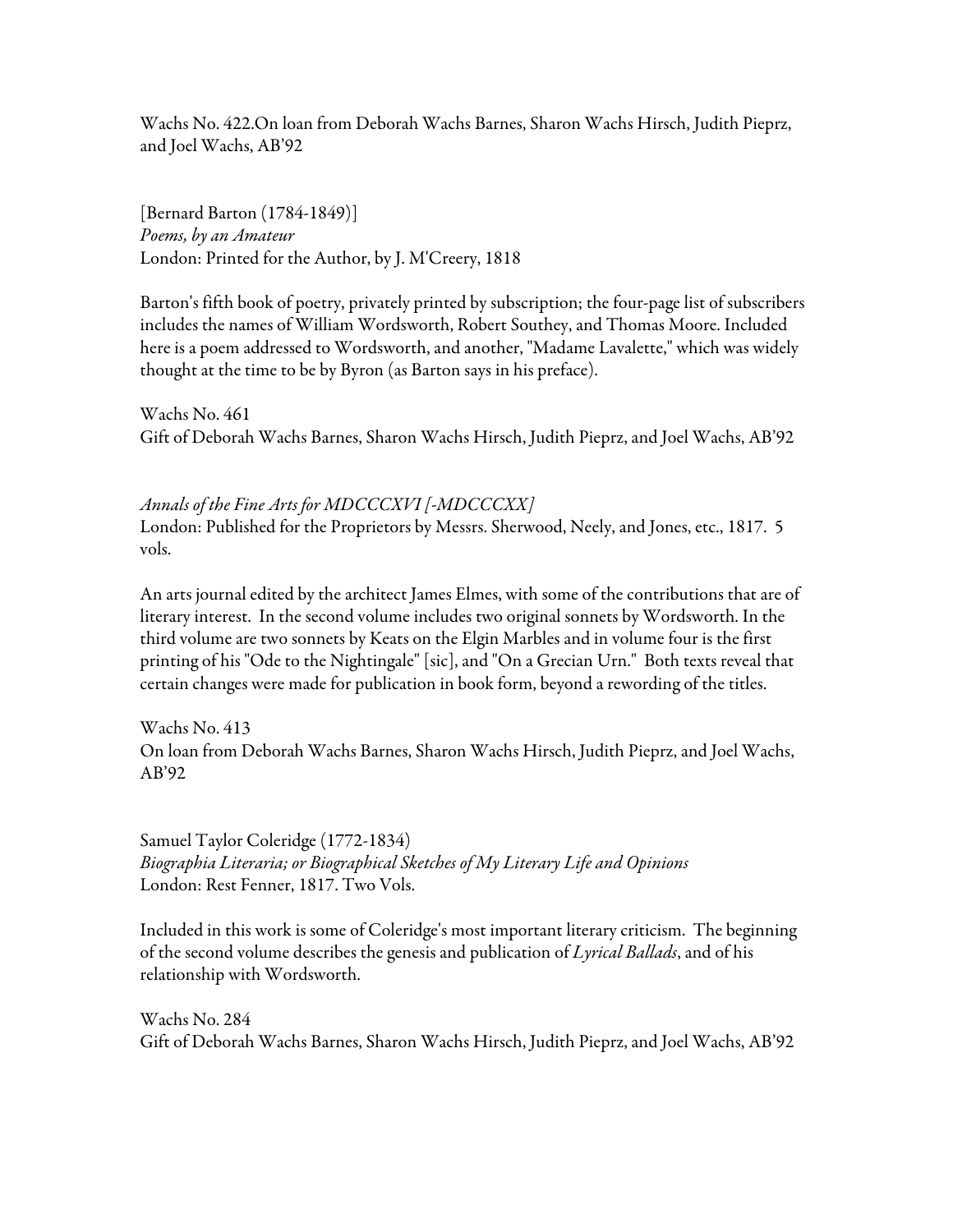Matthew Arnold (1822-1888) *Essays in Criticism* London: and Cambridge: Macmillan and Co., 1865

This volume introduced a new form to the English critical essay, using Saint-Beuve as a model, and attempted to raise the intellectual level of the British reading public.

Wachs No. 93 Gift of Deborah Wachs Barnes, Sharon Wachs Hirsch, Judith Pieprz, and Joel Wachs, AB'92

[Leigh Hunt (1784-1859)] *The Reflector, a Collection of Essays, on Miscellaneous Subjects of Literature and Politics...* London: Printed and Published by J. Hunt; and Sold by J. Miller; J. Carpenter; and Gale and Curtis, [1811]

There are a great many contributions here by Hunt himself, but the *The Reflector* is also of great interest to students of Charles Lamb, who wrote many of the articles, his first serious efforts as an essayist. E. V. Lucas has suggested that the experience which Lamb gained here was essential to the quality of his work as *Elia*.

Wachs No. 452 Gift of Deborah Wachs Barnes, Sharon Wachs Hirsch, Judith Pieprz, and Joel Wachs, AB'92

Francis Turner Palgrave (1824-1897) *The Golden Treasury of the Best Songs and Lyrical Poems in the English Language* Cambridge: Macmillan and Co., 1861

This volume is inscribed on the half title from England's foremost literary critic, Matthew Arnold, to his French counterpart, Charles Augustin Sainte-Beuve ("souvenir affectueux," dated January 1, 1861). Tipped in at the front is a splendid three-page ALS in French from Arnold to Sainte-Beuve, sending the book ("un très modeste cadeau -- parvum sed bonum"), and commenting upon it at length. Arnold names Palgrave as his friend, and praises his efforts, particularly his ability to find poems of great quality not widely known.

Wachs No. 440 On loan from Deborah Wachs Barnes, Sharon Wachs Hirsch, Judith Pieprz, and Joel Wachs, AB'92

William Hazlitt (1778-1830)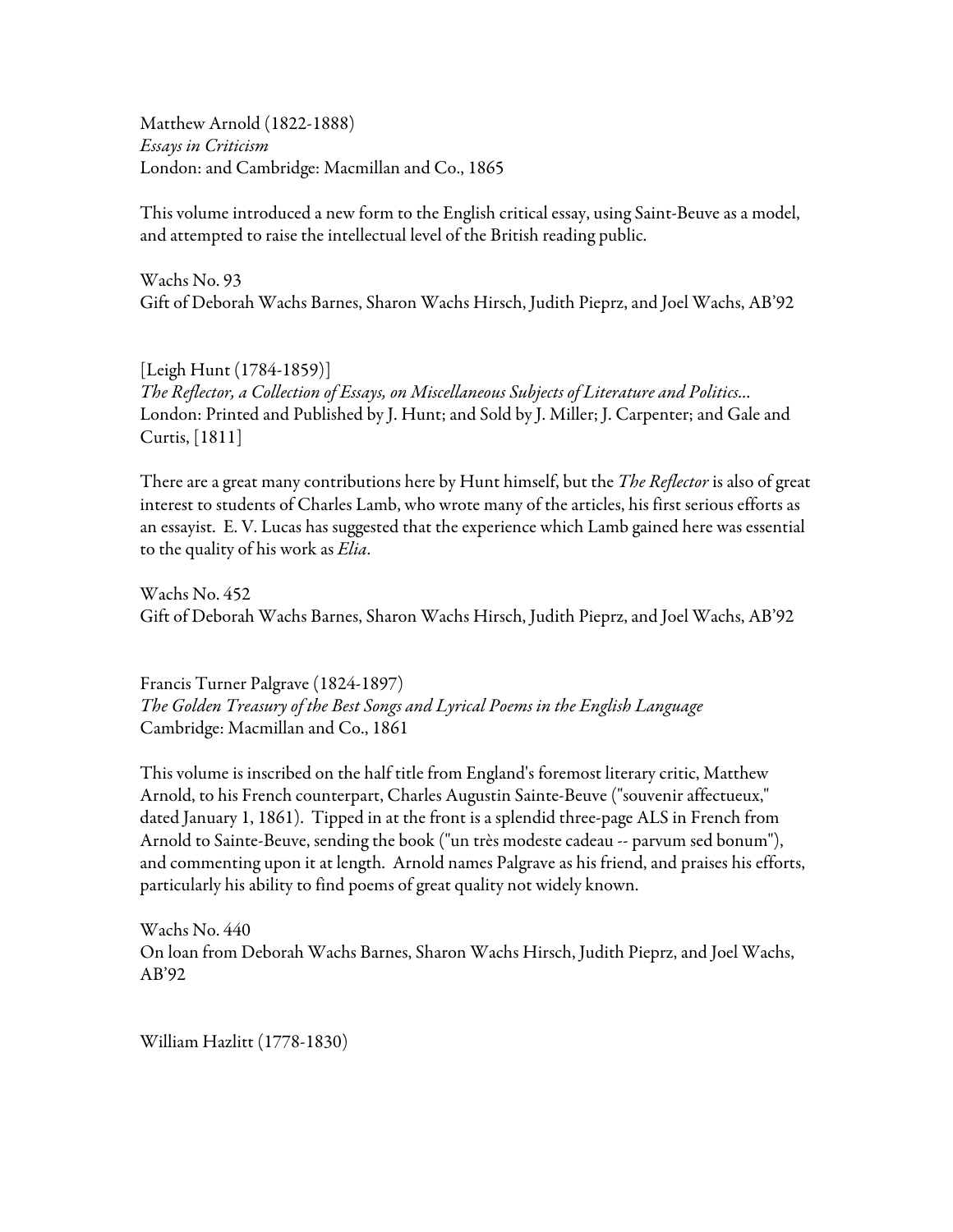*Select British Poets, or New Elegant Extracts from Chaucer to the Present Time, With Critical Remarks. . . . Embellished With Seven Ornamental Portraits, After a Design by T. Stothard, R.A*. London: Published by Wm. C. Hall, and Sold by All Booksellers, 1824

Hazlitt may have begun to compile this anthology as early as 1818, but he was certainly at work on it in 1821, as both Keats and Shelley, who died in 1821 and 1822, are included in the section of "Living Poets." As soon as the volume was published, it was discovered that many copyrights among the writers in the "Living Poets" section had been infringed, and the book was immediately withdrawn from circulation. At some point Thomas Tegg took over as the publisher, and the text was entirely reset; the contents of the new edition are the same, except that the "Living Poets" have been omitted.

Wachs No. 221 Gift of Deborah Wachs Barnes, Sharon Wachs Hirsch, Judith Pieprz, and Joel Wachs, AB'92

## Wise Forgeries

[Elizabeth Barrett Browning (1806-1861)] *Sonnets. By E. B. B.*  Reading:[Not for publication.], 1847

A fabricated first edition and the most famous of Thomas J. Wise's forgeries. His method was to take a well-known literary text, in this case "Sonnets from the Portuguese," and concoct a private and necessarily rare printing purporting to precede the regularly published first edition. The sonnets in question had originally appeared in the author's two volume set *Poems* of 1850. This pamphlet was first revealed as a forgery and attributed to Wise in 1934, by John Carter and Graham Pollard. Their research indicated that the paper was composed of chemical wood with a trace of rag, which could not have been manufactured before 1874, and was unlikely before 1883. In addition, the text is printed in a type face called Clay's Long Primer No. 3, of which certain letters were not cut until 1880. The true date of printing was probably about June 21, 1893, on the basis of a letter to Wise from Edmund Gosse.

According to Wise, this pamphlet was issued stitched without wrappers, but almost all known copies have been rebound, probably after Wise's own instructions. For his own copy he invented a plausible provenance: "This copy of Mrs. Browning's *Sonnets* was formerly in the possession of Dr. W. C. Bennett. It was given to him by Mary Russell Mitford, to whom had been entrusted by the authoress the task of seeing the book through the press." Wise was so keen on the dissemination of his forgery that it is not, in fact, a very rare book, and Carter and Pollard were able to record some 36 copies.

Wachs No. 865 On Loan from Deborah Wachs Barnes, Sharon Wachs Hirsch, Judith Pieprz, and Joel Wachs, AB'92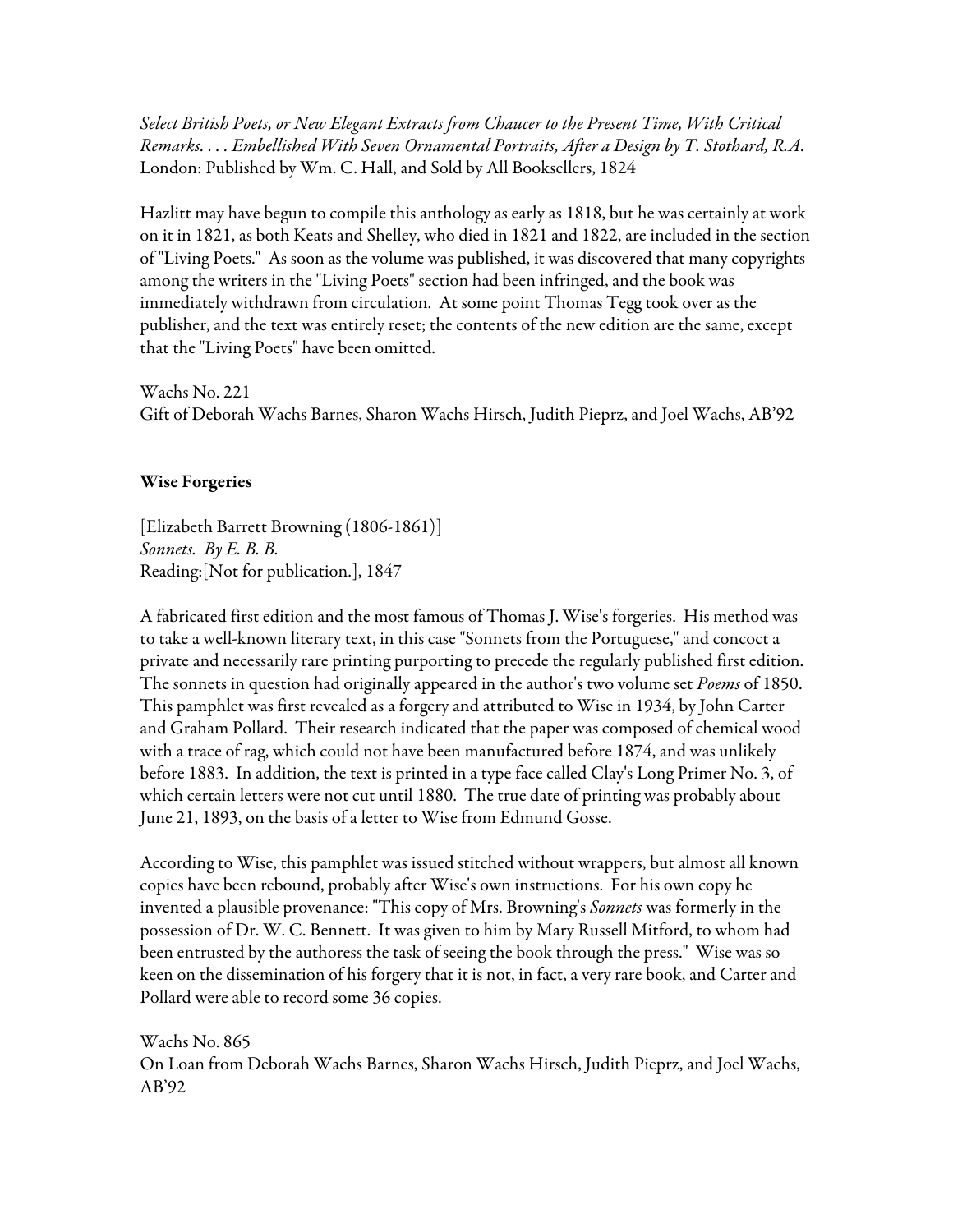George Eliot (1819-1880) *Agatha* London: Trübner & Co., 1869

George Eliot (1819-1880) *Brother and Sister Sonnets by Marian Lewes* London: For Private Circulation Only, 1869

Two Wise forgeries, *Agatha* is a fraudulent reprint of a true rarity. George Eliot wrote this poem after a visit to a peasant's cottage at St. Märgen in the summer of 1868, and it was first published in America, in *The Atlantic Monthly*, in August 1869. To protect the British copyright, a small number of copies were printed in London in pamphlet form. This is one of only a handful of genuine titles forged by Wise, whose normal method was to invent a plausible but non-existent first edition.

The two printings are not textually identical; the forgery may be easily identified by the presence of a comma after the word "behind" on page 11, line 16. In the Ashley catalogue Wise explains the "minute variants" by concocting a story involving Buxton Forman's youthful involvement with seeing the poem into print, "Of the first edition twenty copies only were printed. These, however, proved insufficient to meet the demands of friends who clamoured for them, and a second batch of fifty copies were ordered. But the types had already been distributed, and were set up afresh for the second printing. Mr. Forman claimed that these later copies were a 'second issue of the first edition'; but as the types from which they were printed were re-set, they undoubtedly form a second edition of the poem."

Wachs Nos. 392 and 393 Gift of Deborah Wachs Barnes, Sharon Wachs Hirsch, Judith Pieprz, and Joel Wachs, AB'92

[George Eliot (pseudonym of Mary Ann Evans) (1819-1880)] *Brother and Sister Sonnets by Marian Lewes* London: For Private Circulation Only, 1869

A forgery of a forgery. This counterfeit can be easily distinguished from the Wise printing by the presence of fleur-de-lis at the corners on the front wrapper. Circumstantial evidence, notably the appearance of copies in the book trade, suggests that this reprint was produced in America, possibly without any knowledge that the earlier printing was a fake.

Wachs No. 253 Gift of Deborah Wachs Barnes, Sharon Wachs Hirsch, Judith Pieprz, and Joel Wachs, AB'92

Algernon Charles Swinburne (1837-1909)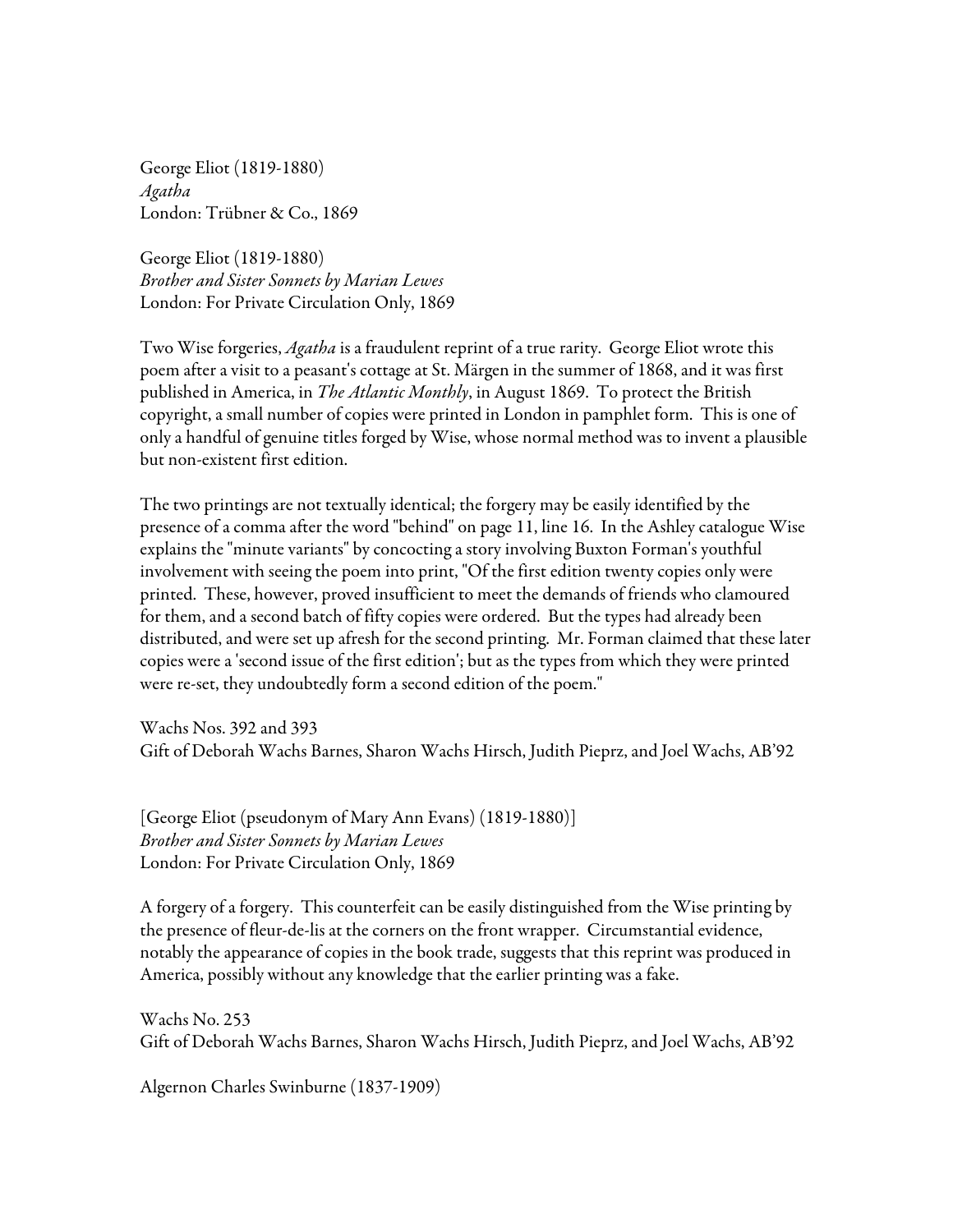*Laus Veneris* London: Edward Moxon, 1866 [ca. 1890]

The poem did in fact appear in 1866, in Moxon's edition of *Poems and Ballads*. Wise managed to convince Swinburne himself that a small private printing of this one poem had been distributed to friends before the book's publication. In fact the printing was done about 1890, and a small "remainder" came to light, which Wise "traced" to the sale of surplus effects from Moxon's estate.

Wachs No. 136 Gift of Deborah Wachs Barnes, Sharon Wachs Hirsch, Judith Pieprz, and Joel Wachs, AB'92

Algernon Charles Swinburne (1837-1909) *Poems and Ballads* London: Edward Moxon & Co., 1866

First issue, with all the necessary leaves uncancelled; quite early in the print run many leaves were cancelled and various errors corrected. The eight pages of ads are also in the first state, with the review notice of *Atalanta in Calydon* misplaced among the reviews of *Chastelard*. Of this first issue Wise says, "An absolutely genuine example with every leaf . . . in the original state is of extreme rarity and is very seldom to be met with."

Wachs No. 19 Gift of Deborah Wachs Barnes, Sharon Wachs Hirsch, Judith Pieprz, and Joel Wachs, AB'92

John Ruskin (1819-1900) *The Scythian Guest: a Poem* [S.l.]: printed for the author, 1849

This poem was written in 1839, and first printed in an annual, *Friendship's Offering*, the following year. It reappeared in Ruskin's privately-printed *Poems* in 1850. For this purported first edition Wise adopted his usual strategy of inventing a plausible private printing, though there is in fact no reason why Ruskin would have chosen to print this poem separately while his father, John James Ruskin, was already making preparations for a collected edition of his verse. Wise first included this forgery in an appendix to volume two of his Ruskin bibliography ("Omissions"), published in 1893.

Wachs No. 255 Gift of Deborah Wachs Barnes, Sharon Wachs Hirsch, Judith Pieprz, and Joel Wachs, AB'92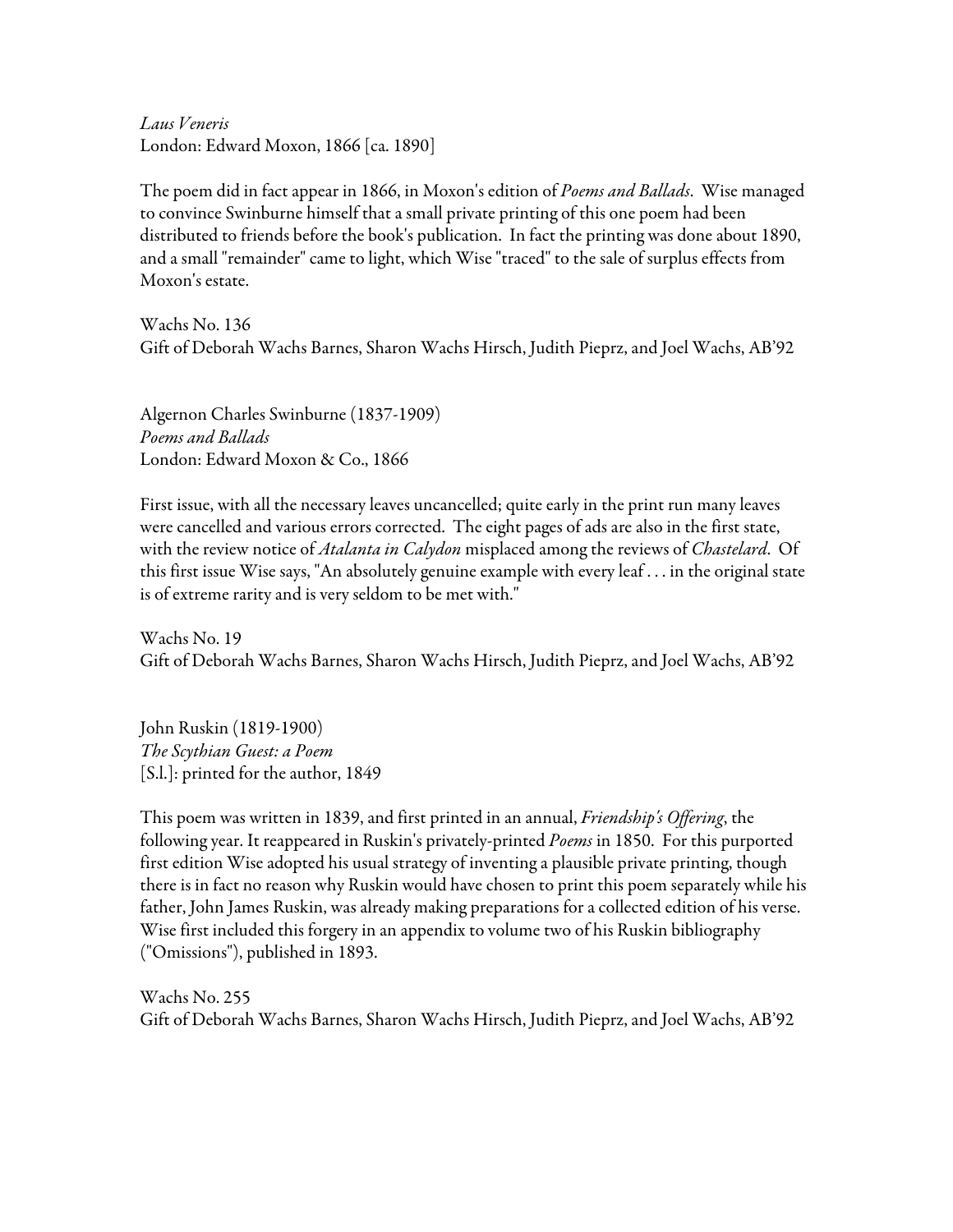#### Anglo-Indian Verse

James Atkinson (1780-1852) *The City of Palaces, a Fragment. And Other Poems* Calcutta: printed at the Government Gazette Press, 1824

Atkinson studied medicine at Edinburgh and London, and in 1805 took a post as a medical officer in the Bengal service. His duties in India were not arduous, and he devoted himself to the study of Persian and other languages. The title-poem here is a vivid description of Calcutta, based upon the author's own observations. Three other poems have to do with Lord Minto, the former governor-general. This collection of original verse displays throughout the influence of Byron, most particularly in a long piece entitled "Peer Mahommud; The Moralist."

Wachs No. 661 Gift of Deborah Wachs Barnes, Sharon Wachs Hirsch, Judith Pieprz, and Joel Wachs, AB'92

H. B. W. Garrick *India, a Descriptive Poem* London: Trübner & Co., 1889

A presentation copy, inscribed on the verso of the half-title, "To the Earl of Lytton, with the author's comps. and best wishes. 17th March, 1919." The recipient was the son of the poem's dedicatee, the first Earl of Lytton, poet, statesman, and Viceroy and Governor-General of India; the son was born in Simla in 1876, and himself had a long involvement with Indian affairs, including a term as Governor of Bombay, beginning in 1922. Garrick was a government archaeologist in India and his long poem in Spenserian stanzas narrates the history of the country in which he spent many years of his life.

Wachs No. 679 Gift of Deborah Wachs Barnes, Sharon Wachs Hirsch, Judith Pieprz, and Joel Wachs, AB'92

[Alfred Comyn Lyall (1835-1911)] *Verses Written in India*. [S.l.: s.n., 1880]

This edition is a previously unrecorded and anonymous version of the author's only book of poems. This presentation copy is inscribed on the front wrapper, "Fred. Roberts from A. C. L. Simla, October, 1880." The recipient was Frederick Sleigh Roberts, later Field-Marshal Earl Roberts of Kandahar, who marched on Kandahar in 1880. Lyall, who was at the time foreign secretary to the Indian government, was one of the chief negotiators in the Kabul and Kandahar talks which followed Roberts's victory. A comparison of the text with a subsequent Indian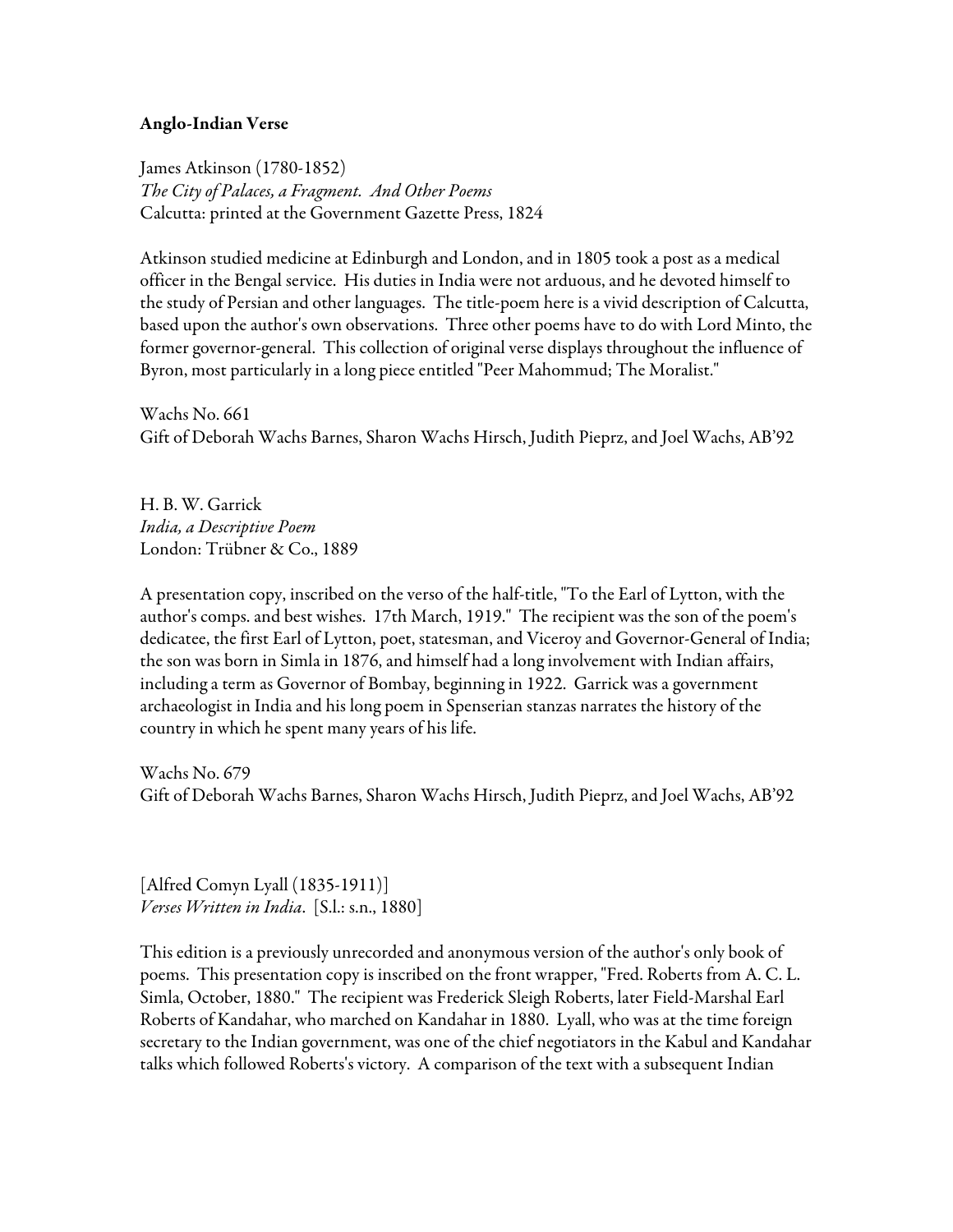printing (also in this case) reveals that all the present text has been preserved, except for one piece, the verse on Badminton.

Wachs No. 222 Gift of Deborah Wachs Barnes, Sharon Wachs Hirsch, Judith Pieprz, and Joel Wachs, AB'92

Alfred Comyn Lyall (1835-1911) *Verses Written in India* London: Kegan Paul, Trench and Co., 1889

First published edition. Lyall's signature appears on the title-page. Of the 25 poems in the preceding Indian edition, three have been omitted, and two new poems added; virtually all the remaining poems show some sign of revision.

Wachs No. 153 Gift of Deborah Wachs Barnes, Sharon Wachs Hirsch, Judith Pieprz, and Joel Wachs, AB'92

*Satires in India* Calcutta: Printed for the author, by P. Crichton, 1819

A scarce collection of seven poems printed in Calcutta which consists of character sketches drawn from Anglo-Indian social and military circles. According to a brief introduction, all but one of these satires was published in the *Asiatic Mirror* in 1817. "The author . . . is said to be a Subaltern of Native Infantry; anything further relating to him can scarcely be deemed necessary here, but to his few friends and acquaintances, it is certain, that he never attempted to conceal the heinous indiscretion of his having employed some of his frequent leisure hours in such composition. When these first appeared, it is mentioned that several individuals applied some of the more satirical illustrations of character to themselves, and were even silly enough to evince their sense of such application."

Wachs No. 684 Gift of Deborah Wachs Barnes, Sharon Wachs Hirsch, Judith Pieprz, and Joel Wachs, AB'92

Shoshee Chunder Dutt *Miscellaneous Verses* Calcutta: printed by Sanders, Cones and Co., 1848

Dutt was an accomplished Indian writer who also wrote under English pseudonyms. This volume, one of his better known works, was part of a collection belonging to James Ramsay, 1st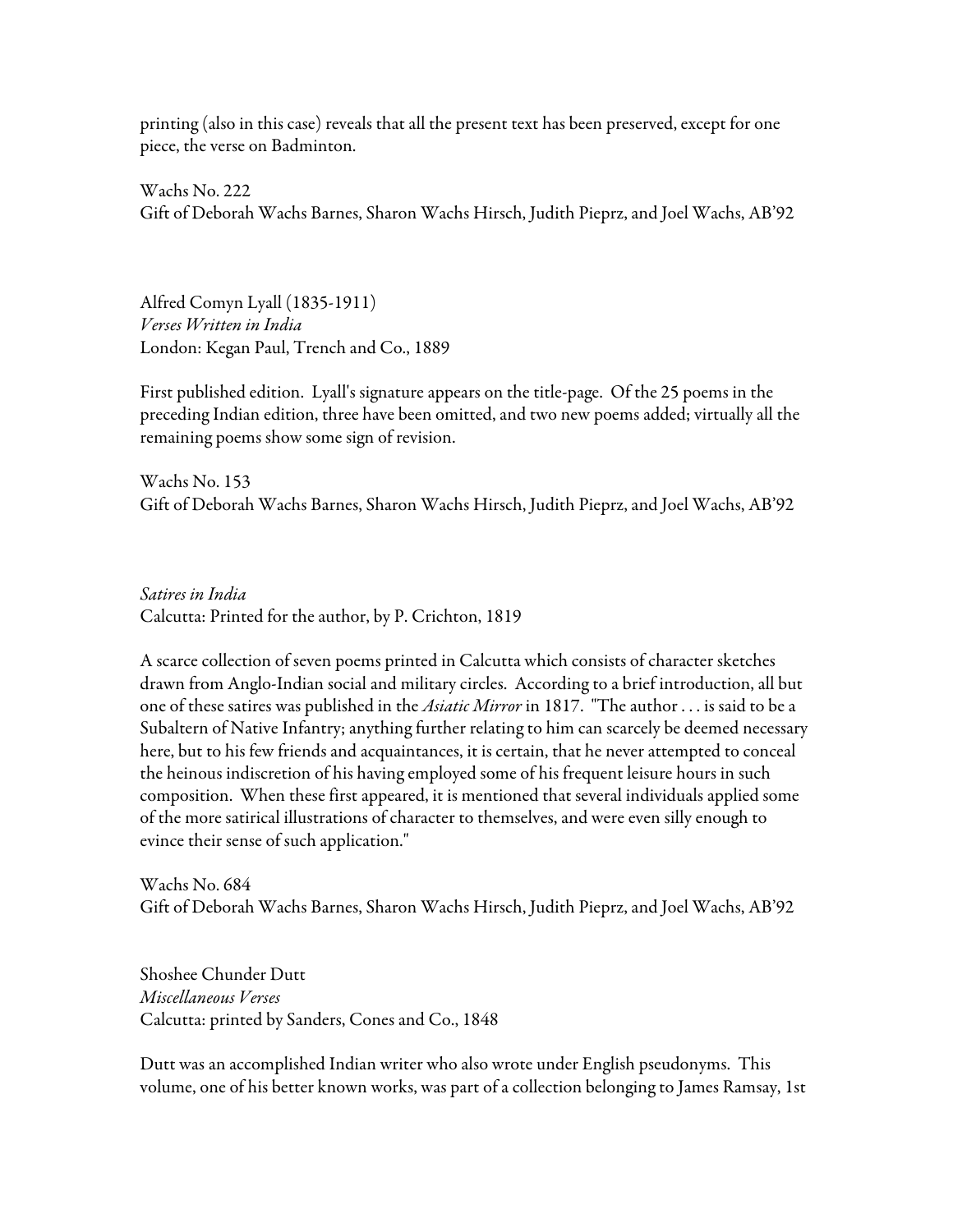Marquess of Dalhousie, who was governor-general of India. The printed dedication is to his wife.

Wachs No. 271 Gift of Deborah Wachs Barnes, Sharon Wachs Hirsch, Judith Pieprz, and Joel Wachs, AB'92

Henry George Keene *Peepul Leaves*. *Poems written in India* London: W. H. Allen and Co., 1879

The author was the son of a noted Persian scholar, also named Henry George Keene (1781- 1864), who was professor of Arabic and Persian at the East India College at Hailesbury. The younger Keene, born in 1825, worked most of his life as an administrator in India, and published numerous historical volumes, guidebooks, reminiscences, etc., as well as several other volumes of verse.

Wachs No. 681 Gift of Deborah Wachs Barnes, Sharon Wachs Hirsch, Judith Pieprz, and Joel Wachs, AB'92

[John Malcolm (1769-1833)] *Miscellaneous Poems* Bombay: printed at the American Mission Press, 1829

Malcolm, a soldier in the Indian Army from a very early age, later served as an officer and diplomat in various postings in the Middle East and India. When he returned to England in 1811, he wrote histories and other literary works, including this selection of poems.

Wachs No. 353 Gift of Deborah Wachs Barnes, Sharon Wachs Hirsch, Judith Pieprz, and Joel Wachs, AB'92

[Julia Mercado] *"Wild Flowers." Dedicated to Friends and Patrons*. By the Author of "Heath Flowers." Calcutta: Printed and published by D'Rozario & Co., 1858

A volume of Anglo-Indian poems and sketches, at the front is a presentation leaf, printed in gold, and filled out by the author for a Mr. Forrester. There are no other known copies of this work.

Wachs No. 527 Gift of Deborah Wachs Barnes, Sharon Wachs Hirsch, Judith Pieprz, and Joel Wachs, AB'92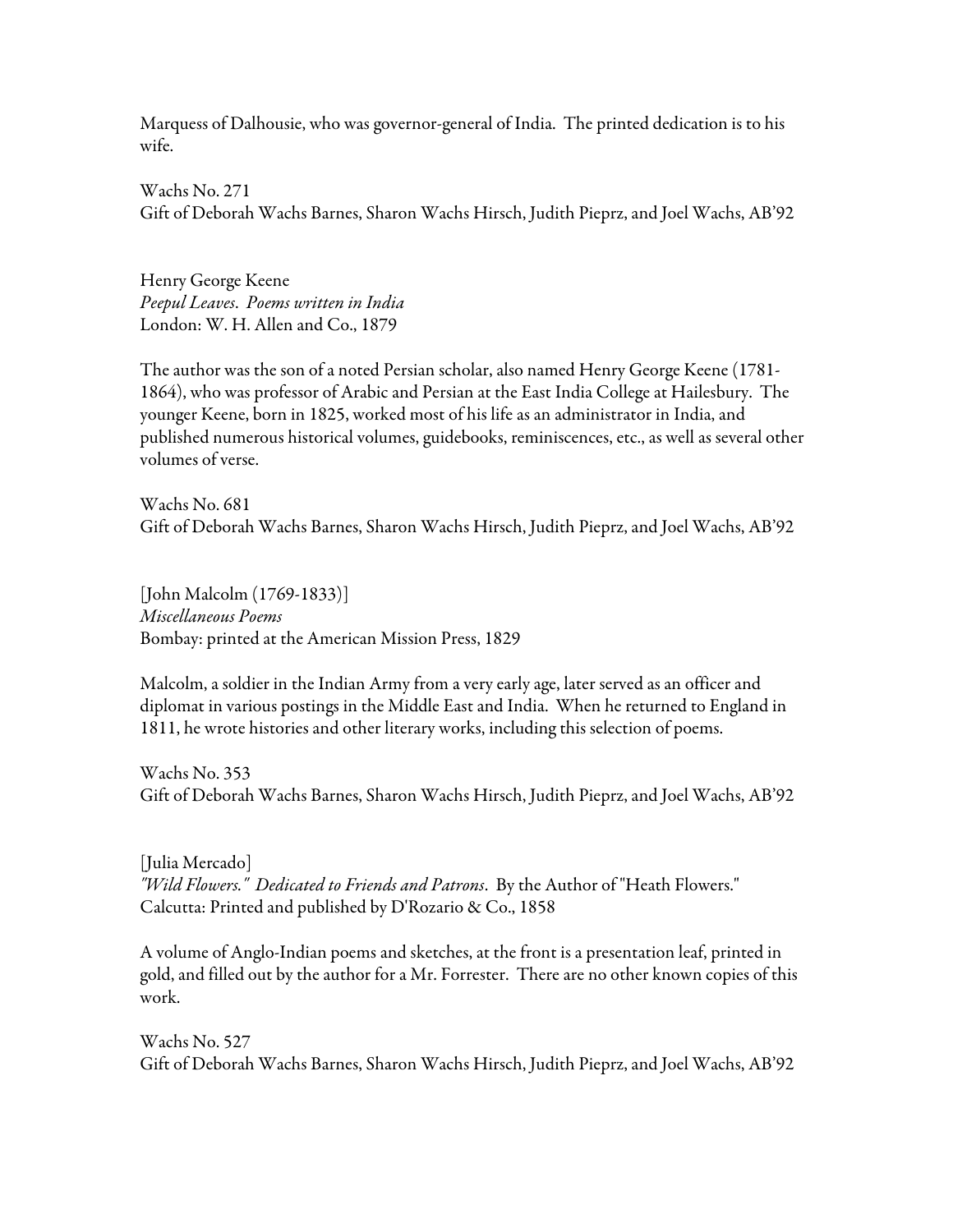Stephen Henry Sharman *The relief of Lucknow, and other poems* London: Hamilton, Adams, and Co., 1858

The title poem, which runs to page 62, celebrates one of the most dramatic episodes of the Indian Mutiny, which had just taken place. The author, who was possibly a schoolmaster in Great Baddow, near Chelmsford, was not himself in India, but his verse represents the great outpouring of feeling with which Victorian England responded to the unsettling events in "the Jewel of the Crown." The book is dedicated, with permission, to Lady Havelock, widow of one of the military heroes of the Mutiny.

Wachs. No. 711 Gift of Deborah Wachs Barnes, Sharon Wachs Hirsch, Judith Pieprz, and Joel Wachs, AB'92

## Victorian Case I

[Robert Southey (1774-1843)]

*A Summary of the Life of Arthur Duke of Wellington, from the Period of His First Achievements in India, to His Invasion of France, and the Decisive Battle of Waterloo, June 18, 1815. Taken from the Quarterly Review* Dublin: Printed for George Mullen, 1816

A prolific historian and biographer in addition to being a poet, Southey wrote biographies of many famous historical figures. His articles in the *Quarterly Review* included more biographical content on Wellington than in this full biography. In this work, Southey praises Wellington for his military leadership, even though he was very critical of Britain's policies on war and campaigns.

Wachs No. 421 On loan from Deborah Wachs Barnes, Sharon Wachs Hirsch, Judith Pieprz, and Joel Wachs, AB'92

[William Wordsworth (1770-1850)] *Westmorland Election. To the Independent Freeholders of the County of Westmorland.* Kendal: Airey and Bellingham, printers, [1818]

An early Wordsworth work, signed at the end, "A Friend to Consistency," and dated January 30, 1818. This was Wordsworth's first contribution to the debate surrounding the election in Westmorland. This broadside dealt specifically with the question of electors splitting, or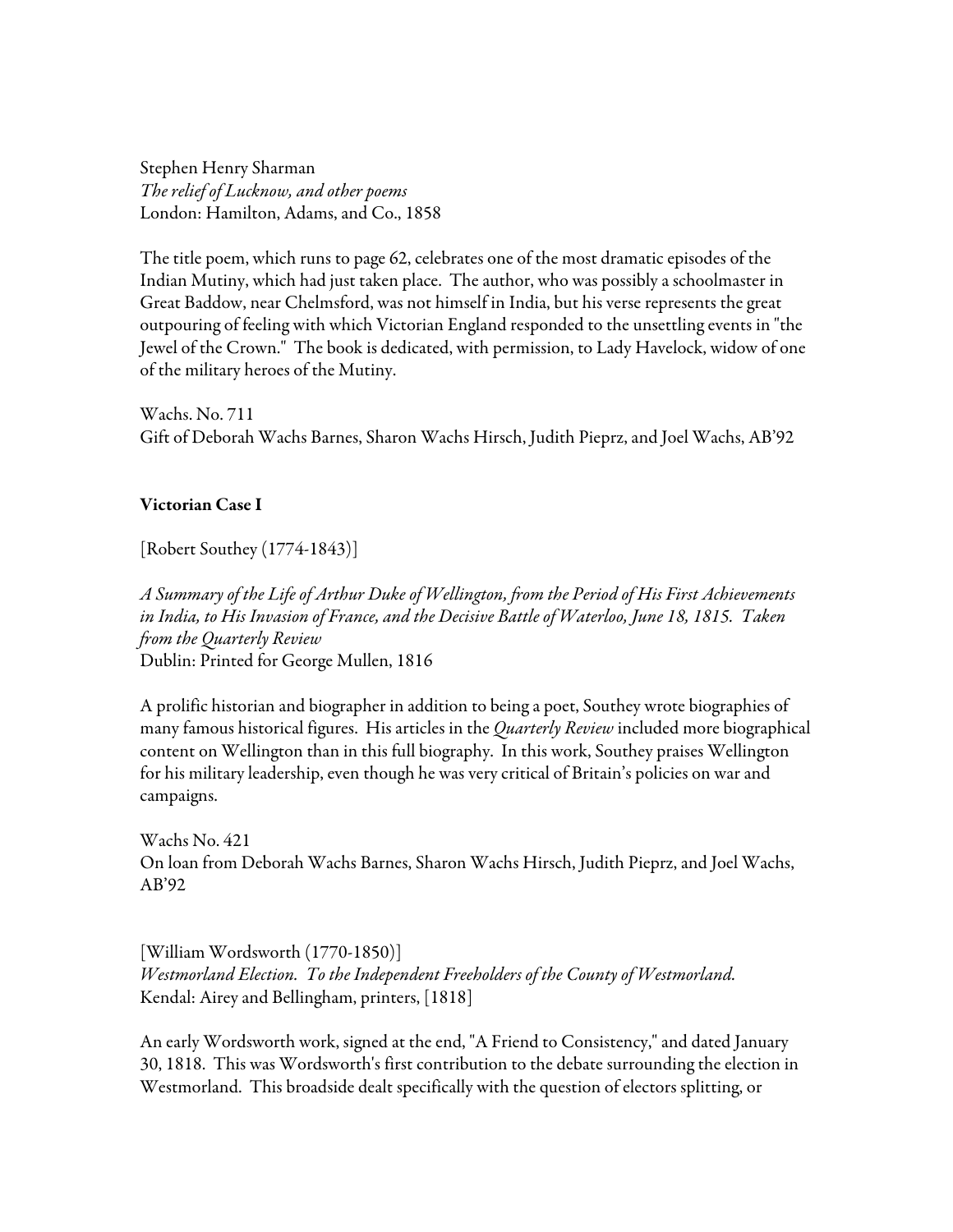"plumping," their votes. Wordsworth argued that this would be self-contradictory, and dishonorable, as the two parties were "not merely different, but of opposite political principles."

Wachs No. 699 On loan from Deborah Wachs Barnes, Sharon Wachs Hirsch, Judith Pieprz, and Joel Wachs, AB'92

[William Wordsworth (1770-1850)] *Kendal and Windermere Railway. Two Letters Re-printed from the Morning Post* Kendal: Printed by R. Branthwaite and Son, [1845]

This pamphlet begins with Wordsworth's sonnet of protest, "On the Projected Kendal and Windermere Railway," which begins: "Is then no nook of English ground secure/ From rash assault?" The sonnet is dated from Rydal Mount, October 12, 1844 and it had already appeared in *The Morning Post* on October 16, where it was accompanied by a brief letter which is reproduced here as a footnote. Towards the end of the letter are two sonnets; in the first of these, "Steamboats and Railways," first published in 1837, Wordsworth attempts to show "how far I am from undervaluing the benefit to be expected from railways in the legitimate application." This was an early literary response to the clash between the progress of technology, and the need to preserve the landscape and environment.

Wachs No. 850 On loan from Deborah Wachs Barnes, Sharon Wachs Hirsch, Judith Pieprz, and Joel Wachs, AB'92

Alfred, Lord Tennyson (1809-1892) *The Ode by Alfred Tennyson on the Opening of the Exhibition. 1862* [Coventry: Charles Newsome, ribbon manufacturer, 1862] Silk ribbon, mechanically woven in color.

The first separate edition of the poem written by Tennyson in his capacity as poet laureate for the opening of the International Exhibition held at the Crystal Palace in 1862. This handsome silk ribbon was also intended for the Exhibition. The designer was Edwin Rollason, then aged 27, and it was produced by Charles Newsome, a ribbon manufacturer of Coventry, whose monogram ("C. N.") appears in white and gold at the top; beneath the 41-line poem.

Wachs No. 791 Gift of Deborah Wachs Barnes, Sharon Wachs Hirsch, Judith Pieprz, and Joel Wachs, AB'92

Robert Browning (1812-1889) *Men and Women. In Two Volumes*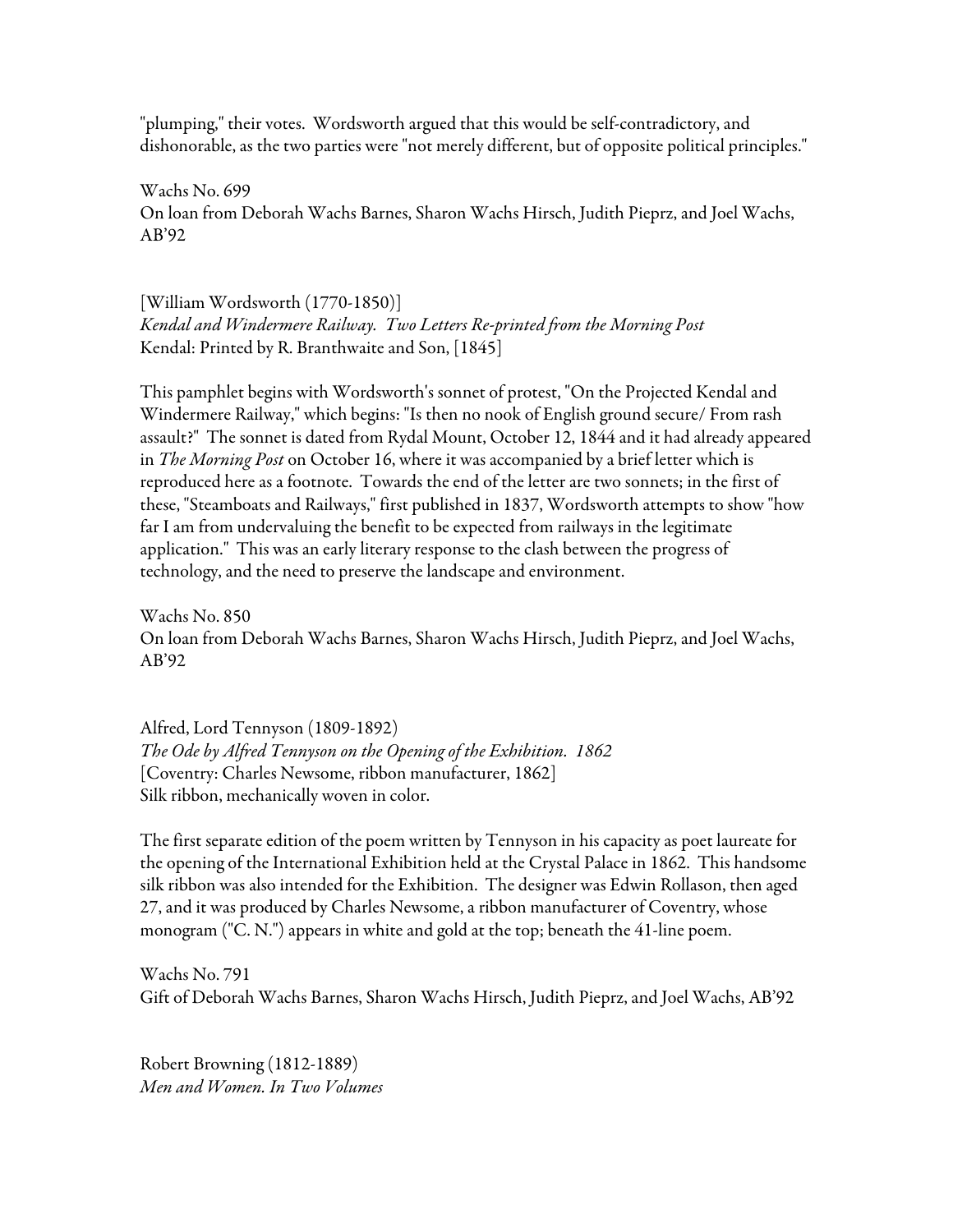London: Chapman and Hall, 1855

Both volumes are signed on the front flyleaf by E. L. Lushington. Edward Law Lushington (1811-1893) entered Trinity College, Cambridge, in 1828. He was two years younger than Alfred Tennyson, and with him, along with Arthur Hallam, was a member of the select club of twelve called the Apostles. In 1842 he married Tennyson's sister Cecilia. The marriage was celebrated by Tennyson in the epilogue to *In Memoriam*.

Wachs No. 165 Gift of Deborah Wachs Barnes, Sharon Wachs Hirsch, Judith Pieprz, and Joel Wachs, AB'92

[Alfred, Lord Tennyson (1809-1892)] *In Memoriam* London: Edward Moxon, 1850

This volume was written by Tennyson in memory of his close friend Arthur Hallam, who died prematurely in 1833, at the age of twenty-two.

Wachs No. 89 Gift of Deborah Wachs Barnes, Sharon Wachs Hirsch, Judith Pieprz, and Joel Wachs, AB'92

Arthur Henry Hallam (1811-1833) *Poems* [London: s.n., 1830]

Privately printed, without a proper title-page, the first leaf is a kind of fly-title, reading simply "Poems by A. H. Hallam, Esq." This collection of poems was intended to form part of a joint publication with Tennyson, but at the last minute, with the poems set in type and the preface written, Hallam's father raised objections and the venture was abandoned. Tennyson then issued his own poems as *Poems, Chiefly Lyrical*.

Wachs No. 872 On loan from Deborah Wachs Barnes, Sharon Wachs Hirsch, Judith Pieprz, and Joel Wachs, AB'92

Elizabeth Barrett Browning (1806-1861) *Poems* London: Edward Moxon, 1844. 2 vols.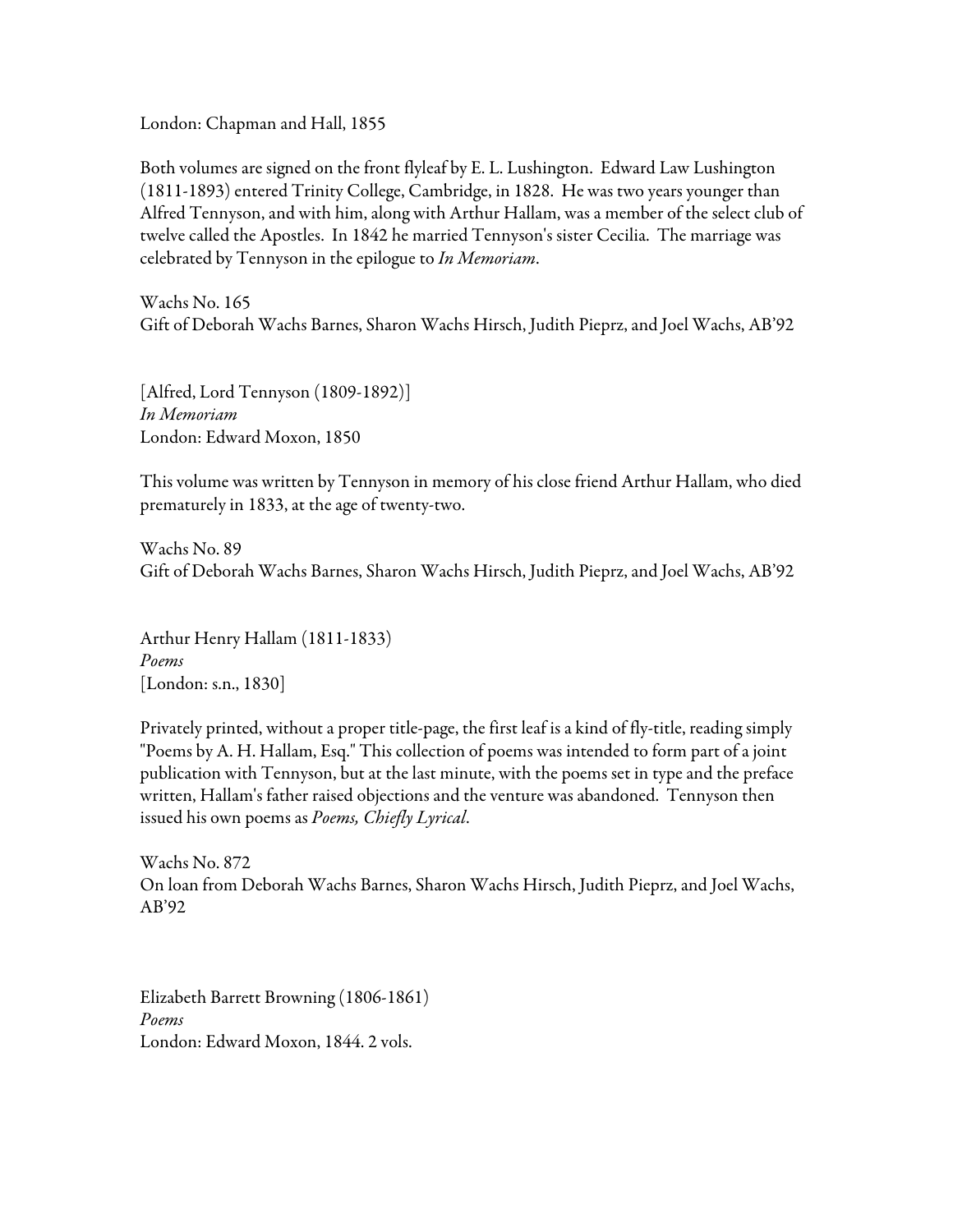This presentation copy was inscribed on the verso of the flyleaf facing the title-page, "With the author's love to Miss Biddulph, London, August, 1844." The recipient was one of five daughters of a country gentleman whose Herefordshire estate was adjacent to Hope End, the home of Elizabeth Barrett's family from 1809 until they moved to Wimpole Street in London.

Wachs No. 748 On loan from Deborah Wachs Barnes, Sharon Wachs Hirsch, Judith Pieprz, and Joel Wachs, AB'92

## Victorians II

William Morris (1834-1896) *The Defence of Guenevere, and Other Poems* London: Bell and Daldy, 1858

The author's first book, dedicated to his friend Dante Gabriel Rossetti. A presentation copy, it was inscribed by Morris to his friend George Francis Campfield. Campfield was a pupil of Ruskin at the Working Men's College, and an employee of Morris, Faulkner, Marshall & Co., a firm jointly created by Morris, Ford Madox Brown, Edward Burne-Jones, Charles Faulkner, Dante Gabriel Rossetti, P. P. Marshall, and Philip Webb, to create and sell handcrafted objects for the home.

Wachs No. 97 On loan from Deborah Wachs Barnes, Sharon Wachs Hirsch, Judith Pieprz, and Joel Wachs, AB'92

[Edward FitzGerald (1809-1883)] *Rubaiyat of Omar Khayyam, the Astronomer-Poet of Persia* London: Bernard Quaritch, 1859

Published anonymously in an edition of 250 copies, the poem did not sell well at first, and some copies were remaindered, and others destroyed. FitzGerald was not publicly identified as the author of this poem until his name appeared in a Quaritch advertisement in 1875 and he was upset at the disclosure.

Wachs No. 818 On loan from Deborah Wachs Barnes, Sharon Wachs Hirsch, Judith Pieprz, and Joel Wachs, AB'92

Algernon Charles Swinburne (1837-1909) *Atalanta in Calydon. A Tragedy*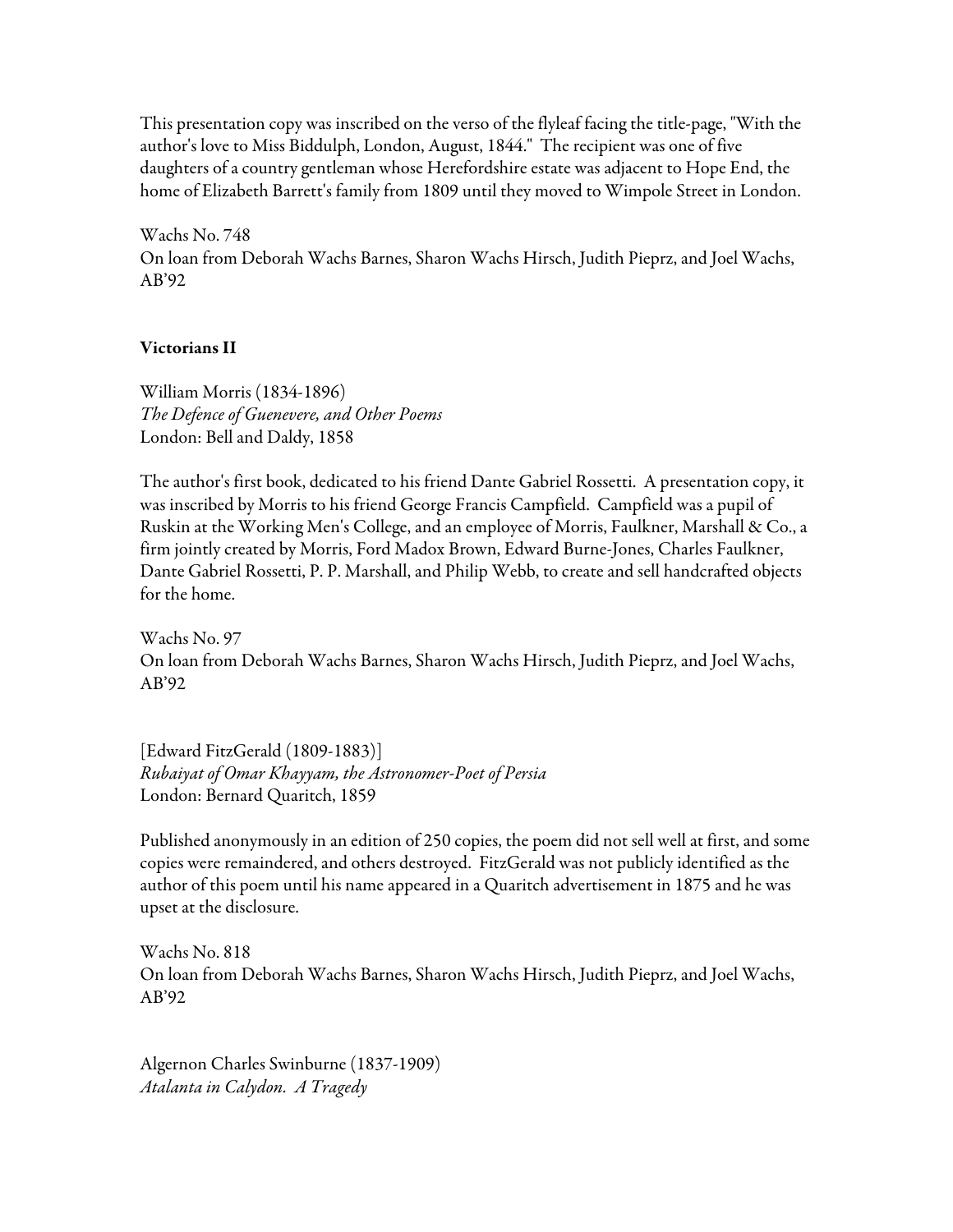London: Edward Moxon and Co., 1865

The covers were designed by Dante Gabriel Rossetti. There are two states of this book. This copy is the second state, with last-minute corrections.

Wachs No. 213 Gift of Deborah Wachs Barnes, Sharon Wachs Hirsch, Judith Pieprz, and Joel Wachs, AB'92

[Charles Lutwidge Dodgson (1832-1898)] *The Hunting of the Snark: An Agony, in Eight Fits*… With Nine Illustrations by Henry Holiday. London: Macmillan and Co., 1876

This book was first printed in an edition of 10,000 copies, in a buff cloth binding with the blocking in black. Dodgson also had a number bound in other colors for his own use in 1876. The following year he described these special bindings in a letter to Maud Standen, "I have had them bound in various coloured cloths with a ship and bell-buoy in gold: e.g. light blue, dark blue, light green, dark green, scarlet (to match Alice), and, what is perhaps prettiest of all, white, i.e. a sort of imitation vellum which looks beautiful with the gold."

Wachs No. 775 On loan from Deborah Wachs Barnes, Sharon Wachs Hirsch, Judith Pieprz, and Joel Wachs, AB'92

Matthew Arnold (1822-1888) *Selected poems* London: Macmillan and Co., 1878

This selection was made by Arnold himself and by this time he had long stopped writing poetry, so that the text represents his final thoughts on his own verse. Included are all his most famous poems, such as "Dover Beach," "Thyrsis," and "The Scholar Gypsy."

Wachs No. 287 Gift of Deborah Wachs Barnes, Sharon Wachs Hirsch, Judith Pieprz, and Joel Wachs, AB'92

Dante Gabriel Rossetti (1828-1882) *The Poems of Dante Gabriel Rossetti: With Illustrations from His Own Pictures and Designs*. London: Ellis and Elvey, 1904. 2 vols.

This edition of Dante's Poems was the first to include illustrations by him. Many poems are in this volume which was not in previous versions of the text.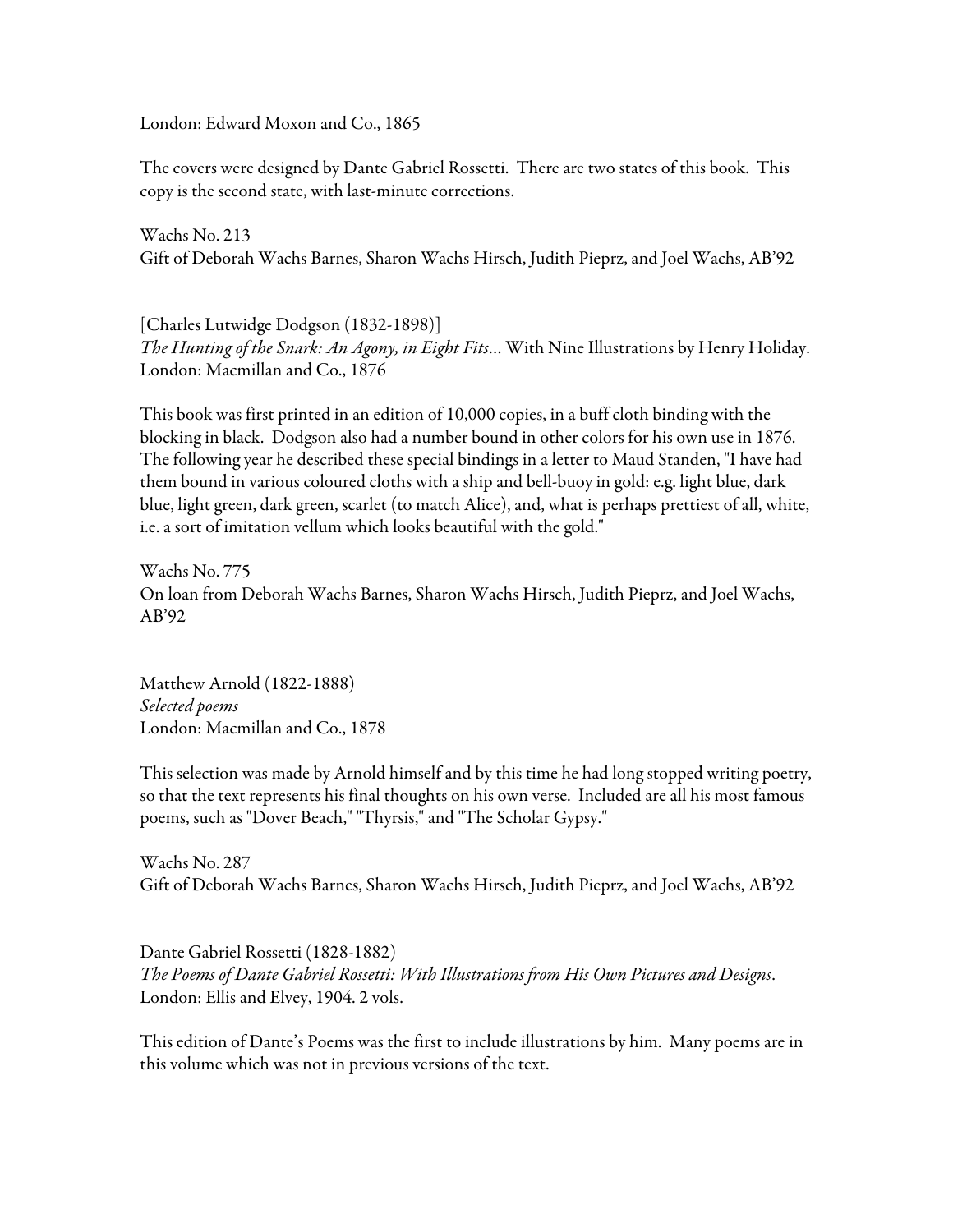Wachs No. 7 Gift of Deborah Wachs Barnes, Sharon Wachs Hirsch, Judith Pieprz, and Joel Wachs, AB'92

Robert Louis Stevenson (1850-1894) *A Child's Garden of Verses* London: Longmans, Green, and Co., 1885

Stevenson was a literary celebrity in his own lifetime. Known today mainly as a novelist, he was also a poet and travel writer. This work is believed to be based on the author's childhood with poems such as 'My Shadow" and "The Lamplighter."

Wachs No. 247 On loan from Deborah Wachs Barnes, Sharon Wachs Hirsch, Judith Pieprz, and Joel Wachs, AB'92

A. E. Housman (1859-1936) *A Shropshire Lad* London: Kegan Paul, Trench, Trübner and Co., 1896

The author's first book of poetry, Houseman paid for the publication himself after it was turned down by established publishers. It is a collection of 63 poems, with some notables,  $T_0$ an Athlete Dying Young" and "When I Was One-and-Twenty".

Wachs No. 351 On loan from Deborah Wachs Barnes, Sharon Wachs Hirsch, Judith Pieprz, and Joel Wachs, AB'92

Thomas Hardy (1840-1928) *Wessex Poems* London and New York: Harper and Brothers, 1898

Hardy's first book of poetry with a frontispiece, 12 full-page illustrations, and 18 head and tailpieces, all after drawings by Hardy himself.

Wachs No. 339 Gift of Deborah Wachs Barnes, Sharon Wachs Hirsch, Judith Pieprz, and Joel Wachs, AB'92

Gerard Manley Hopkins (1844-1889) *Poems of Gerard Manley Hopkins Now First Published.* Edited with notes by Robert Bridges, Poet Laureate London: Humphrey Milford, 1918